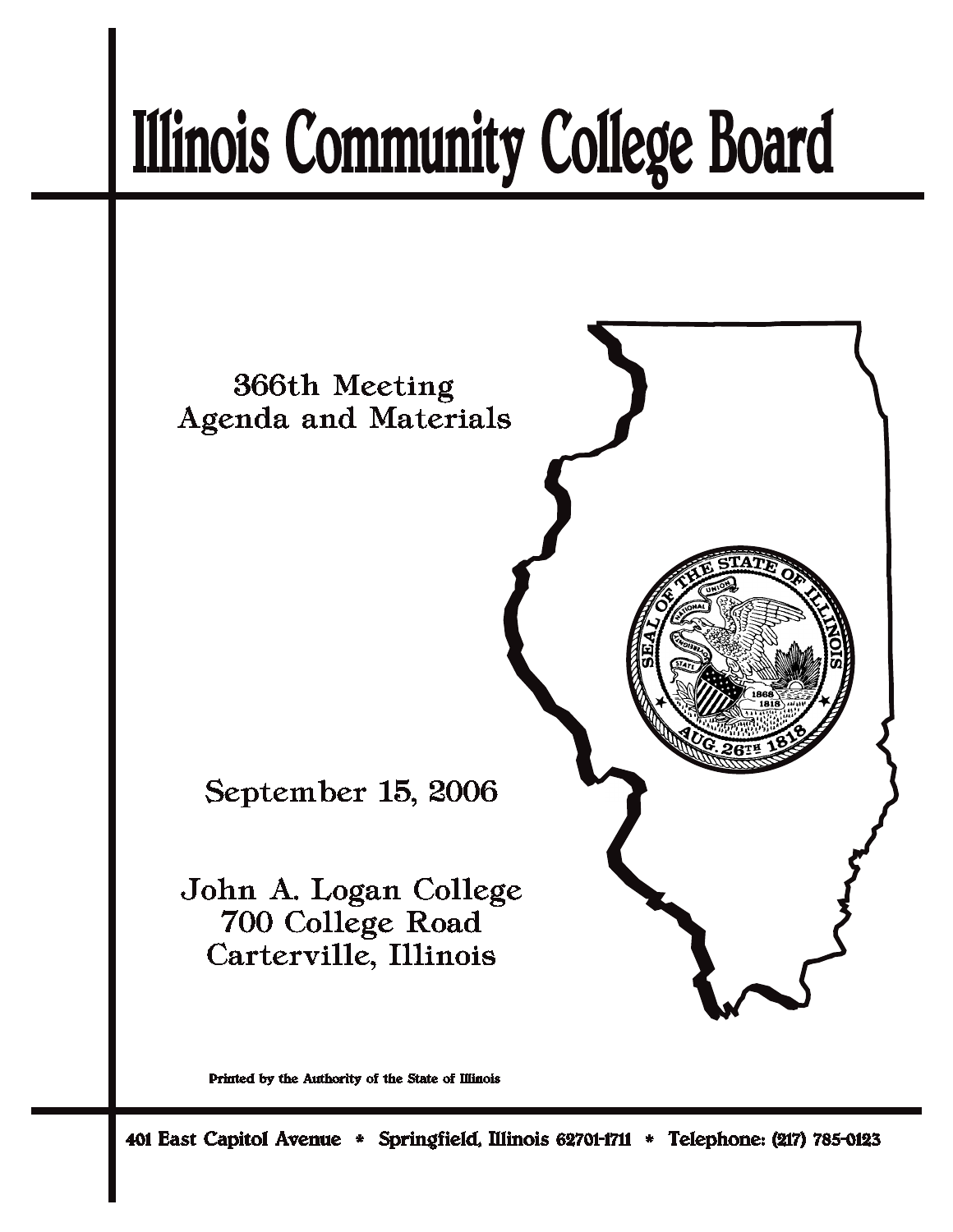Agenda 366th Meeting of the Illinois Community College Board John A Logan College 700 Logan College Road Carterville, Illinois 62918

## September 15, 2006

#### *Committee Meetings*

8:00 a.m. - Adult Education & Family Literacy Committee 8:00 a.m. - Budget and Finance Committee

## *9:00 Tour of Campus*

#### *9:30 - 12:00 noon*

| 1. | Roll Call and Declaration of Quorum Ann Chandler                                                                                                                                                                                                                                                                                                                                             |                   |  |  |
|----|----------------------------------------------------------------------------------------------------------------------------------------------------------------------------------------------------------------------------------------------------------------------------------------------------------------------------------------------------------------------------------------------|-------------------|--|--|
| 2. | Announcements and Remarks by Guy H. Alongi, Chair                                                                                                                                                                                                                                                                                                                                            |                   |  |  |
| 3. | <b>Board Member Comments</b>                                                                                                                                                                                                                                                                                                                                                                 |                   |  |  |
| 4. | <b>Revision of ICCB Meeting Dates (Possible ACTION)</b><br>$\mathbf{1}$                                                                                                                                                                                                                                                                                                                      |                   |  |  |
| 5. | Nomination of Vice Chair (ACTION)                                                                                                                                                                                                                                                                                                                                                            |                   |  |  |
| 6. | <b>Committee Reports</b>                                                                                                                                                                                                                                                                                                                                                                     |                   |  |  |
|    | Adult Education & Family Literacy Committee<br>6.1<br>6.2<br><b>Budget and Finance Committee</b>                                                                                                                                                                                                                                                                                             |                   |  |  |
| 7. | President/CEO Report Geoff Obrzut                                                                                                                                                                                                                                                                                                                                                            |                   |  |  |
| 8. | <b>Advisory Organizations/Foundation Reports</b>                                                                                                                                                                                                                                                                                                                                             |                   |  |  |
|    | 8.1<br>Illinois Community College Trustees Association Mike Monaghan<br>Adult Education and Family Literary Advisory Council Gay Graves<br>8.2<br>Illinois Community College Faculty Association Kevin Weston<br>8.3<br><b>Student Advisory Committee Sarah Anderson</b><br>8.4<br>Presidents Council Keith Miller<br>8.5<br>8.6<br>Illinois Community College Foundation Report Ray Hancock | $\qquad \qquad -$ |  |  |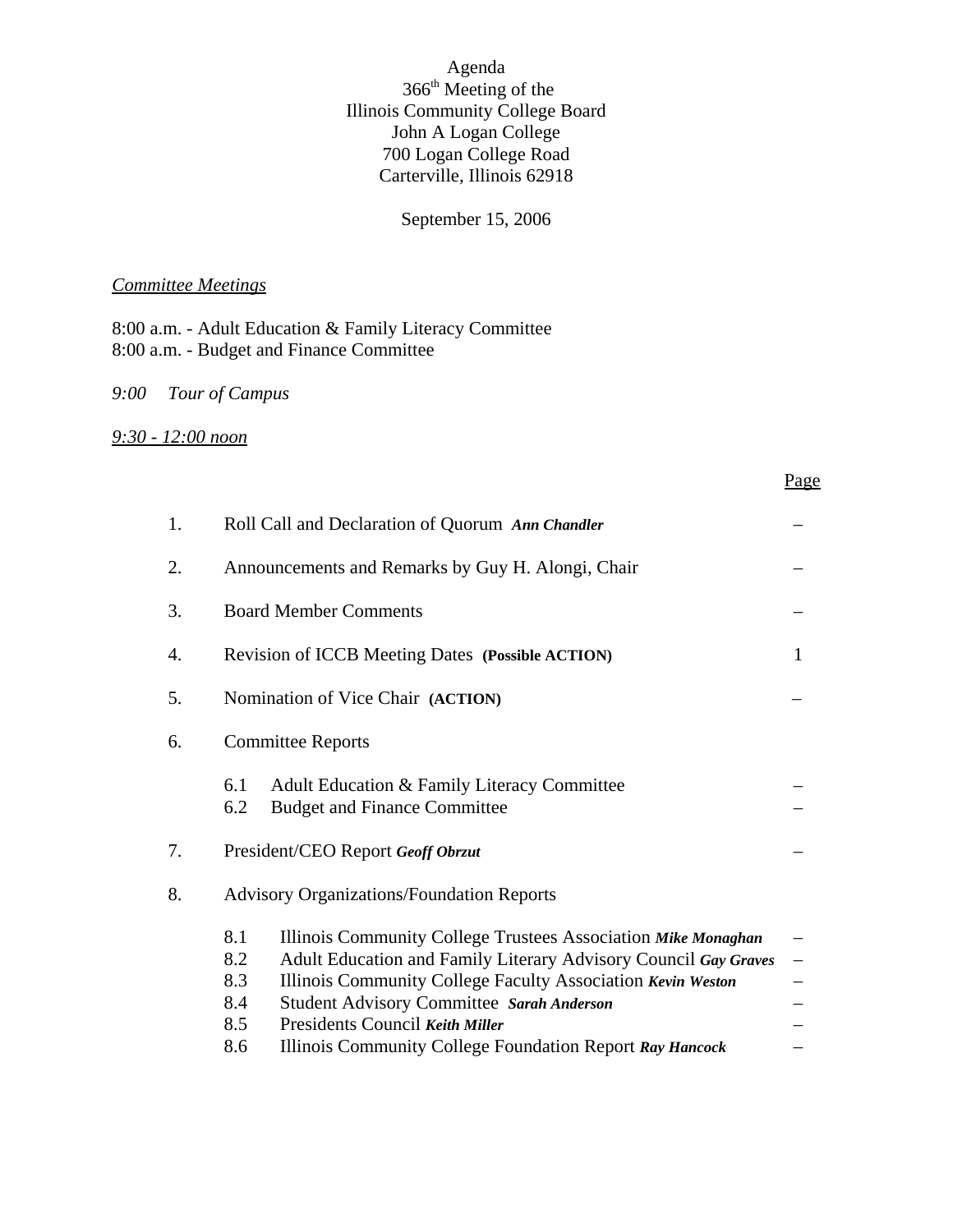## Agenda 366th Meeting of the Illinois Community College Board John A Logan College 700 Logan College Road Carterville, Illinois 62918

## September 15, 2006

|     |                                      |                                                                                                                                                                                                                                                                                                  | Page                                                  |  |  |
|-----|--------------------------------------|--------------------------------------------------------------------------------------------------------------------------------------------------------------------------------------------------------------------------------------------------------------------------------------------------|-------------------------------------------------------|--|--|
| 9.  |                                      | External Affairs Randy Barnette                                                                                                                                                                                                                                                                  |                                                       |  |  |
|     | 9.1.<br>9.2.                         | Community College Task Force Update Randy Barnette<br><b>ICCB</b> Website Update Todd Jorns                                                                                                                                                                                                      | $\overline{c}$<br>$\overline{3}$                      |  |  |
| 10. |                                      | Homeland Security Update Preston Morgan                                                                                                                                                                                                                                                          | $\overline{4}$                                        |  |  |
| 11. |                                      | New Units of Instruction (Action) Elaine Johnson                                                                                                                                                                                                                                                 | $5 - 13$                                              |  |  |
| 12. |                                      | Update on 2006 Performance Report/Effective Practice Elaine Johnson                                                                                                                                                                                                                              | 14                                                    |  |  |
| 13. |                                      | Update on Illinois Board of Higher Education HECA<br>Grants/Transfer Centers Elaine Johnson                                                                                                                                                                                                      | 15                                                    |  |  |
| 14. |                                      | <b>Consent Agenda</b> (Action)                                                                                                                                                                                                                                                                   |                                                       |  |  |
|     | 14.1<br>14.2<br>14.3<br>14.4<br>14.5 | Minutes of the June 8, 2006 Board Retreat<br>Minutes of the June 9, 2006 Meeting<br>Certification of Eligibility for Special Tax Levy<br>Changes to the ICCB Employee Guidebook<br>Policy Requiring Certification of Compliance with Regard<br>to Certain Prohibited Predatory Lending Practices | $16 - 20$<br>$21 - 31$<br>32-34<br>$35 - 45$<br>46-49 |  |  |
| 15. |                                      | <b>Information Items</b>                                                                                                                                                                                                                                                                         |                                                       |  |  |
|     | 15.1<br>15.2<br>15.3<br>15.4<br>15.5 | <b>Fiscal Year 2006 Financial Statements</b><br><b>Fiscal Year 2007 Financial Statements</b><br>FY 2006 Lincoln's Challenge Report<br>Appointments of Board Members to Committees<br>Proposed ICCB Rules Concerning Community College<br><b>Personnel Policies</b>                               | 50-52<br>53<br>54-55                                  |  |  |
| 16. | Other                                |                                                                                                                                                                                                                                                                                                  |                                                       |  |  |
| 17. |                                      | <b>Executive Session</b>                                                                                                                                                                                                                                                                         |                                                       |  |  |
| 18. | <b>Public Comment</b>                |                                                                                                                                                                                                                                                                                                  |                                                       |  |  |
| 19. |                                      | Adjournment                                                                                                                                                                                                                                                                                      |                                                       |  |  |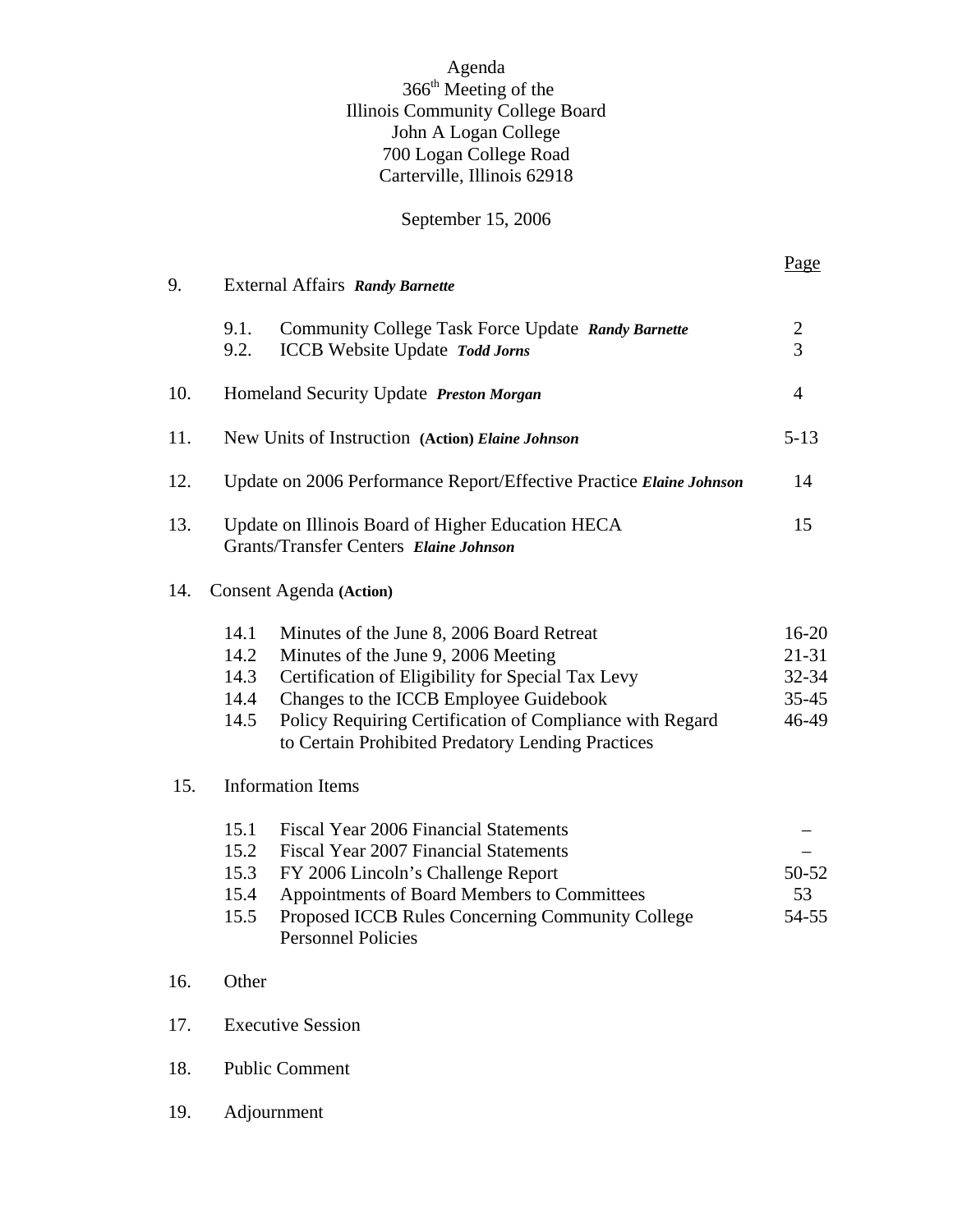## Illinois Community College Board

## **ILLINOIS COMMUNITY COLLEGE BOARD CALENDAR OF MEETINGS**

## **RECOMMENDED ACTION:**

It is recommended that the following motion be adopted:

 The Illinois Community College Board hereby approves the following new board meeting calendar dates listed below:

Calendar Year 2007

| January 22 <sup>nd</sup>   | $9:00$ a.m. -     | ICCB Office, 401 East Capitol Avenue,<br>Springfield |  |
|----------------------------|-------------------|------------------------------------------------------|--|
| March 26 <sup>th</sup>     | $9:00$ a.m. -     | Southwestern Illinois College, Belleville            |  |
| May $14th$                 | 9:00 a.m. -       | Illinois Central College, Peoria                     |  |
| June 8 <sup>th</sup>       | $9:00$ a.m. -     | <b>ICCTA</b> - Chicago                               |  |
| July $16th$                | (Subject to Call) |                                                      |  |
| September 10 <sup>th</sup> | 9:00 a.m. -       | ICCB Office, 401 East Capitol Avenue,                |  |
| November $5th$             |                   | Springfield                                          |  |
| December $17th$            | 9:00 a.m. -       | Lake Land College, Mattoon                           |  |
|                            | (Subject to Call) |                                                      |  |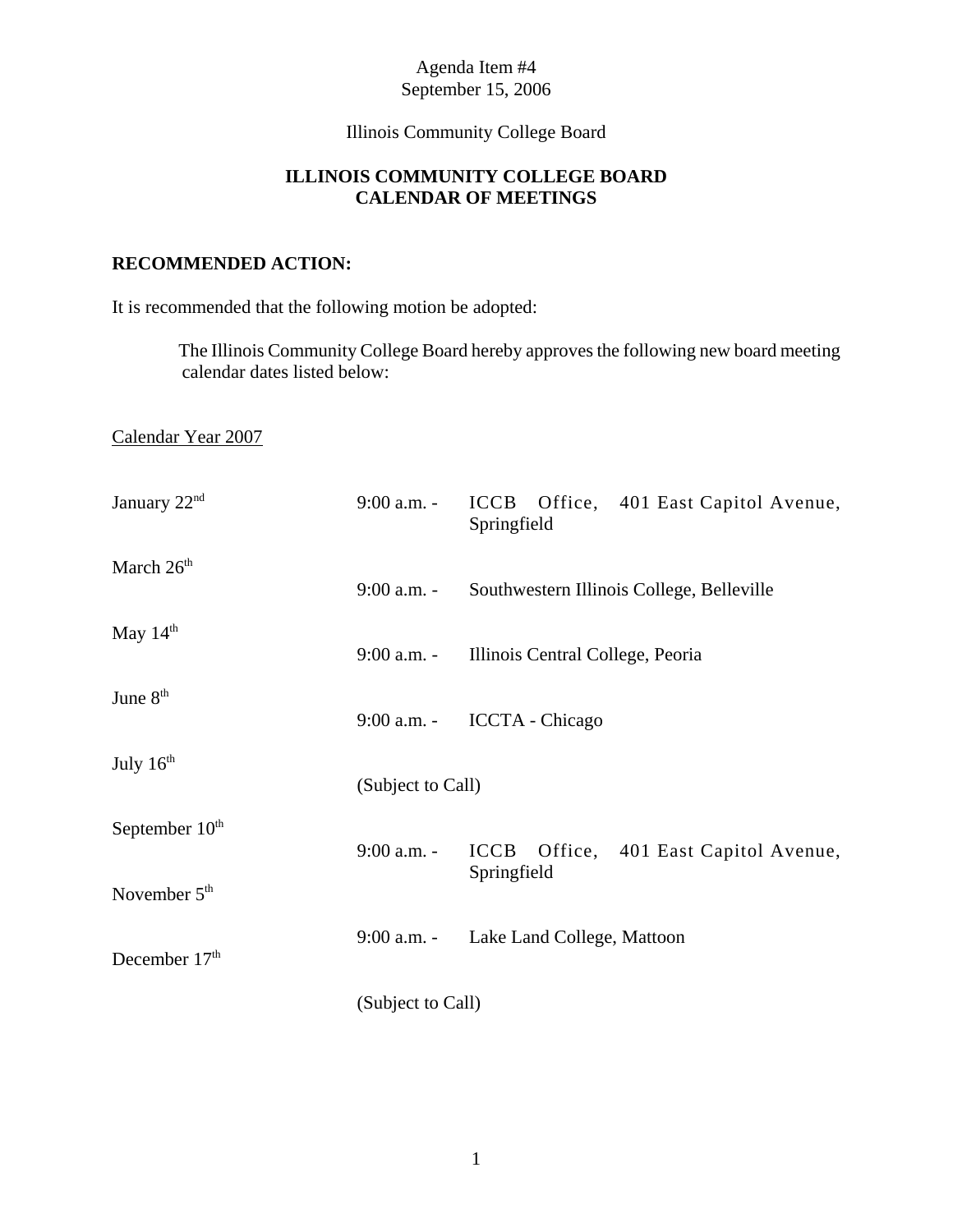Illinois Community College Board

# **COMMUNITY COLLEGE TASK FORCE UPDATE**

There will be an oral report given to the board at the September 15<sup>th</sup> board meeting.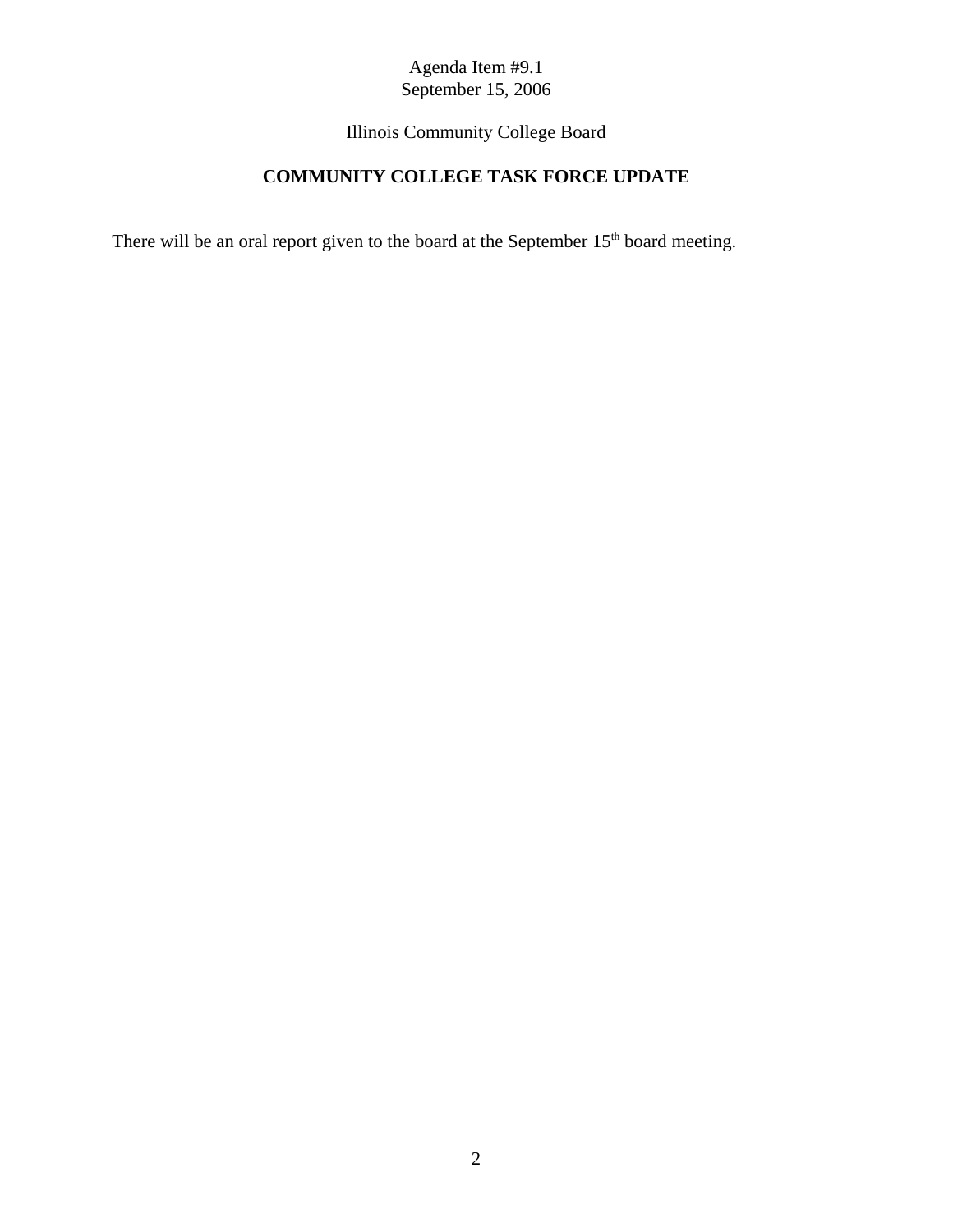Illinois Community College Board

# **ICCB WEBSITE UPDATE**

There will be an oral report given to the board at the September 15<sup>th</sup> board meeting.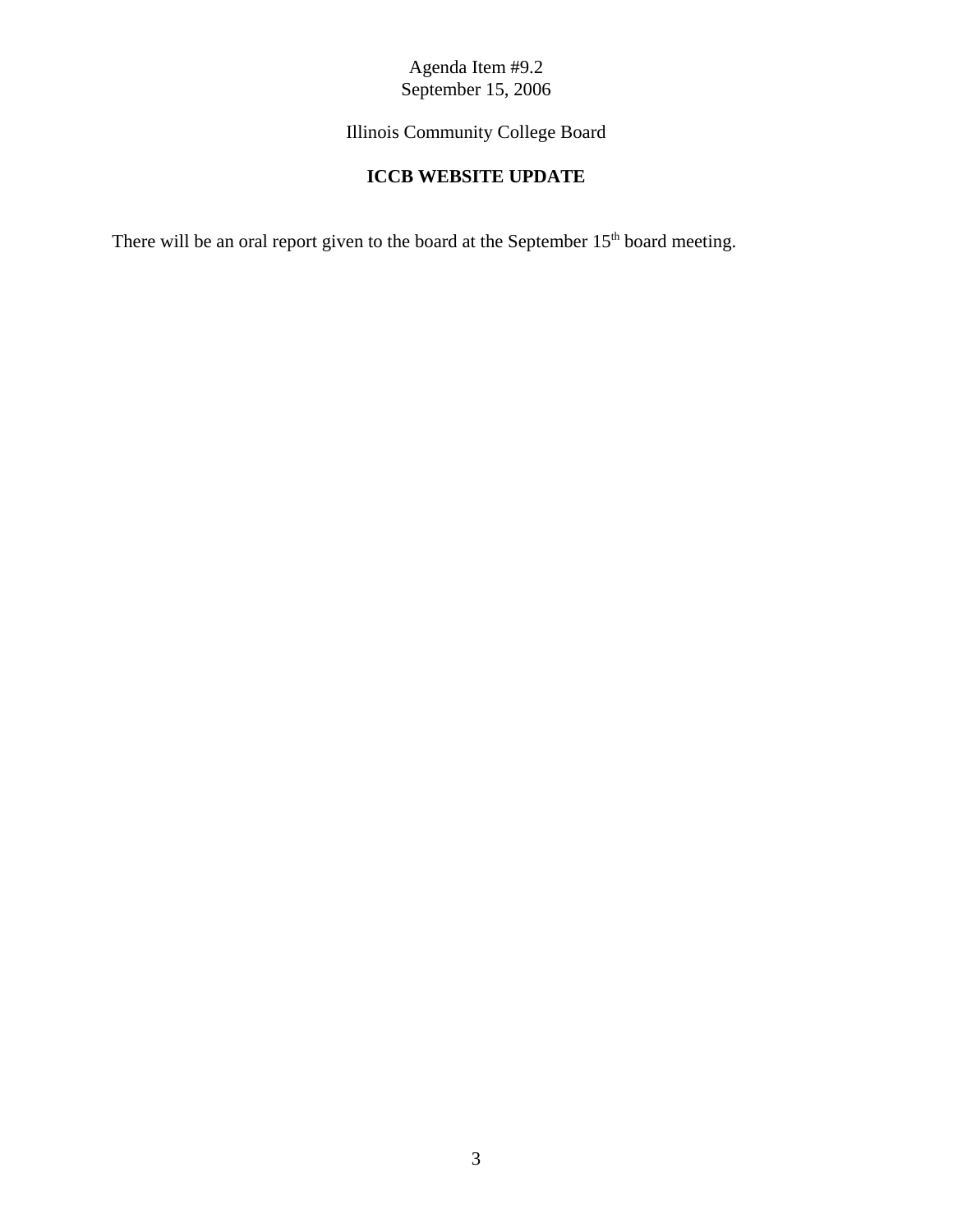#### Illinois Community College Board

#### **HOMELAND SECURITY INITIATIVE STATUS REPORT**

#### **Homeland Security Industry Education and Training Program**

The Illinois Community College Board and the Illinois Department of Commerce and Economic Opportunity in June, 2006, issued a Request for Proposals for innovative approaches that would provide an immediate contribution to the homeland security industry in Illinois. For the purposes of the Request for Proposal, homeland security was viewed in a broad context and includes such diverse needs as public safety, public health, integrity of computer networks, nanotechnology, sustainable energy production, and manufacture of vaccines.

There were twelve responses received from community colleges requesting a total of \$708,441. The Department of Commerce and Economic Opportunity through the Illinois Community College Board is making approximately \$200,000 available to fund the projects. Priority is being given to proposals that demonstrate a demand for homeland security related training and that addresses current or emerging workforce and professional skills needs in the homeland security industry. The proposals are being reviewed with grant awards to be announced in September.

#### **Illinois Community College System Homeland Security and Emergency Response Institute**

The second Illinois Community College System Homeland Security and Emergency Response Institute will be held on February 21-22, 2007 at the Crowne Plaza Hotel in Springfield, Illinois. The Institute's goal is to create awareness of campus security issues; identify the connection between homeland security, emergency response, and workforce/economic development; and to promote the development and coordination of homeland security and emergency response instruction focusing on innovations to satisfy unmet needs. More information about the Institute will be available this fall.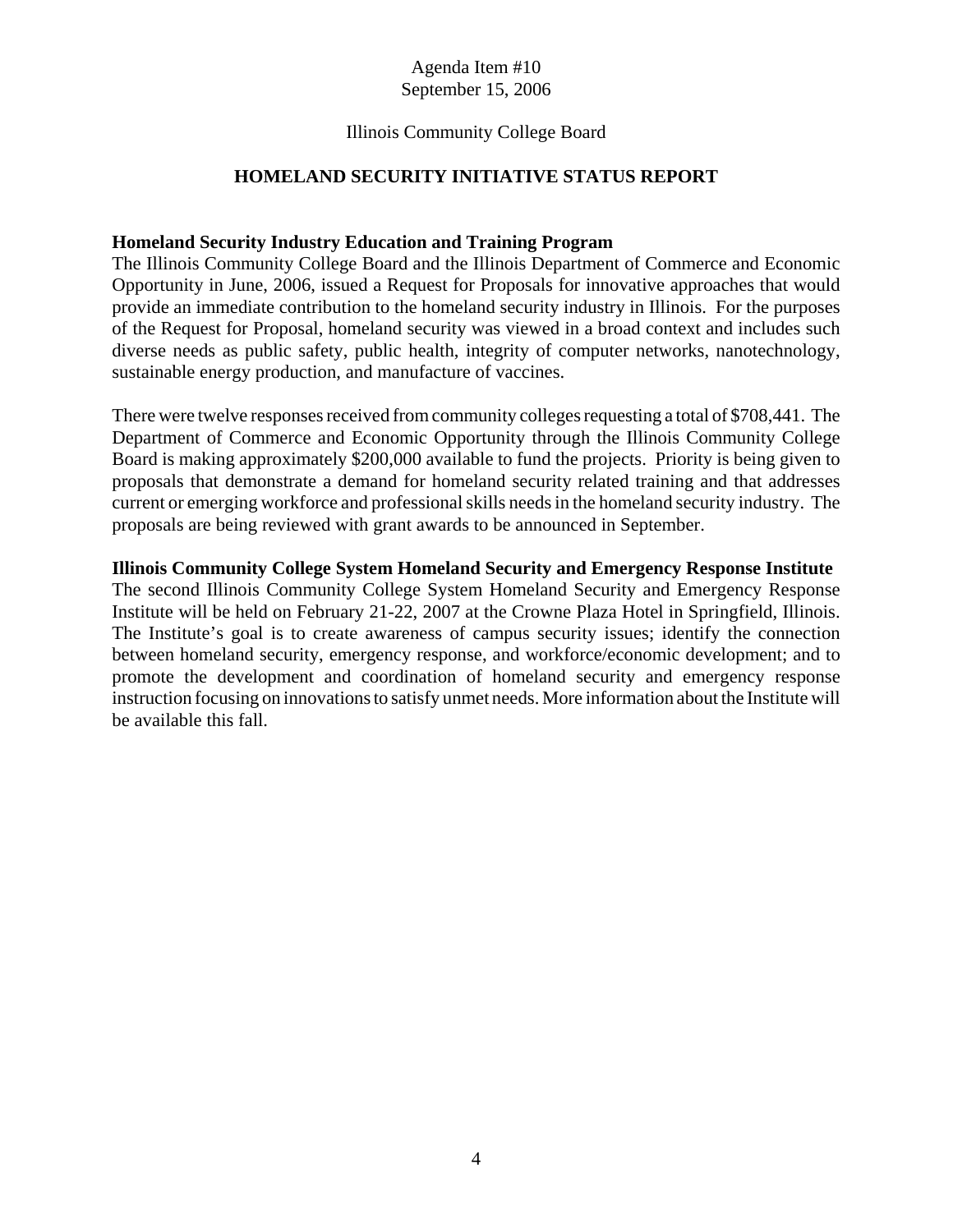## Illinois Community College Board

## **NEW UNITS OF INSTRUCTION**

The Illinois Community College Board is requested to approve new units of instruction for the following community colleges:

## **RECOMMENDED ACTION:**

It is recommended that the following motion be adopted:

 The Illinois Community College Board hereby approves the following new units of instruction for the community colleges listed below:

## **PERMANENT PROGRAM APPROVAL**

Richard J. Daley College

- < Community Health Care Worker A.A.S. degree (63 semester credit hours)
- Advanced Community Health Care Worker Certificate (47 semester credit hours)

#### Harper College

- < Associate in General Studies (60 semester credit hours)
- < Emergency Management Systems Certificate (31 semester credit hours)

#### Heartland Community College

< Medical Transcription Certificate (34 semester credit hours)

#### Joliet Junior College

- Game Design & Development Certificate (39 semester credit hours)
- $\triangleright$  Global Supply Management Certificate (30 semester credit hours)

## Lincoln Trail College

< Industrial Management A.A.S. degree (69 semester credit hours)

#### McHenry County College

- < Digital Media A.A.S. degree (60-62 semester credit hours)
- ► Health & Human Performance A.A.S. degree (60 semester credit hours)

#### Moraine Valley Community College

< Associate of Arts in Teaching, Secondary Science (62 semester credit hours)

#### Rend Lake College

< Radiologic Technology A.A.S. degree (70 semester credit hours)

## Richland Community College

< Entrepreneur Certificate (31 semester credit hours)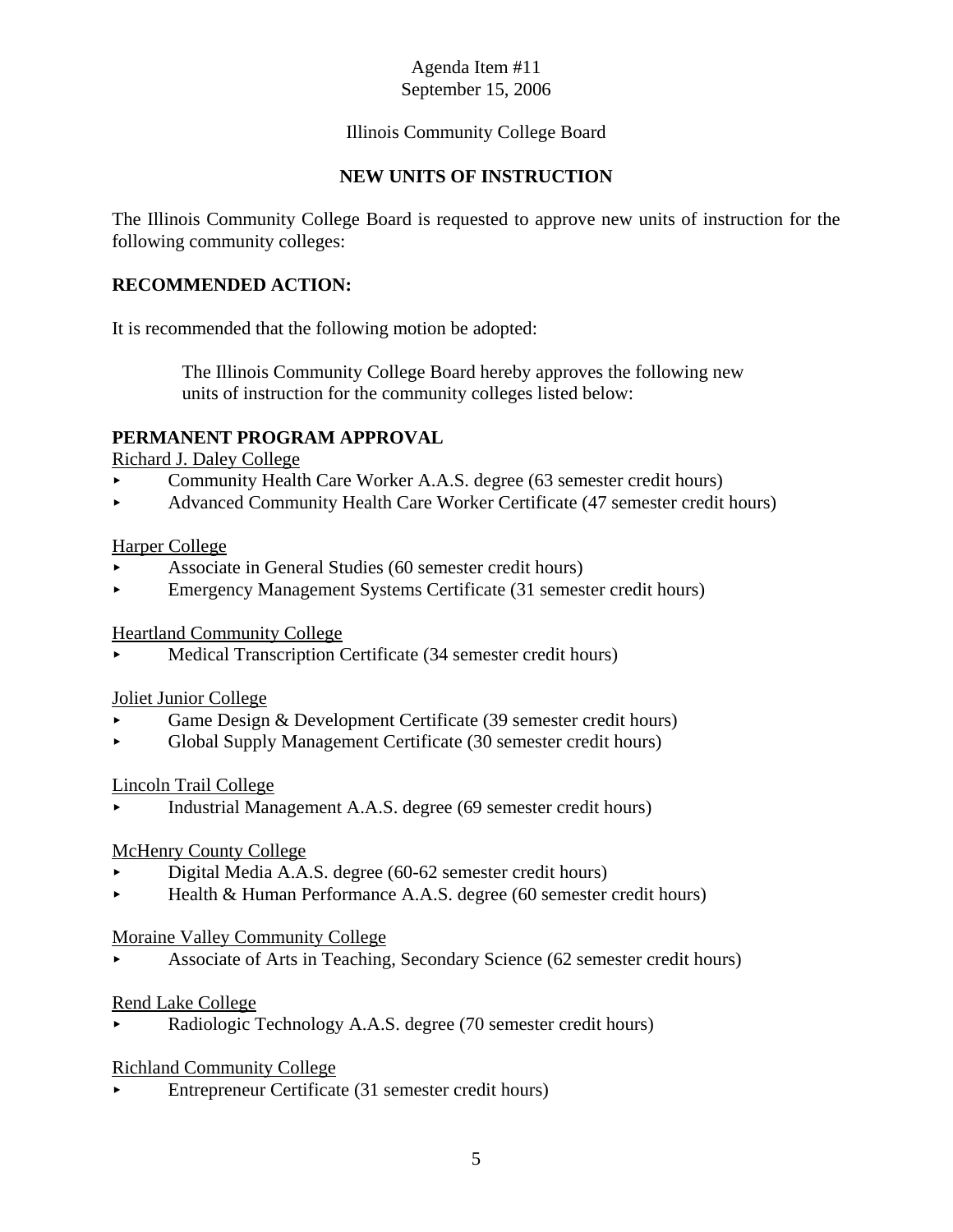## **BACKGROUND**

**Richard J. Daley College**, one of the City Colleges of Chicago, is seeking approval to offer a "Community Health Care Worker" Associate of Applied Science (A.A.S.) degree (63 semester credit hours) and a related Advanced Certificate program (47 semester credit hours). These programs will prepare individuals for employment as community liaisons in public and private community health agencies and organizations. The degree curriculum consists of 23 semester credit hours of required general education coursework, and 40 semester credit hours of required career and technical coursework. The career and technical component of the curriculum includes instruction in introductory community health work, accessing community resources, community health problems, communicable diseases, nutrition and disease, human development, adult and senior health, substance abuse issues, mental health issues, case management, and a required work-based learning experience in community health. The certificate program reflects the 40 semester credit hours of career and technical coursework and seven (7) semester credit hours of general education coursework included in the degree program. Assessment of student learning objectives will be accomplished through the evaluation of a student portfolio containing artifacts of their educational career and reviewed by faculty in the program.

Labor market information provided by the college supports the interest in and need for a formalized training program for community health liaisons within the college's district. The college anticipates a combined enrollment of nine (9) part-time students the first year. The programs will require six (6) new part-time faculty the first year. Costs of implementing this program will be approximately \$24,710 the first year, and \$36,695 per year during the second and third years.

**William Rainey Harper College** is seeking approval to offer a 60 semester credit hour Associate in General Studies (AGS.) degree. The AGS degree is designed for students who want to complete an individualized associate degree that provides educational options beyond those available in other degree programs. To ensure that certain standards are met, the college will require students to establish a formal degree plan with an academic counselor and participate in the college assessment process for appropriate course placement in English and math. The 60 credits in the degree are comprised of 24 credits in general education (including a World Cultures and Diversity course), and 36 credits in electives.

ICCB Rules for AGS. programs specify that proposals meet three degree intentions. The first is that the proposal must show that it is a liberal studies program. The college responds that the program requires 24 credit hours of coursework in humanities, social sciences, mathematics, sciences, and communication.

The second intent is to meet needs of students that are not met by other programs. Through the AGS degree, William Rainey Harper College will provide a broad array of courses so that students are allowed considerable freedom in designing and pursuing a course of study that meets their individualized learning goals. Students collaborate with an advisor or counselor to develop a plan of study. Changes to this contract must be agreed upon by the student and the advisor/counselor.

The third intent is to provide a capstone program for graduates of occupational certificate programs.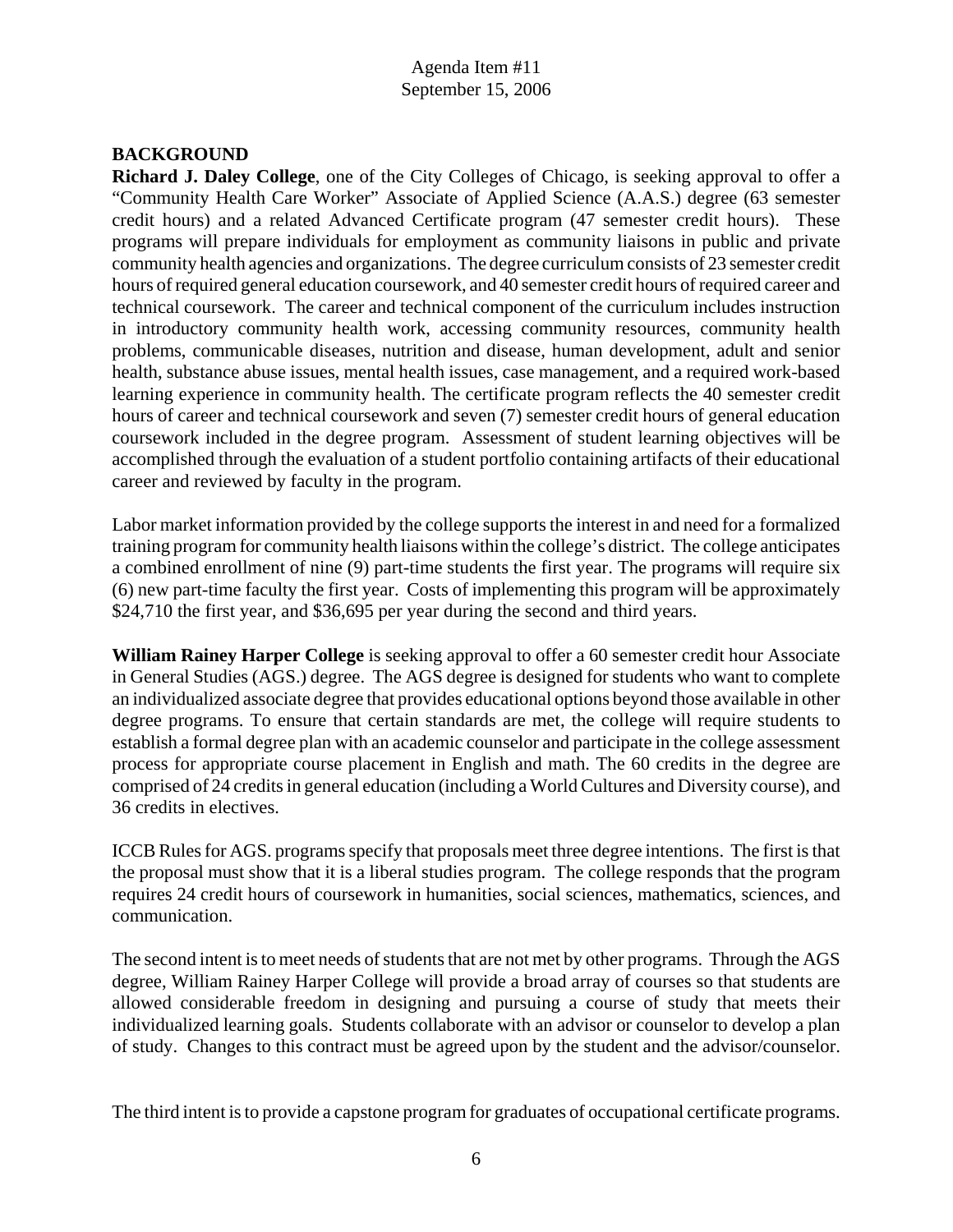Because some certificates do not naturally lead to an associate degree, the college's proposal allows students to utilize the AGS as a capstone program, thereby shortening students' time to degree.

Area baccalaureate degree-granting institutions have indicated an interest in articulating this degree program with Harper College.

The college anticipates enrollment of students of diverse ages and backgrounds. The specific target audience of the program will be returning adults with a wide variety of work, military, and higher education experiences.

**William Rainey Harper College** is also seeking approval to offer a 31 semester credit hour certificate program in "Emergency Management Systems". This program will prepare individuals for entry-level employment in the field of emergency management. The curriculum consists of coursework in introductory emergency management, leadership/influence and problem solving strategies, public information and community relations, emergency management policy and planning, hazard analysis and mitigation, social dimensions of disaster, crisis exercise design and evaluation, ideologies of terrorism, topics in emergency management and an emergency management systems work-based learning experience. Labor market information provided by the college supports the interest in and need for a formalized training program for emergency management workers. The college anticipates an enrollment of five (5) full- and five (5) part-time students each year during the first three years. Two (2) new part-time faculty will be required during the first year of the program. The costs of implementing this program will be approximately \$51,000 the first year, \$96,250 the second year, and \$90,250 the third year. These costs also reflect the implementation of two additional programs being proposed by the college. Higher second and third year costs reflect the addition of two more faculty to cover projected increases in enrollments.

**Heartland Community College** is seeking approval to offer a 34 semester credit hour "Medical Transcription" certificate program. This program will prepare individuals for employment as medical transcriptionists in a variety of allied health environments. The curriculum consists of 10 semester credit hours of required general education coursework, and 24 semester credit hours of require career and technical education coursework. The technical component of the program includes instruction in introductory and advanced medical terminology, pharmacology, medical transcription, records management, professional issues in health care and a work-based learning experience in medical transcription. The curriculum was developed based on standards of the American Association of Medical Transcriptionists (AAMT). Labor market information provided by the college supports the interest in and need for a certificate-level training program in medical transcription within the college's district. The college anticipates an enrollment of four (4) full-time and five (5) part-time students the first year, increasing to eight (8) full-time and 12 part-time students by the third year. The program will require one (1) existing full-time and one (1) new parttime faculty the first year. Costs of implementing this program will be approximately \$12,600 the first year, and \$8,200 per year the second and third years.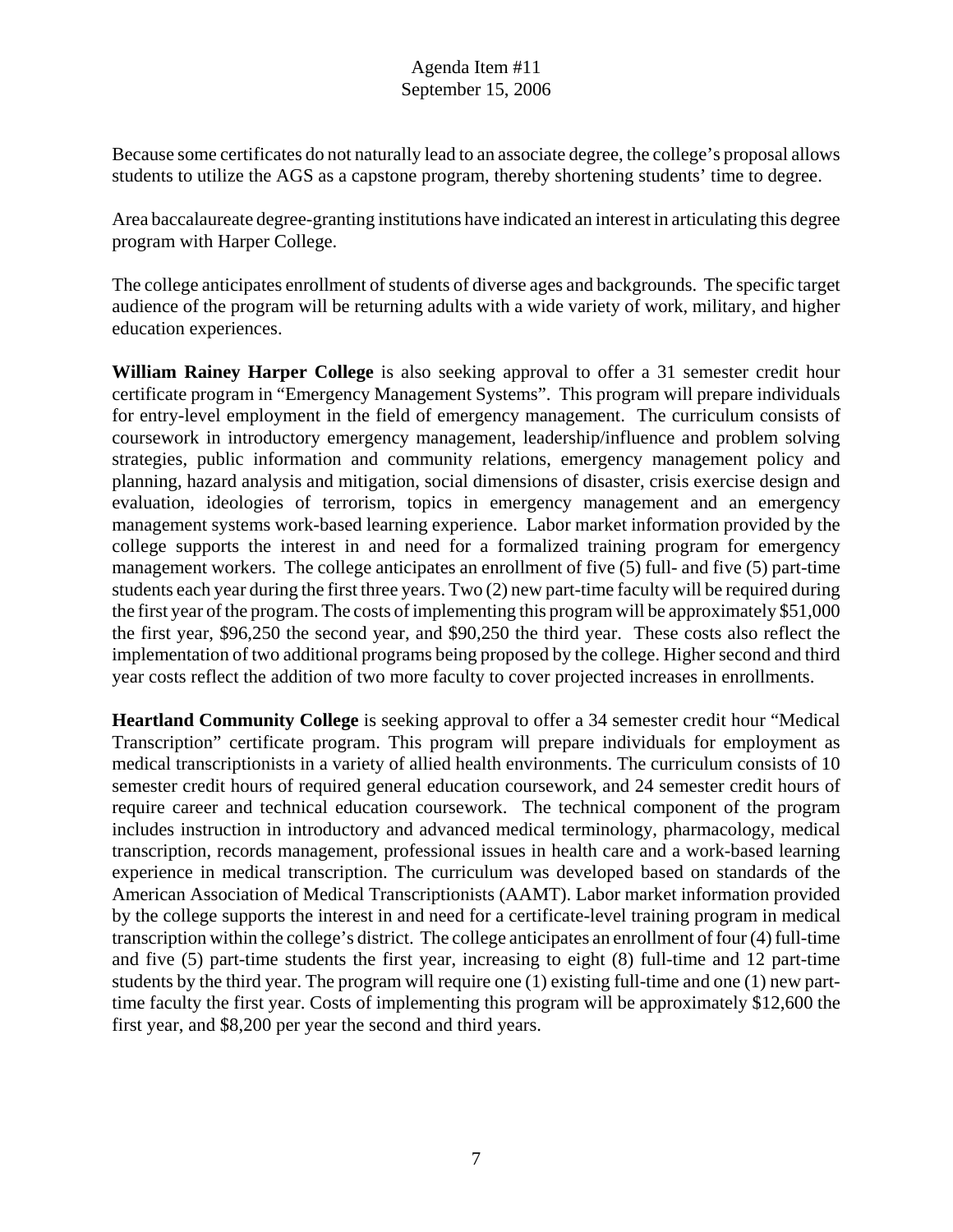**Joliet Junior College** is seeking approval to offer a 39 semester credit hour Game Design & Development Certificate program. This program will prepare individuals for entry-level employment as game programmers, as well as providing cross-training for individuals in related design and programming positions who are interested in focusing on gaming. The curriculum consists of 35 semester credit hours of course work in C programming, Advanced C using C++, Java programming, data structures, game design, computer visual graphics, introductory and advanced game development, and four (4) semester credit hours in related career and technical electives.

The college anticipates an enrollment of 30 part-time students the first year, increasing to 40 parttime students by the third year. The program will require two (2) existing full-time and one (1) existing part-time faculty member the first year. Costs for implementing this program will be approximately \$4,550 the first year, \$1,500 the second year, and \$1,700 the third year.

**Joliet Junior College** is also seeking approval to offer a 30 semester credit hour "Global Supply" Chain Management" certificate. This program is being offered collaboratively with three other community colleges, including Kankakee Community College, Prairie State College, and South Suburban College. The proposed program was developed in response to the governor's Critical Skill Shortage Initiative which has identified labor force inadequacies in the Transportation, Warehousing and Logistics industry of Illinois. The primary audience for this curriculum include incumbent workers, WIA-eligible clients and those interested in entry-level employment in warehousing and logistics.

The 30-hour certificate includes coursework in transportation/physical distribution, introductory supply chain management, introductory importing/exporting, principles of operations management, and transportation and cargo security, as well as additional coursework in business, human relations, technical communications, management principles and computer applications. The first career and technical course required for the program, "Transportation/Physical Distribution" will be offered online. Assessment of student learning objectives will be accomplished through an end of program simulation of product movement from oversees to the United States.

The college anticipates a combined enrollment (students enrolled in each of the curricula at each community college) of 40 part-time students the first year. The combined faculty needs to implement these programs will require three (3) new part-time, one (1) existing part-time, and five (5) existing full-time faculty the first year. Combined costs for operating these programs will be approximately \$9,200 the first year, \$22,500 the second year, and \$6,300 the third year. Higher second year costs reflect the purchase of equipment. Grant money available to the colleges through Perkins will partially finance these programs.

**Lincoln Trail College**, one of the Illinois Eastern Community Colleges, is seeking approval to offer a 69 semester credit hour "Industrial Management" Associate of Applied Science (A.A.S.) degree program. This program will prepare individuals for employment and advancement opportunities in industrial manufacturing and related settings. The curriculum consists of 17 semester credit hours of required general education coursework, 49 semester credit hours of required career and technical education coursework, and three (3) semester credit hours of related technical electives.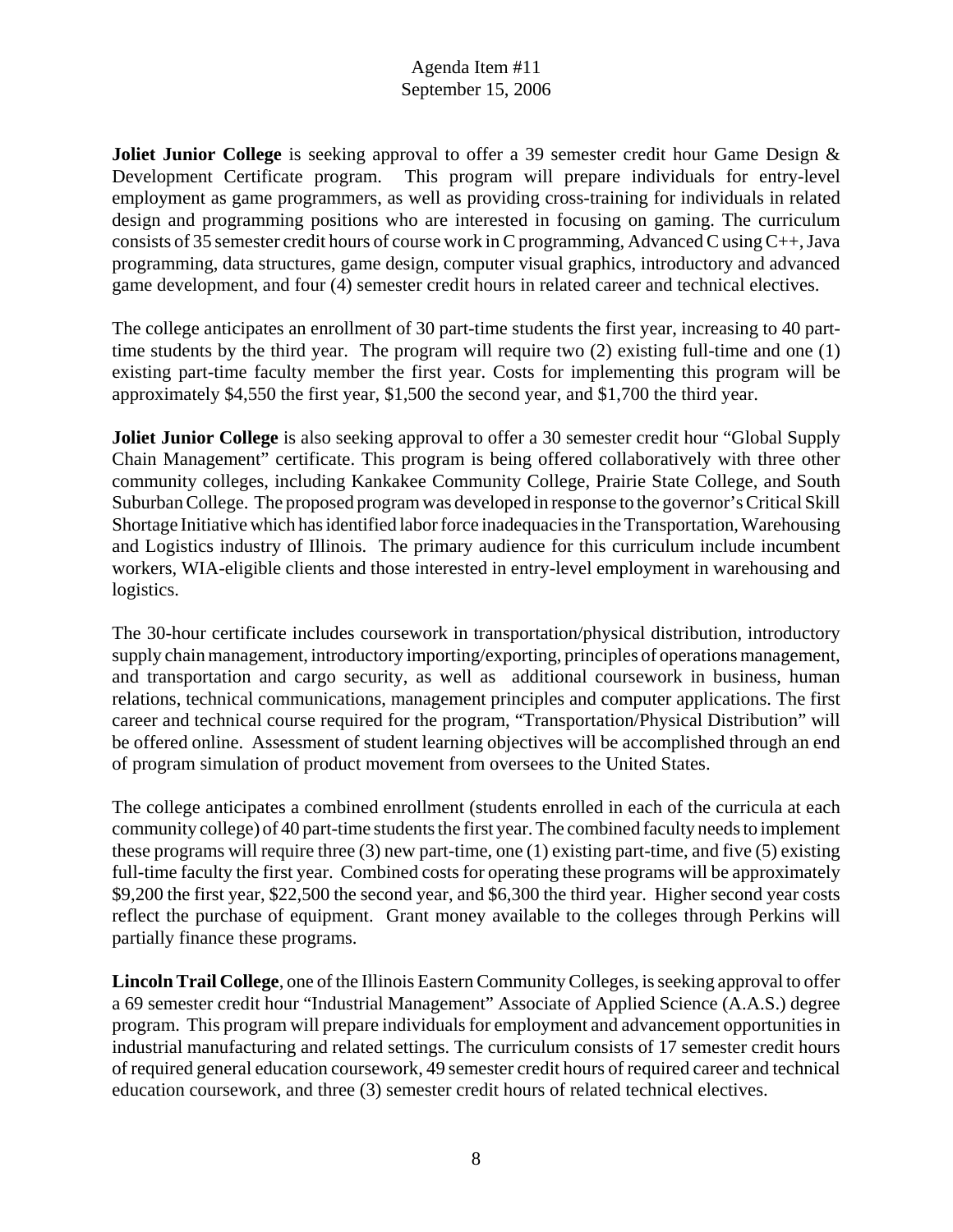The career and technical component of this curriculum includes instruction in manufacturing processes, computer applications for industrial settings, industrial electricity, occupational safety, topics and issues in engineering technology, customer and quality improvement, process improvement, leadership management, facilitator training, and field experiences in manufacturing and supervision. Assessment of student learning objectives will be accomplished through the evaluation of a student portfolio containing artifacts of their educational career and reviewed by faculty in the program, as well as an evaluation of the student's work-based learning experiences by the employer.

Labor market information provided by the college is supportive of the interest in and need for a twoyear degree program in industrial management. The college previously offered several certificates and a degree program in a similar programmatic area, however low enrollments and lack of employer interest caused the college to discontinue these offerings for several years. The proposed degree program and three recently approved related basic certificate programs have been updated and revised to better reflect the needs of local business and industry. The college anticipates an enrollment of five (5) part-time students the first year, increasing to 15 part-time students by the third year. Two (2) existing part-time faculty will be required to implement this program. Costs of implementing this program will be approximately \$7,650 the first year, and \$8,250 per year during the second and third years.

**McHenry County College** is also seeking approval to offer a 60 semester credit hour Associate of Applied Science (A.A.S.) degree program in "Digital Media". This program will prepare individuals for employment in the field of animation and game development. The curriculum consists of 15 semester credit hours of required general education coursework, 30 semester credit hours of require career and technical education coursework and 15 semester credit hours of related career and technical electives focusing in either animation or game development. The career and technical education component of the curriculum includes instruction in computer literacy, introductory programming, 2D animation, introductory and advanced game design, digital storytelling, digital 2D design, electronic commerce, systems design and digital project management. Assessment of student learning will be accomplished through evaluation of a student portfolio and the completion of a final cumulative project in digital media design.

Labor market information provided by the college supports the interest in and need for a two-year degree program in digital media. Currently the college offers several related certificate programs that will provide students with an educational ladder into the A.A.S. degree. While digital media design is still considered a new and emerging field of study, according to the Illinois Department of Employment Security the demand for individuals with related skills is growing at a rate much faster than the average for growth of all occupations statewide. The college anticipates an enrollment of 20 full-time and 24 part-time students the first year. This program will also be targeted towards dual credit high school students in related digital and multi-media programs within the college's district. The program will require three (3) new part-time faculty the first year. Costs of implementing this program will be approximately \$10,000 the first year, and \$12,000 per year during the second and third years.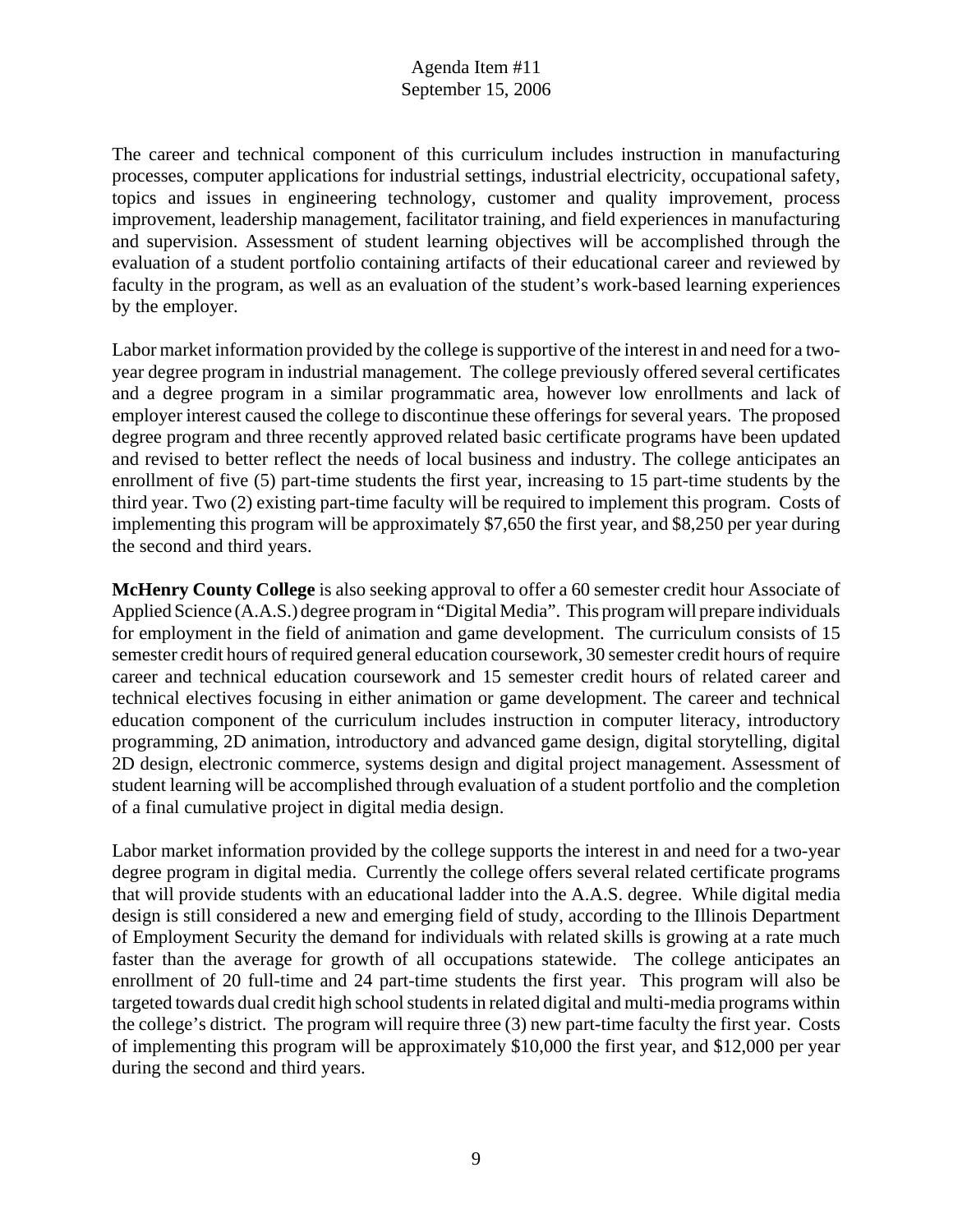**McHenry County College** is also seeking approval to offer a 60 semester credit hour Associate of Applied Science (A.A.S.) degree program in "Health and Human Performance". This program will prepare individuals for employment or advancement opportunities as health and fitness management. The curriculum consists of 16 semester credit hours of required general education coursework, 33 semester credit hours of require career and technical education coursework and 14 semester credit hours of related technical electives. The career and technical component of the curriculum includes instruction in contemporary health issues, first aid/CPR, fitness/human performance professions, introductory and advanced exercise science, strength and conditioning principles, nutrition for wellness, drugs in a contemporary society, exercise program design, application of fitness instruction, classroom observation and a required fitness instructor internship.

The curriculum was developed according to guidelines established by the American College of Sports Medicine (ACSM) and the National Strength and Conditioning Association (NSCA) for fitness instructor programs. Assessment of student learning objectives will be accomplished through a comprehensive final examination as well as a portfolio evaluation by program faculty. Students will also be assessed on their performance during the work-based learning experience.

Labor market information provided by the college supports the interest in and the need for a twoyear degree program in this field. According to the Illinois Department of Employment Security, employment of "fitness professionals" is expected to increase faster than the average for all occupations statewide and within the college's district. Furthermore, there are only three (3) other community colleges in the state offering A.A.S. degree programs in this field of study. The college anticipates an enrollment of 33 part-time students the first year. The program will require one (1) new and one (1) existing full-time faculty, as well as 18 existing part-time the first year. Costs of implementing this program will be approximately \$58,500 the first year, \$126,684 the second year, and \$126,548 the third year.

**Moraine Valley Community College** has submitted a proposal for 62 semester credit hours to offer an Associate of Arts in Teaching Secondary Science, Statewide Model Curriculum. The 60-64 credit hour model curriculum consists of 35-38 semester credit hours of general education coursework, 3 semester credits of professional education and an additional 18-23 semester credit hours in the major core. The college's proposal meets the model guidelines endorsed by the Illinois Community College Board and the Illinois Board of Higher Education.

**Rend Lake College** is seeking approval to offer a 70 semester credit hour Associate of Applied Science (A.A.S.) degree program in "Radiologic Technology". This program will prepare individuals for entry-level employment as radiologic technologists. The curriculum consists of 23 semester credit hours of required general education coursework and 47 semester credit hours of required career and technical education coursework. The career and technical component of the curriculum includes instruction in introductory radiology, radiographic procedures, patient care, radiographic equipment and imaging, radiology pathology, radiation biology, cross-sectional anatomy, medical terminology, and radiology clinical experience.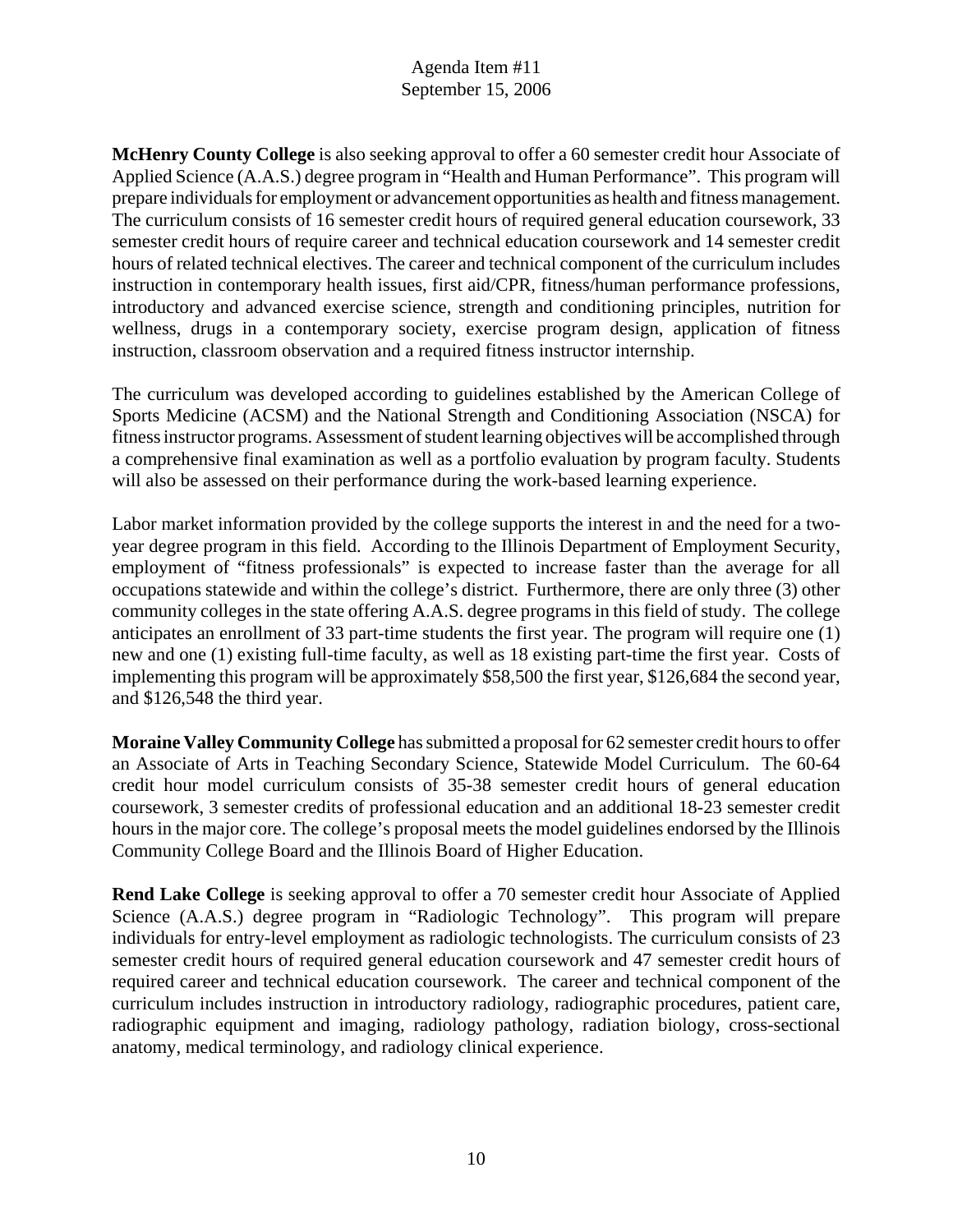This program was developed according to the guidelines established by the Joint Review Committee on Education in Radiologic Technology (JRCERT) and will prepare graduates for the required licensure exam offered through the Illinois Department of Nuclear Safety. Assessment of student learning will be accomplished through evaluation of the students' performance during their clinical experiences by both employer and program faculty.

Labor market information provided by the college supports the interest in and need for a radiologic technology program within the college's district. Currently, Rend Lake College sends students to a neighboring district for this training. According to the Illinois Department of Employment Security, employment of "radiologic technologists" is expected to increase faster than the average for all occupations within the college's district. The college anticipates an enrollment of 15 full-time and 10 part-time students the first year. The program will require two (2) new full-time and one (1) new part-time faculty the first year. Costs of implementing this program will be approximately \$270,000 the first year, and \$161,000 per year during the second and third years.

**Richland Community College** is seeking approval to offer a 31 semester credit hour "Entrepreneur" certificate program. This program will prepare individuals for self-employment as small business owners. The curriculum consists of coursework in small business development, cost management, small business accounting, security and loss prevention, business law for entrepreneurs, strategic decision making, strategic performance for productivity, strategic tax management, finance and insurance, and customer service fundamentals. Labor market information provided by the college supports and interest in and need for a formalized training program for small business owners within the college's district. The college anticipates an enrollment of five (5) parttime students the first year, increasing to 15 part-time students by the third year. The program will require two (2) existing full-time and two (2) existing part-time faculty the first year. Costs of implementing this program will be approximately \$9,450 the first year, and \$11,250 per year the second and third years.

## **TEMPORARY PROGRAM APPROVAL**

College of DuPage

- < Cosmetology A.A.S. degree (64 semester credit hours)
- Cosmetology Certificate (46 semester credit hours)

## **BACKGROUND**

The **College of DuPage** is seeking temporary approval to offer a 64 semester credit hour Associate of Applied Science (A.A.S.) degree and a 46 semester credit hour Certificate program in "Cosmetology". These programs will prepare individuals for entry-level employment as well as advancement opportunities in the field of cosmetology. The certificate program curriculum consists of coursework in salon safety and sanitation, basic hairstyling, cosmetic chemical services, basic thermal styling, salon operations, esthetics and nail technology and license review. The degree curriculum builds on this by adding 17 semester credit hours of general education requirements. Both curricula will prepare students for licensure in the State of Illinois. These programs are a collaborative effort between the college and the Technical Center of DuPage, which currently offers cosmetology training to students at the high school level.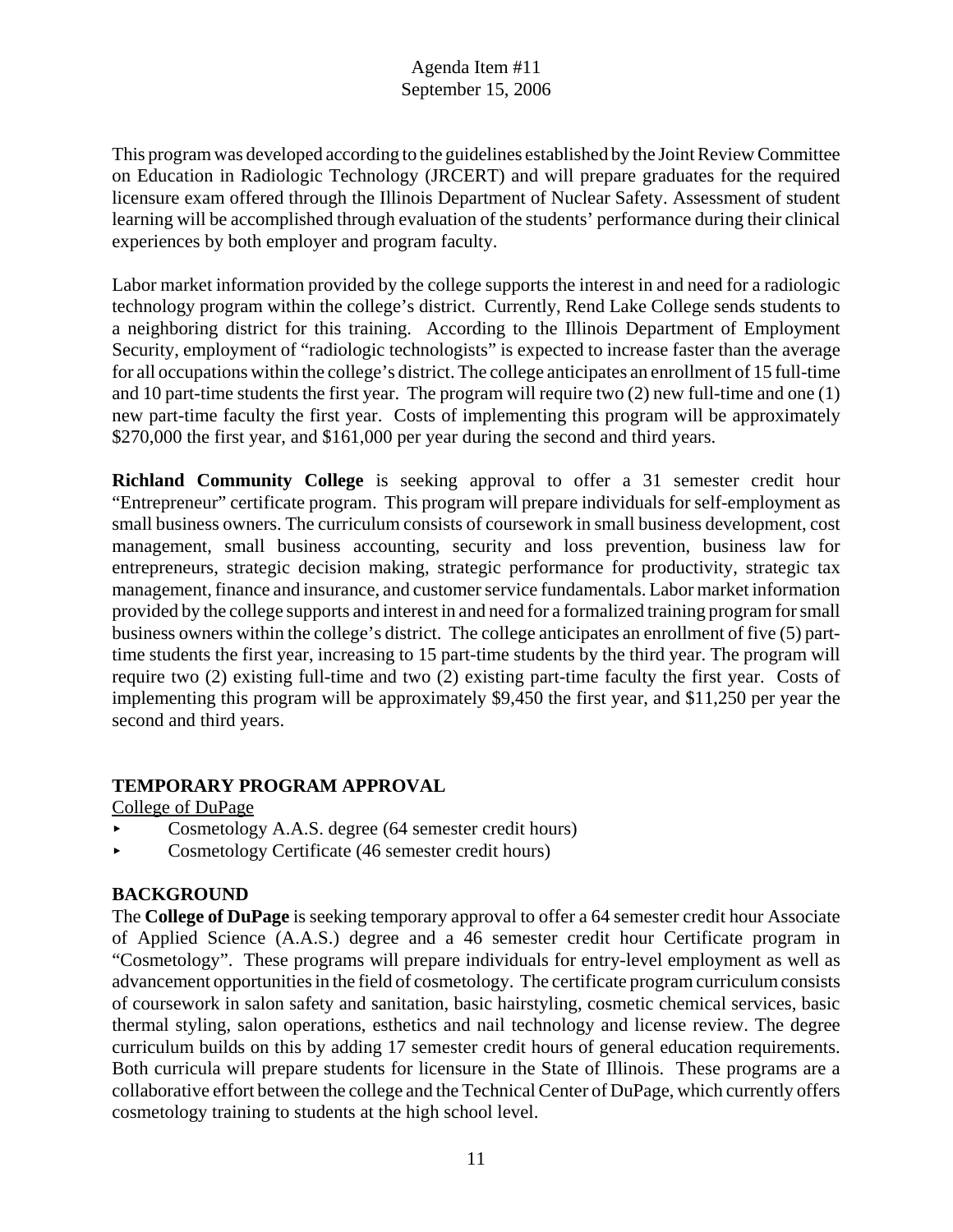This partnership will allow the college to offer training during the evening to the adult population in the district. The college anticipates an enrollment of 30 students the first year. Temporary approval is being sought to determine the sustained need for this program within the district over the next three years. *Permanent approval will be considered after the temporary approval period based on program outcomes.* 

## **INFORMATION ITEM - BASIC CERTIFICATE APPROVAL**

Following is a list of basic certificates that have been approved on behalf of the Illinois Community College Board by the President/CEO since the last Board meeting:

## **Permanent Approval**

Richard J. Daley College

< Basic Community Health Care Worker Certificate (18 semester credit hours)

## Harper College

- < Computer Forensics Certificate (24 semester credit hours)
- ProStart Hospitality Management Certificate (16 semester credit hours)
- Public Relations Certificate (21 semester credit hours)
- $\blacktriangleright$  Public Relations for the Web Certificate (22 semester credit hours)
- Public Safety Dispatcher Certificate (6 semester credit hours)

## Illinois Central College

< Geospatial Technologies Certificate (10 semester credit hours)

## Joliet Junior College

- < Global Supply Management Certificate (14 semester credit hours)
- < Warehousing & Distribution Specialist Certificate (10 semester credit hours)

## Wilbur Wright College

- < Homeland Security Certificate (18 semester credit hours)
- < Incident Command Certificate (18 semester credit hours)
- < Emergency Preparedness Certificate (18 semester credit hours)

## Sauk Valley Community College

- < Certified Manufacturing Assistant Certificate (6 semester credit hours)
- < Graphic Design Specialist Certificate (15 semester credit hours)
- $\triangleright$  Warehousing & Distribution Specialist Certificate (10 semester credit hours)

## South Suburban College

- < Global Supply Chain Management Certificate (29 semester credit hours)
- < Supply Chain Management Certificate (14 semester credit hours)

## Southwestern Illinois College

Recording Technology Certificate (12 semester credit hours)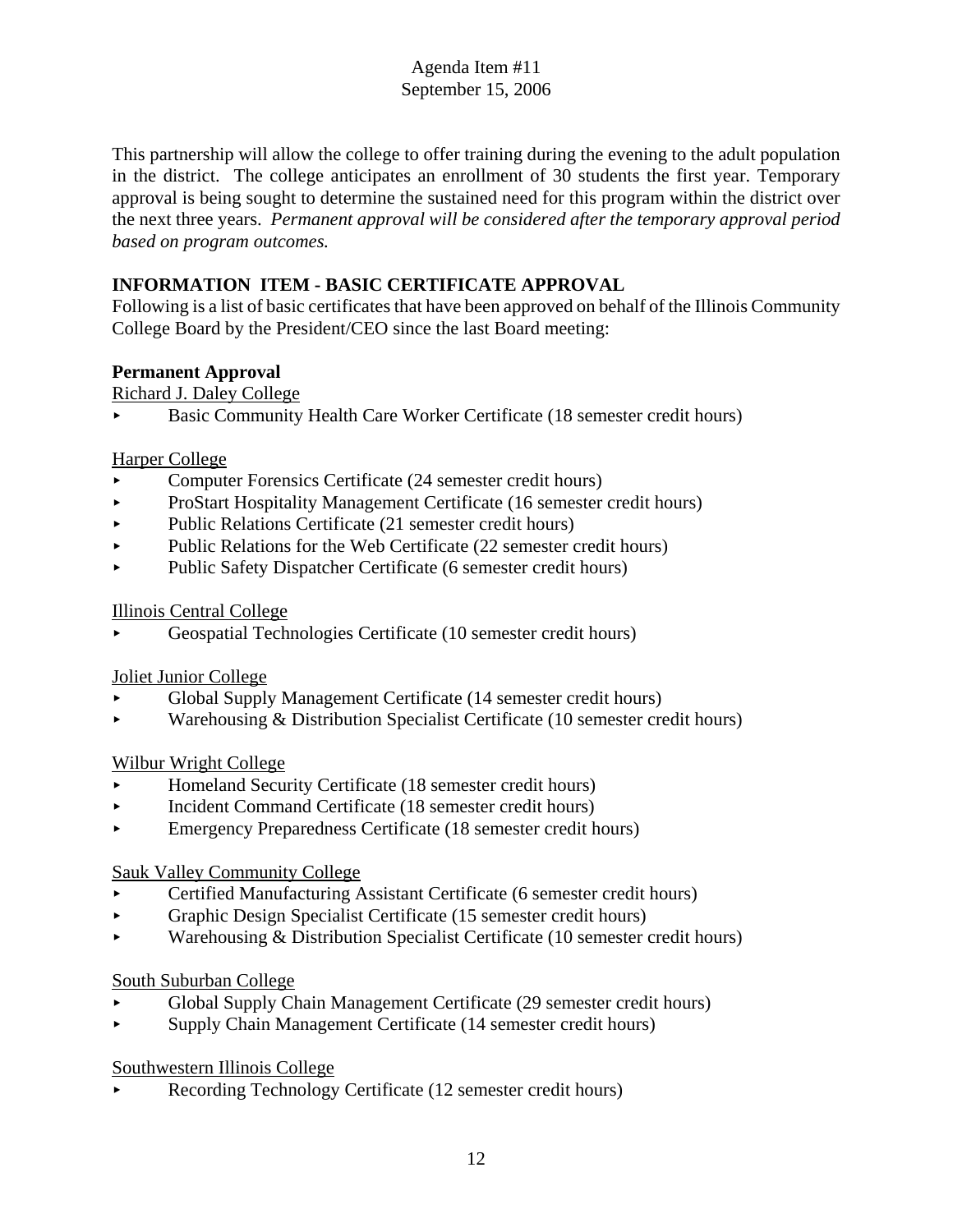#### **Temporary Approval**

Olive-Harvey College

Emergency Medical Technician-Basic (EMT-B) Certificate (9 semester credit hours)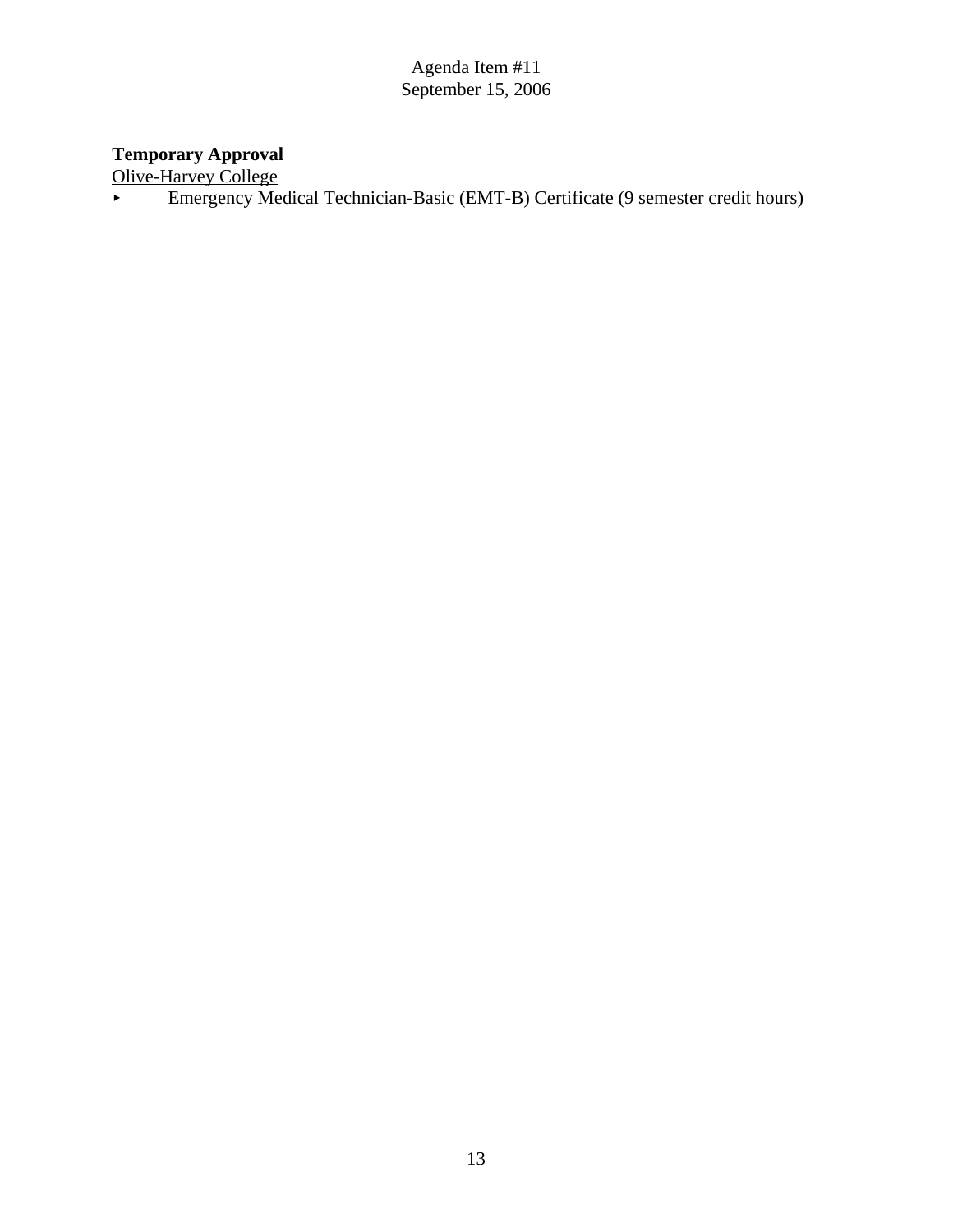# Illinois Community College Board

# **UPDATE ON 2006 PERFORMANCE REPORT/EFFECTIVE PRACTICE**

There will be an oral report given to the board at the September  $15<sup>th</sup>$  board meeting.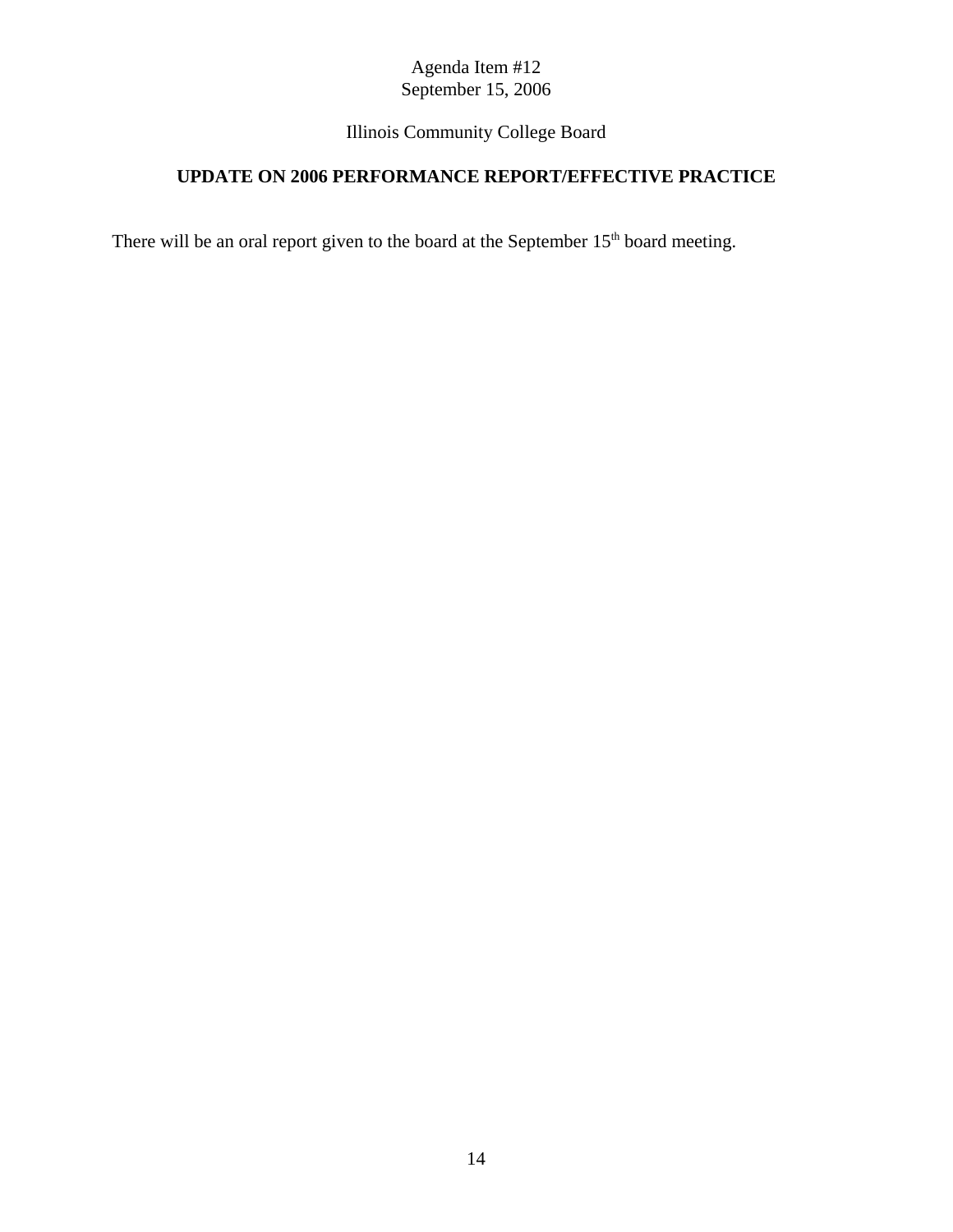## Illinois Community College Board

## **UPDATE ON ILLINOIS BOARD OF HIGHER EDUCATION HIGHER EDUCATION COOPERATION ACT (HECA) GRANTS/TRANSFER CENTERS**

There will be an oral report given to the board at the September 15<sup>th</sup> board meeting.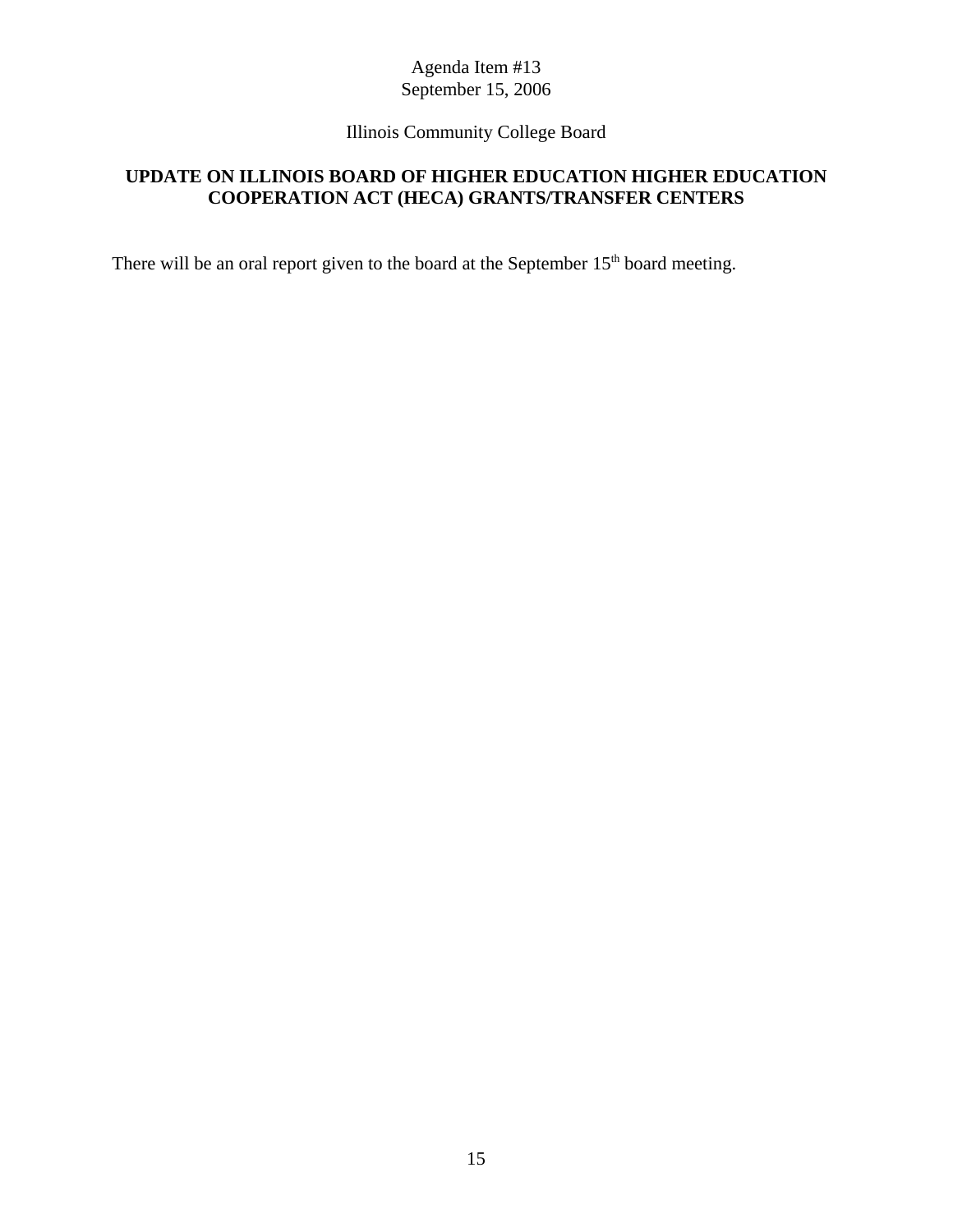#### UNAPPROVED

Retreat Minutes of the Illinois Community College Board June 8, 2006 Hilton Hotel 700 East Adams Springfield, Illinois

1. The retreat took place in the Springfield Hilton Hotel. It began with lunch at noon and ended at 4:45 p.m. All the board members except Diane Meeks, Rudolph Poppa, Judith Rake, and student member Jenna Altadonna were present. Also present were President/CEO Geoffrey Obrzut, Secretary to the Board Ann Chandler, Senior Director for Workforce Development Preston Morgan, Vice President for External Affairs Randy Barnette, Interim Chief Financial Officer Ellen Andres, Vice President for Instruction and Policy Elaine Johnson, and Senior Director for Adult Education Jennifer Foster, and facilitator Gary Davis.

2. Members reviewed the purpose and nature of the retreat. Retreats give boards an opportunity to reach agreement on how they will do their work. They allow boards to perfect processes that will increase the chances of board success. Some board members expressed disappointment that not all the board members were present for the retreat. One board member suggested that the board plan retreats only for dates on which full attendance could be expected. The board previewed the agenda and agreed to eliminate for the day discussion of the first two items. The board discussed the legal requirement for a board's meeting. The facilitator noted that legally board minutes should record the date and place of the meeting, the persons who attended and any decisions reached. The minutes need not be a transcript of the meeting. The board noted that the retreat was a public meeting and had been posted publicly in the usual way.

3. A board member asked that the members be given every opportunity to contribute to the formation of future retreat agendas.

4. Board members discussed ICCB's meeting format. There was some discussion of holding more than six meetings per year but no consensus formed on that issue. The board discussed recent legislation on electronic meetings. (Facilitator's comment: Illinois law DOES require that a quorum be physically present in a previously announced, open location. It does require that all meetings be posted and open to the public. Closed sessions are allowed within the context of a public meeting. The reason for the closed meeting must be announced.)

5. Board members noted the advantage of quoting the statutes in explaining the purpose of closed sessions. Board members agreed that every future ICCB agenda should contain a closed meeting. They noted that in the event that late-breaking events required the closed session, the public would have the legally required notification that such a closed meeting would take place. If the closed session is not needed, the board could simply move on to the next item.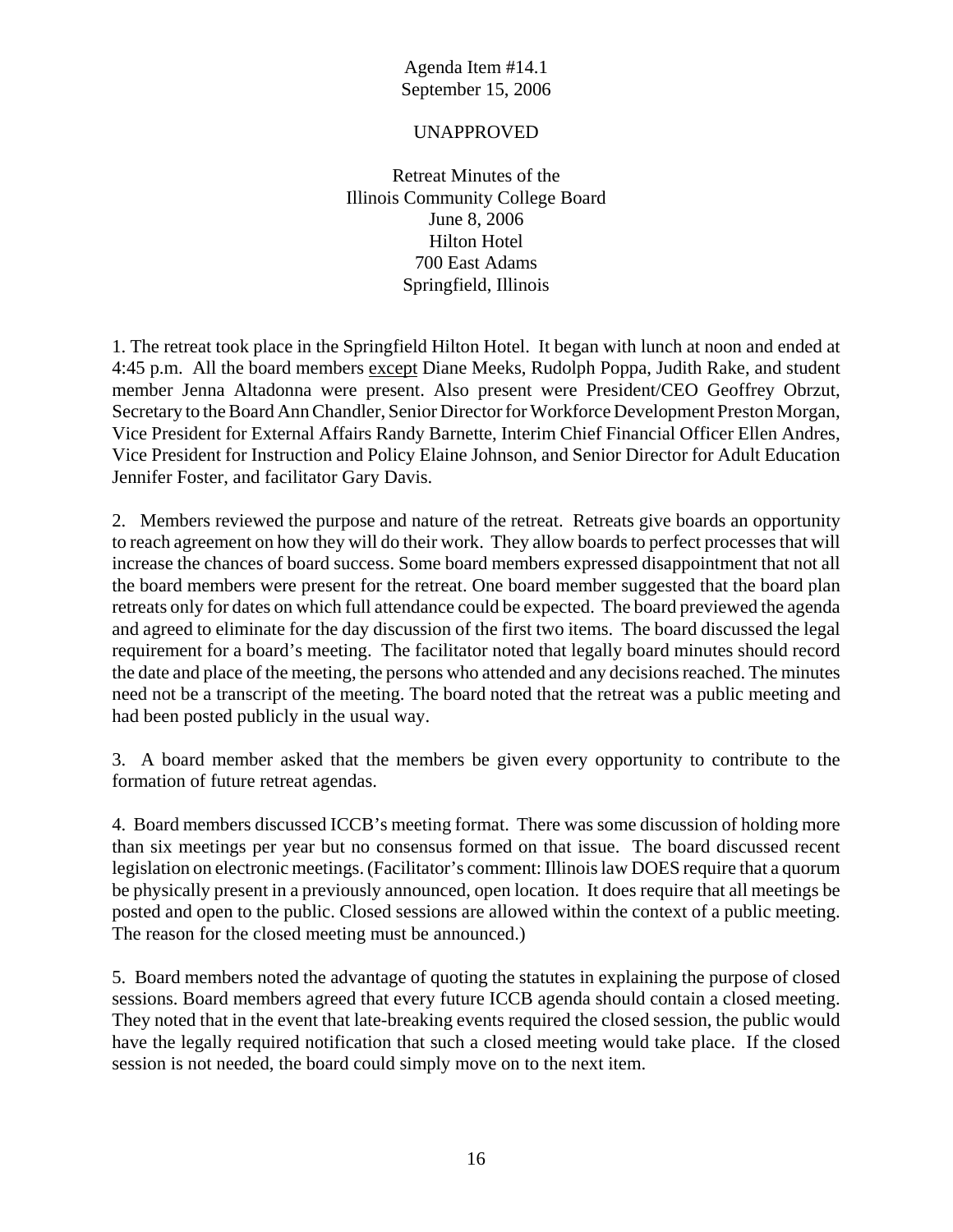6. Similarly, each ICCB agenda will contain a "Comments from the Public" section. A sign-up sheet will be used and comments will be limited to three (3) minutes. Comments from the public will come immediately after the Report of the ICCB Chairperson.

7. Advisory Committee comments will be held to no more than five (5) minutes.

8. The board discussed the advantages of having an attorney at its meetings and noted that the Illinois Board of Higher Education pays its attorney to be present at all of its meetings. Randy Barnette and Geoff Obrzut noted that Brenda Pryor, a member of the board's External Relations staff, is an attorney and is well qualified to advise the board on issues of parliamentary procedure.

9. The board discussed the processes that are used to notify the public of its meetings. Several board members suggested that the meeting schedule be sent periodically to a list of press outlets. President/CEO Obrzut asked Randy Barnette to work with Steve Morse of the ICCB staff to see that this was done on a regular basis.

10. The board discussed its calendar. A calendar of meetings and topics/issues to be discussed at each meeting is being prepared and will be circulated to the board in August. For example, at its June meeting each year the board will address issues related to: recent legislation, adult education reports, fiscal reports, new fiscal year issues, and new unit approvals. The calendar will be formatted on a calendar year (rather than fiscal year) basis.

11. The board asked the staff to make very clear to the colleges the fact that new program approvals must be submitted in a timely fashion because in many months the board does not meet. The board is willing to meet on an emergency basis if a new unit approval must be approved quickly but such meetings will be rare.

12. The board discussed its committee structure. There was consensus on the following points.

- A. There will be three new committees
	- 1. Academic Affairs
	- 2. External Relations (including awards)
	- 3. Student Relations (chaired by student member)
- B. Existing committees will continue
	- 1. Adult Education (and Workforce Preparation)
	- 2. Budget and Finance
	- 3. Personnel (may not have to meet as regularly)
- C. The board chair appoints members to the committees each September based on their interest and talents
- D. Each board member can expect to serve on two committees.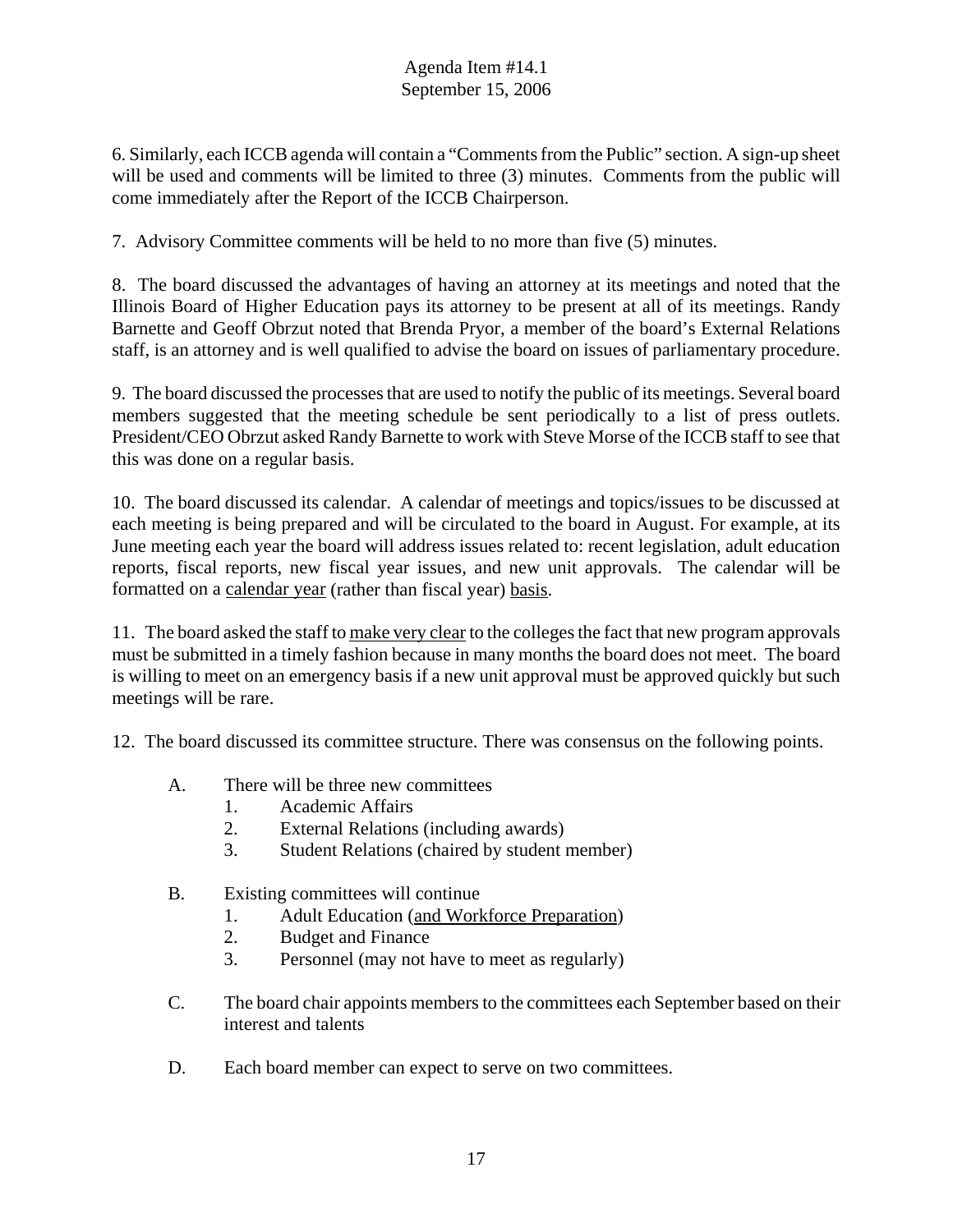- E. Committees may meet prior to the day of the ICCB meeting or by telephone.
- F. When they have been discussed by the committees, action items will be moved by the committee chairpersons. No second is required.
- G. Regular ICCB meetings could usually begin earlier; e.g., at 8 a.m.
- H. Board members would like meetings to be moved to Monday in 2007. Current hotel contracts will be honored before the change takes place. The change will reduce the amount of vacation and personnel days that members are taking to attend to their ICCB responsibilities.
- I. The board will meet on a day other than Monday in June in order to schedule a meeting close to the annual meeting dates of the Presidents Council and ICCTA.
- J. Board members believe that campus tours are valuable but they asked President/CEO Obrzut to see that the tours were shorter, focused, and that they involved some contact with students. A mid-meeting (10:00-10:30) tour format was suggested as a way to re-energize the board at the halfway point of meetings. Another approach is to hold the tour from 8:00 to 9:00. There was no consensus on the hourly format of the new ICCB meetings. (Facilitator's note: A number of combinations could be tried and then at a future retreat the board could discuss which format ought to be adopted.)
- 13. The board discussed communications. There was consensus on the following:
	- A. all press releases will be sent to board members as soon as possible, preferably the day before the press release goes to the public
	- B. as much as possible, board members should refer questions from the press to the board chair and to the ICCB President/CEO. This will help avoid creating confusion in the press.
	- C. the staff will begin to require acknowledgments in emails it sends to the ICCB members; (some members are not getting emails after they are sent)
	- D. to insure delivery, emailed material will also be mailed to board members
	- E. new board members will be informed of the reasons why they regular receive two copies of the same press release or announcement.

14. Some board members expressed an interest in receiving a clipping service compilation of newspaper stories on community colleges. Randy Barnette will investigate the feasibility of such a service.

15. Board members were reminded that community college news stories are often summarized on listservs operated by ICCTA and Board Solutions. ICCB members can avail themselves of these listservs by emailing an "add me to your list" message to either kvillanueva@communitycolleges.org or gwdavis@insightbb.com.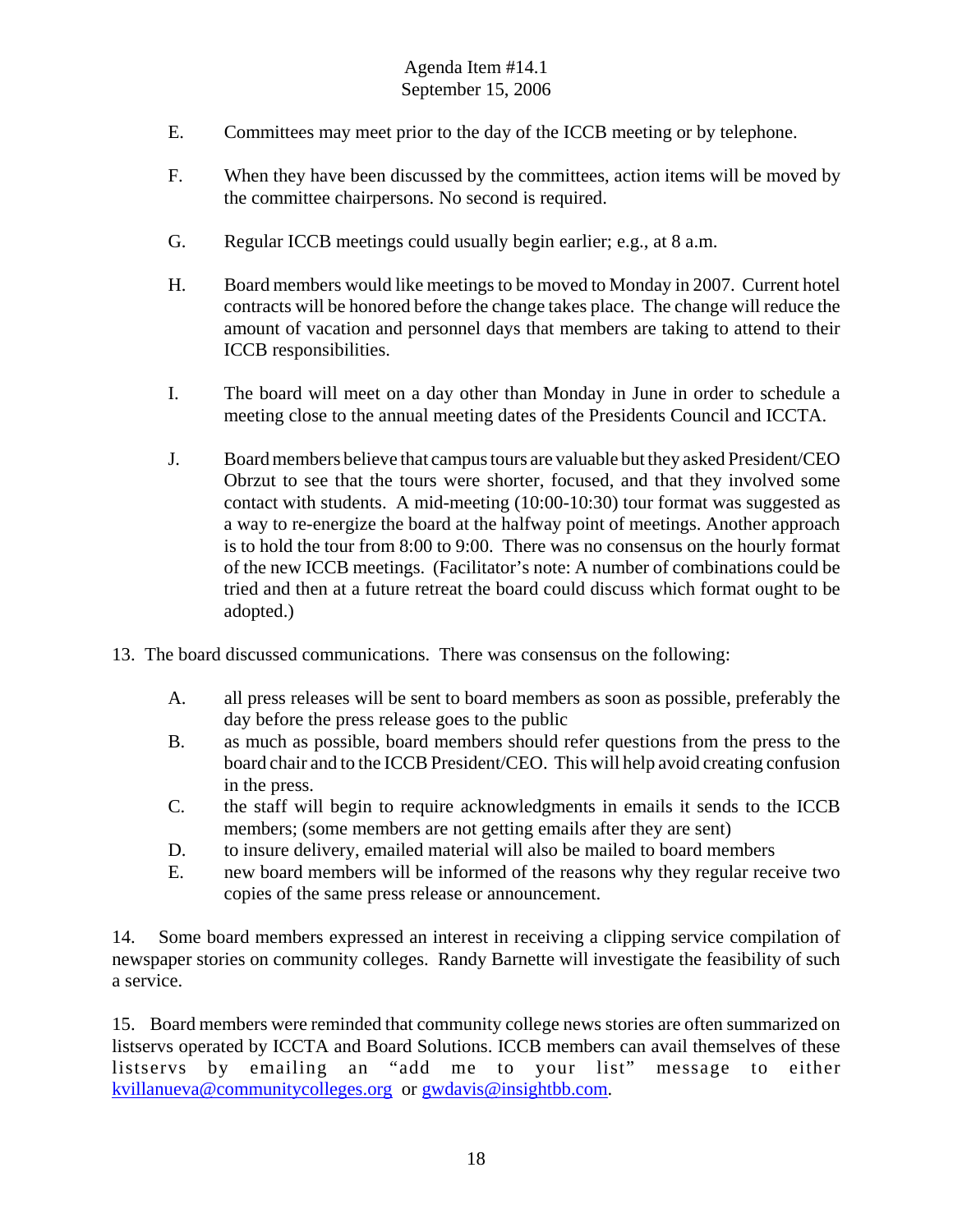16. Because at least one board member would like to review payments made by the board, upon request a listing of payments made will be sent to a board member. Any board member may request such a listing.

17. The board urged the Chairperson and President/CEO to discontinue use of the EPAR hiring system. The board noted that it is not working, that ICCB attorneys do not believe that it is required (because ICCB is not a "Code Agency"), that it is not used by IBHE, and that it has proved costly in terms of good people lost to the system. As a result the ICCB staff is overworked and underpaid. It was suggested that a copy of the attorney's opinion, regarding code agency, be sent to each board member. For the first step, the board agreed to have President Obrzut contact the Governor's Chief of Staff John Harris to set up a meeting regarding ICCB personnel issues.

18. Board members noted that the State has fallen far short of its obligation to cover one-third of system costs. Currently the State pays for only about 23 percent of system costs. In 2001, the State contributed \$1200 per full time equivalent study. In 2006 that figure has fallen to \$784. The board sees this as a significant decrease and it is concerned about the impact of such a change.

Some staff believe that inevitably the political leadership of the State will see the need to pass a tax increase to remedy the current "structural deficit." In the meantime, the task of the community colleges is to do a good job and let everyone know what is being done. In this spirit, the ICCB staff is updating its earlier "Economic Impact" study.

Others are less optimistic about a tax increase. One board member noted that the board would do well to concentrate on what it could do to improve the situation of colleges and students even without additional resources. For example, the ICCB could recognize achievement and present ICCB awards in local ceremonies where press coverage would be highest.

19. President/CEO Obrzut noted his desire to increase ICCB efforts at the federal level to increase the federal commitment to community colleges and their students. A board member noted the existence of the "Illinois Higher Education Funding Coalition." ICCB sends a staff member to their meetings.

20. Members noted that plans are underway at the Community College Foundation to enlarge the building at Fourth and Capitol so that all ICCB employees could be stationed there.

21. Members noted that the day's earlier "New Board Member Orientation" had been valuable. Those who participated suggested that future orientations be more interactive.

22. Scanning the environment, board members noted the threat of avian flu, the need for disaster planning, the increasing flow of veterans to the colleges, the negative effect that high fuel prices have on enrollment, the growth of online enrollments, and the likelihood of a lawsuit by the colleges and ICCTA against the Attorney General challenging the Attorney General's recent opinion that threatens the colleges' standing as "local units of government" and therefore exempt from the most recent ethics law affecting state agencies.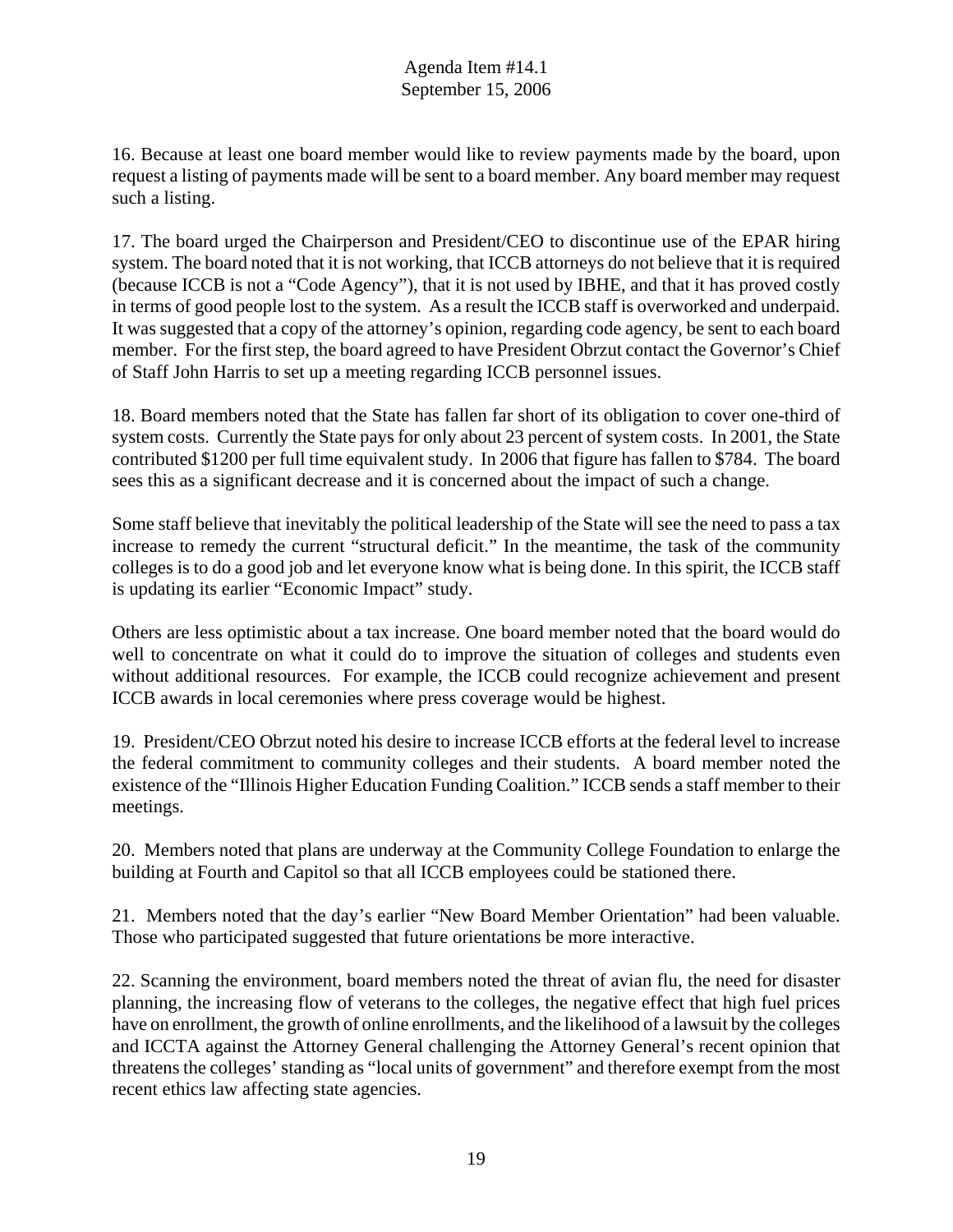23. Facilitator Gary Davis commended the Board for its hard work and noted that the retreat had revealed a Board consensus on many key points. He promised to produce a record of the retreat in the form of retreat notes. He will send the summary to Ann Chandler who will share it with the Board after Chairperson and Alongi and President/CEO Obrzut have reviewed and approved it. If Board members find the report deficient in any respect, they may contact either President Obrzut or Chairperson Alongi and request a change in the record.

24. Because the board achieved consensus on several issues during the retreat, it is essential to send a record of the retreat to the absent board members so they will understand the board's intentions. Should they have concerns, the absent members should immediately make them known to both President Obrzut and Chairperson Alongi.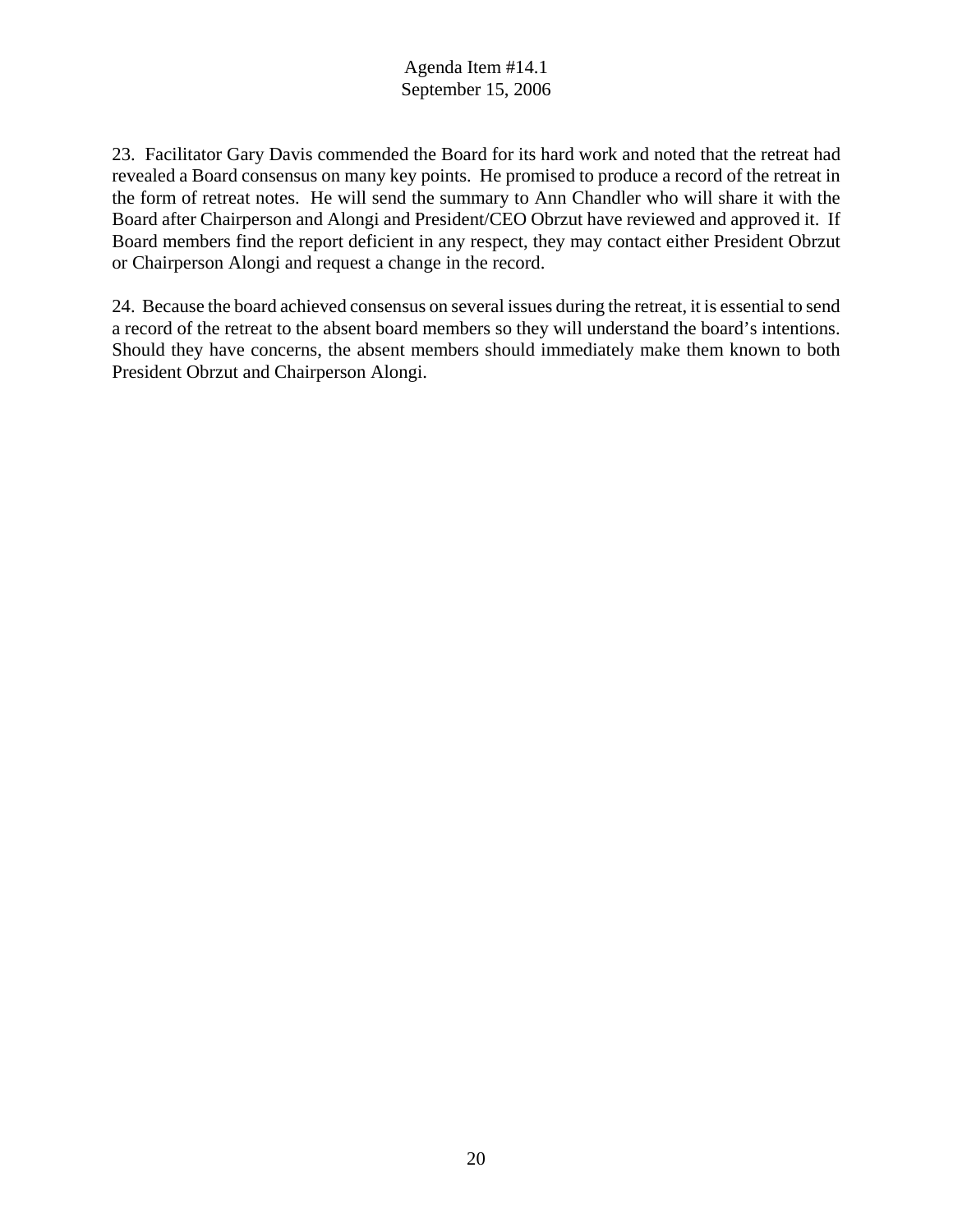#### UNAPPROVED

Minutes of the  $365<sup>th</sup>$  Meeting of the Illinois Community College Board Business Session June 9, 2006 Hilton Hotel 700 East Adams Springfield, Illinois

#### Item #1 - Roll Call and Declaration of Quorum

Chairman Alongi called the meeting to order at 9:00 a.m. Roll call was taken with the following members present: Jenna Altadonna, John Aurand, Marikay Hegarty, Bill Naegele, Jake Rendleman, John Donahue, Suzanne Morris, Angela Perez Miller, Guy Alongi, and non-voting member Addison Woodward. Dianne Meeks, Judith Rake, and Rudolph Papa were absent.

#### Item #2 - Announcements and Remarks by Guy H. Alongi, Chair

Chairman Alongi extended his thanks to all the Board members who participated in the Board Retreat held Thursday, June 8, at the Hilton Hotel in Springfield. There were a lot of issues discussed and the session went very well.

A lunch will be hosted by the ICCTA held at the Abraham Lincoln Hotel and Conference Center today. Chairman Alongi encouraged the Board members and audience to attend and to have a chance to listen to the guest speakers.

#### **\* \* \* \* \* \* \***

Chairman Alongi stated there needs to be a change made to the consent agenda. Items #12.4 and #12.5 need to be removed from the consent agenda. Item #12.4 will be discussed and voted on during the Budget and Finance Committee report.

Sue Morris made a motion, seconded by Bill Naegele, to remove Items #12.4 and #12.5 from the consent agenda.

The motion was approved by unanimous voice vote. Student advisory vote: Yes.

**\* \* \* \* \* \* \***

Ann Chandler, Executive Assistant to the President/CEO, will send a memo to Board members in mid-July requesting what Committees each of them would like to serve on. The requests are going to be due at the end of the first week of August.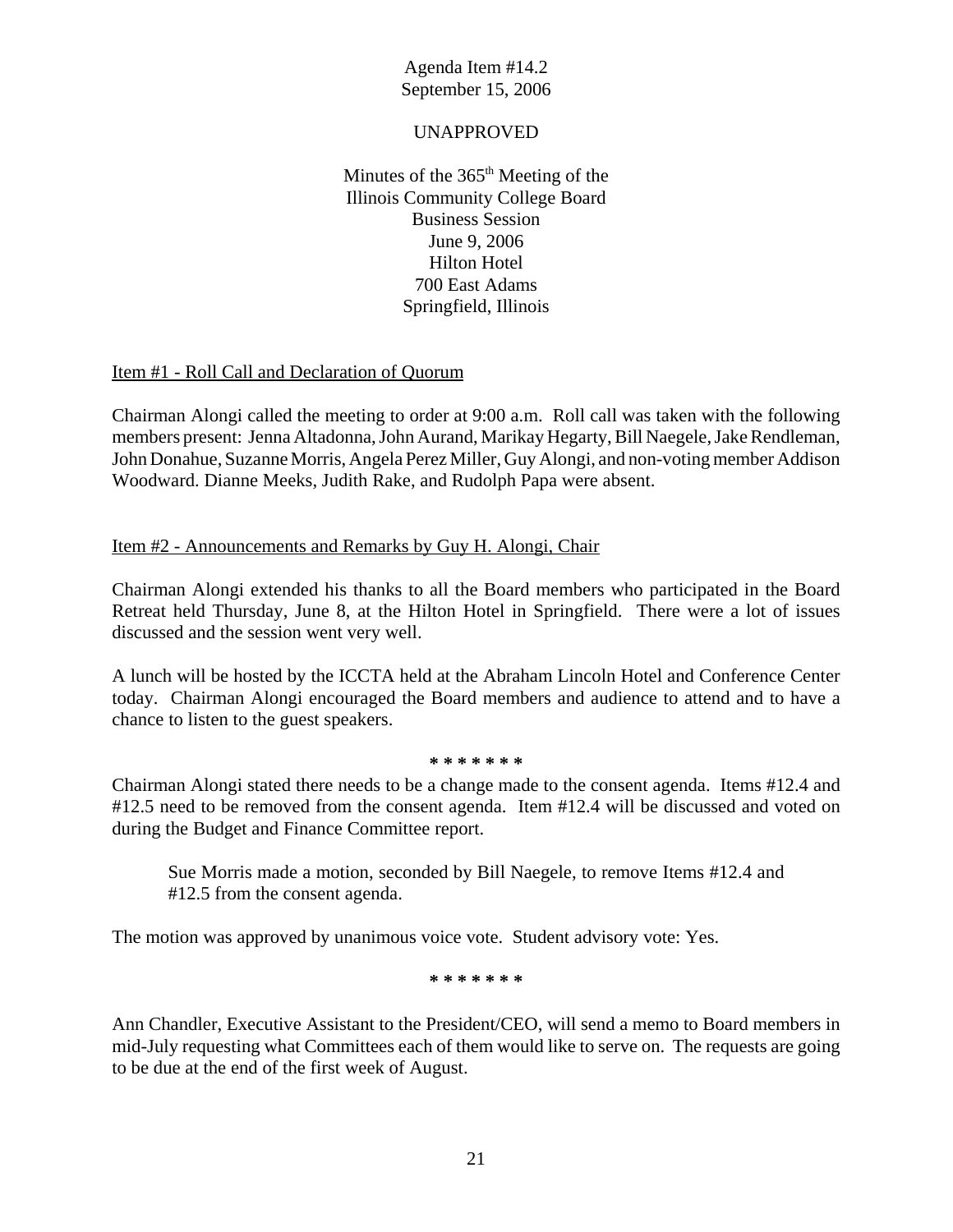#### Item #3 - Acknowledgments

Item #3.1 - Recognition of Jenna Altadonna, Student Member, Illinois Community College Board; Alice Jacobs, President of Danville Area Community College; Tom Bennett, President of the Illinois Community College Trustees Association; Kevin Weston, President of the Illinois Community College Faculty Association

Geoff Obrzut, President/CEO of the Illinois Community College Board, presented Student Member Jenna Altadonna with a plaque for her service to the ICCB. She will be attending McKendree College. Sarah Anderson, of Lake Land Community College, will be the new Student Member who will begin serving on the board in September.

Geoff presented Dr. Alice Jacobs, President of Danville Area Community College, with a certificate for this being her last meeting as the President of the President's Council. Dr. Keith Miller, President of Black Hawk College, will be taking her place.

Tom Bennett and Kevin Weston were both honored with certificates for their service to the ICCB. However, they were unable to attend this meeting.

#### Item #4 - Committee Reports

#### Item #4.1 - Adult Education & Family Literacy Committee

Marikay Hegarty reported there are two new staff members who were added to the ICCB staff recently. Kelly Danlow, Associate Director for Adult Education & Family Literacy/Program Support Specialist - Region IV, and Jay Brooks, Associate Director for Adult Education & Family Literacy/Program Support Specialist - Region II. The Board would like to welcome them to the ICCB.

Three-hour training sessions are being conducted for the Examiners and Chief Examiners in charge of the GED Testing. The first session was held at the ICCB downtown office on June 5-6, 2006, and additional training sessions are scheduled for June 13-14 at Kaskaskia College and June 27 at the Cook County Regional Office of Education.

The GED Director and GED clerk positions at the ICCB still need to be filled.

#### Item #4.2 -Budget and Finance Committee

Sue Morris reported that fiscal year 2007 office budget issues were discussed. Agenda Items 12.6, 12.7, and 12.8 are annual items that are approved by the Board. These three items allow the President to enter into grant agreements and contracts for our services, to transfer up to 2 percent of the operating funds among lines, and to enter into contracts for services. The Committee has discussed them and recommends the items for approval.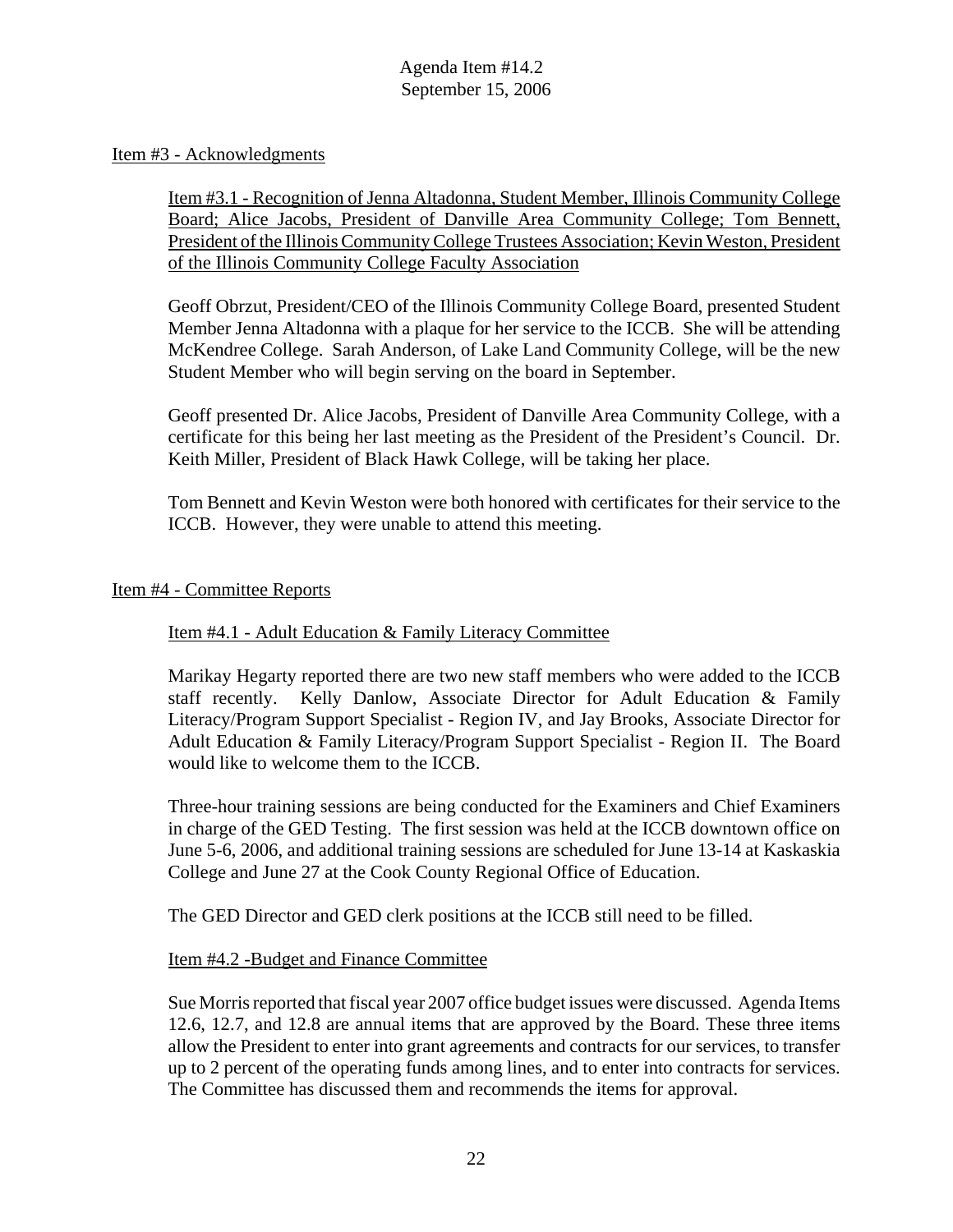This item details the formula to be used by the staff to allocate the new legislatively approved \$3 million Student Success Grant. This grant is not a continuation or recreation of the Special Populations Grant. Furthermore, it was strongly endorsed and supported through the legislative process by the Chief Academic Officers and the Chief Student Services Officers. Along with the community-based organization, Women Employed, these groups felt that more funds were needed for remedial education. In previous decisions, the Chair of the Illinois Board of Higher Education expressed an interest in helping colleges with necessary services for students with disabilities. Keeping those goals in mind, the components of the formula include: remedial hours, number of minority students, number of Pell grants, and number of students with disabilities. We debated the importance of each component and how much to weight each component. Last Monday, the Finance Advisory Committee, made up of representatives from the chief financial officer's, presidents, academic officers, faculty, and students met and made a recommendation to our committee. That recommendation was considered as well as others.

**\* \* \* \* \* \* \***

Sue Morris made a motion, seconded by Bill Naegele, to authorize the President/CEO to allocate the Student Success Grant by calculating the number of remedial hours at 50%, by calculating the number of disabled students a 12.5% , by calculating the number of minority students at 25%, and by calculating the number of Pell grants at 12.5%.

The motion was approved by unanimous voice vote. Student advisory vote: Yes.

**\* \* \* \* \* \* \***

#### Item #5 -President/CEO Report

Geoff Obrzut, President/CEO of the Illinois Community College Board, reported that Board member Judy Rake apologized for not being present at the retreat and meeting. She is representing the ICCB by attending the Midwest Higher Education Compact.

The ICCB Executive Staff held a new board member orientation for board members Angela Perez Miller, Bill Naegele, Jake Rendleman, and Addison Woodward (non-voting member) Thursday morning. It seemed to be very helpful for the members.

Elliot Regenstein, the Governor's Director of Education Reform, will be stepping down from his position. Geoff extended a big thanks to Elliot for all the effort and support he has put in to helping the ICCB.

On behalf of the ICCB staff, Geoff congratulated Chairman Alongi on receiving the Certificate of Meritorious Service from the ICCTA. The Executive Staff and some of the board members will be present at the reception to support him tonight.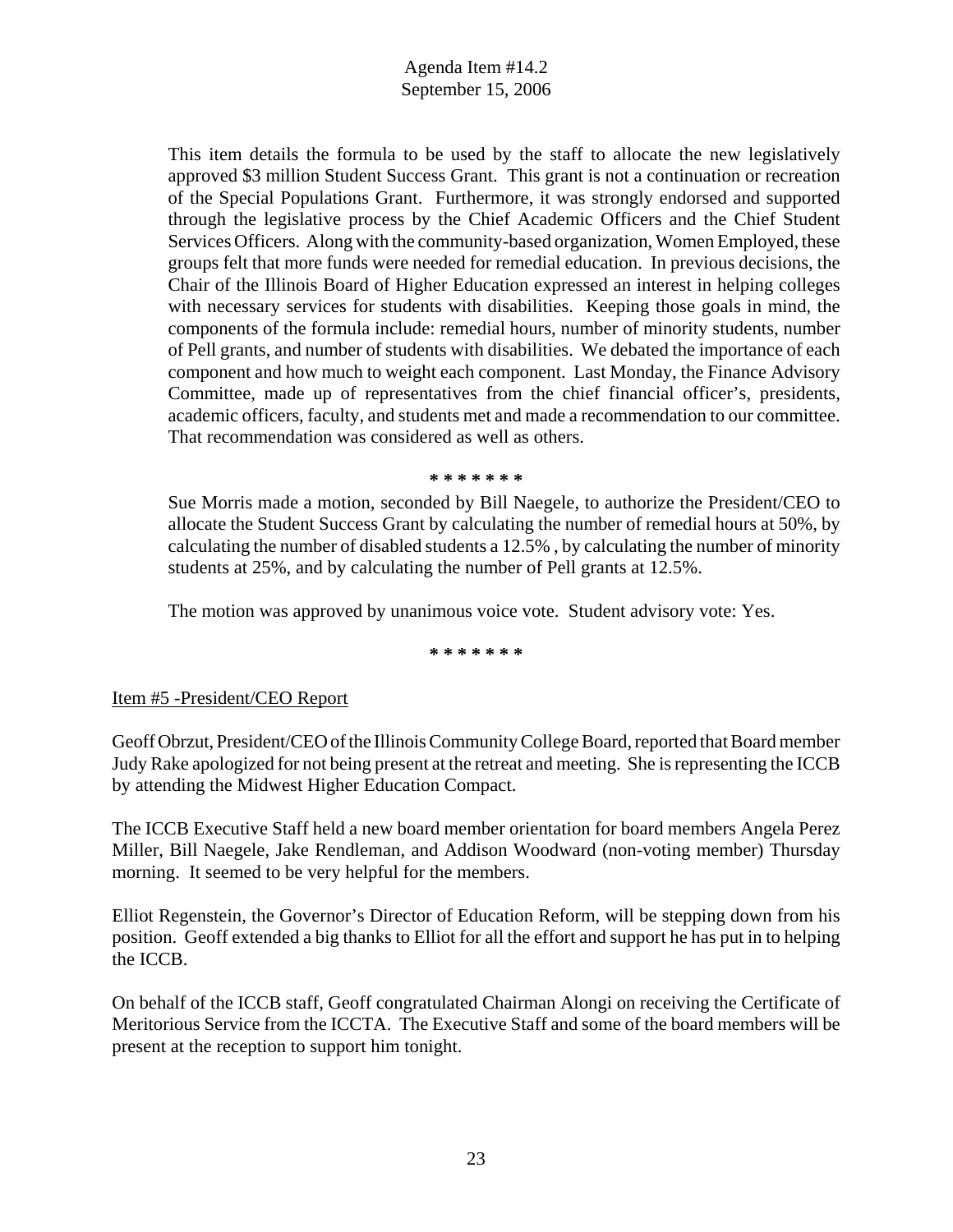Negotiations are still going on between the Union and the ICCB management. It seems to be going well, and both teams are working together to create a contract. The next meeting will be held at the ICCB downtown office on Thursday, June 15, 2006.

Mr. Obrzut introduced Ray Hancock, President of the Foundation, to give a brief update.

Ray Hancock reported the Foundation's textbook plan has just been pitched to the Horizon Group. He will update the ICCB as progress is made on it.

The building of the third floor on the downtown ICCB building has been agreed on. ICCB has committed to rent the entire floor. The ICCB staff located in the Workforce Development Center at Lincoln Land Community College will all be able to fit on the third floor.

## Item #6 - Committee Reports

#### Item #6.1 - Presidents Council

Dr. Alice Jacobs, President of Danville Area Community College, reported there have been three members selected to serve on the Task Force established by House Joint Resolution 122. They are Dr. Charles Guengerich, President of Wilbur Wright College; Sr. Patricia Granados, President of Triton College; and Dr. Alice Jacobs, President of Danville Area Community College.

The President's Council supports the ICCTA's decision to support local governing of community colleges under the Illinois Ethics Act. Community colleges throughout Illinois are currently in compliance with provisions of the Ethics Act that apply to local units of government. Following the Illinois Attorney General's opinion last October, the Illinois Inspector General is requiring that community colleges come into compliance with the Ethics Act as it applies to state agencies and state employees.

Dr. Jacobs concluded her final report for the Board by introducing the new President of the Presidents' Council: Dr. Keith Miller, President of Black Hawk College. Dr. Robert Mees, President of John A. Logan College, is the new Secretary-Treasurer.

#### Item #6.2 - Adult Education and Family Literacy Advisory Council

Gay Graves, Adult and Family Education Director for the St. Clair County Regional Office of Education, reported that the Adult and Family Education Advisory Board met on June 1, 2006. The five committee reports are as follows:

1. The Student Support Service Committee has been working to improve transitions. They have contacted other states for new ideas. The committee has developed an online survey for administrators to learn what works and what doesn't.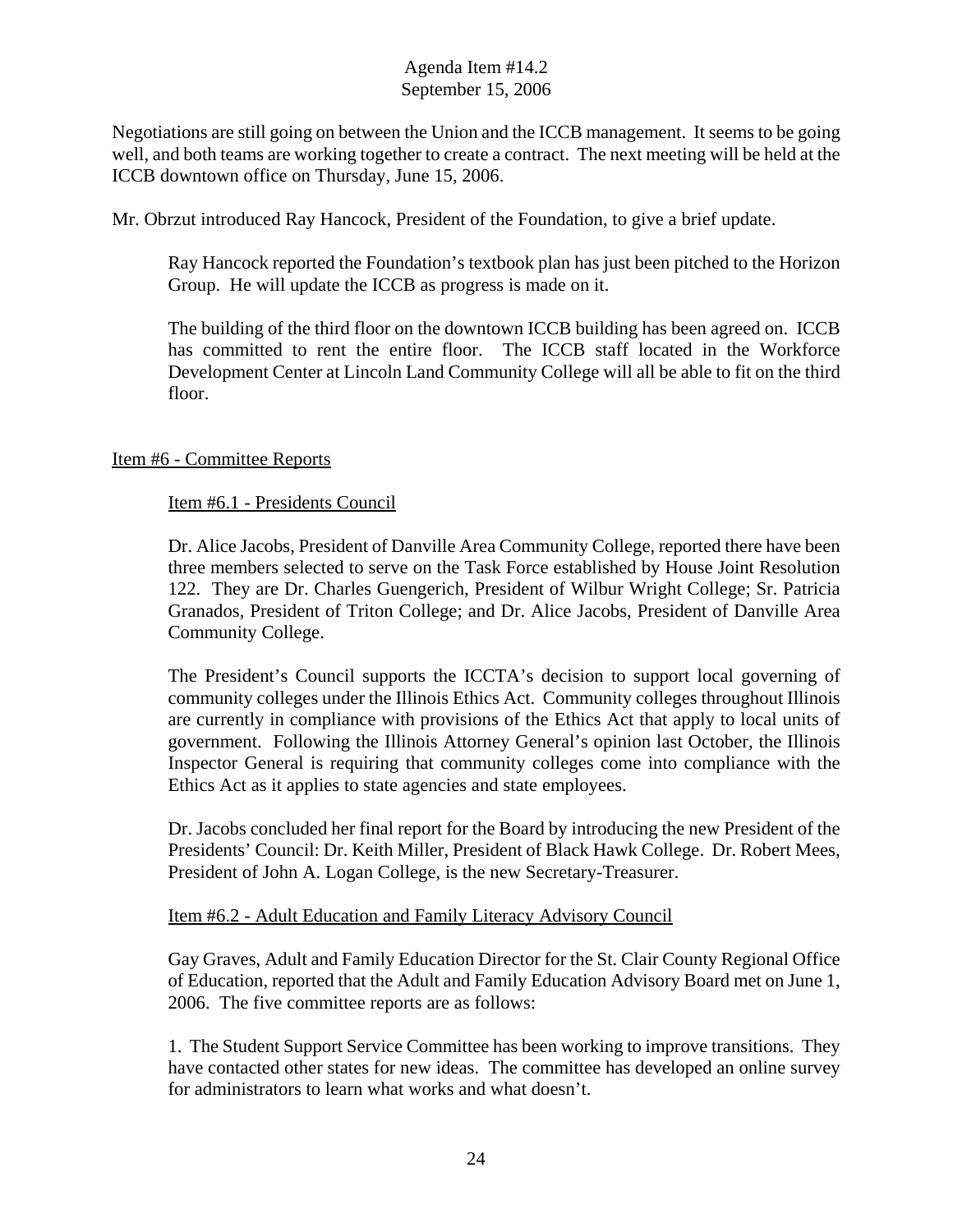These transitions can be Adult Education to postsecondary, into vocational programs, into employment, or from one provider to another. The information gathered will be shared at the administrators' meeting in August along with article summaries and website information.

2. The Policy Studies Research and Accountability Committee is looking into issues related to fixed and open enrollment programs, what are the effects and implications on generation, funding and persistence.

3. The Professional Development, Training and Marketing Committee recommends that the following statement be added to the adult education manual:

ICCB requires teachers to obtain six professional development hours each fiscal year. Not all continuing professional development units (CPDU's) will qualify for this requirement. For specific information regarding the CPDU system, contact the Illinois State Board of Education.

4. Curriculum and Instruction Committee, after much research and discussion, recommends that 60 hours of attendance be used as the amount of attendance between testing dates.

5. Workforce Coordination Committee is continuing its work regarding the identification of the various aspects of workplace literacy training. The committee plans to work on efforts to assist collaboration between local WIA Title I and Title II Directors.

The next Advisory Board meeting will be held September 28, 2006 at the ICCB downtown Springfield office.

Item #6.3 - Illinois Community College Faculty Association

Faculty Representative Kevin Weston was unable to make this meeting.

Item #6.4 - Student Advisory Committee

Jenna Altadonna, Student Board Member, stated that 29 fifty-nine pound boxes were shipped to the soldiers as planned. She also wanted to mention moving the Board meetings to Mondays, as the Board had discussed during the retreat on Thursday, will be bad for the student members. They usually have classes on those days and not so much on Fridays.

Jenna concluded her final report by introducing the new Student Board member, Sarah Anderson.

Item #6.5 - Illinois Community College Trustees Association

Mike Monaghan reported that the ICCTA Conference is being held at the Abraham Lincoln Hotel and Conference Center today and tomorrow.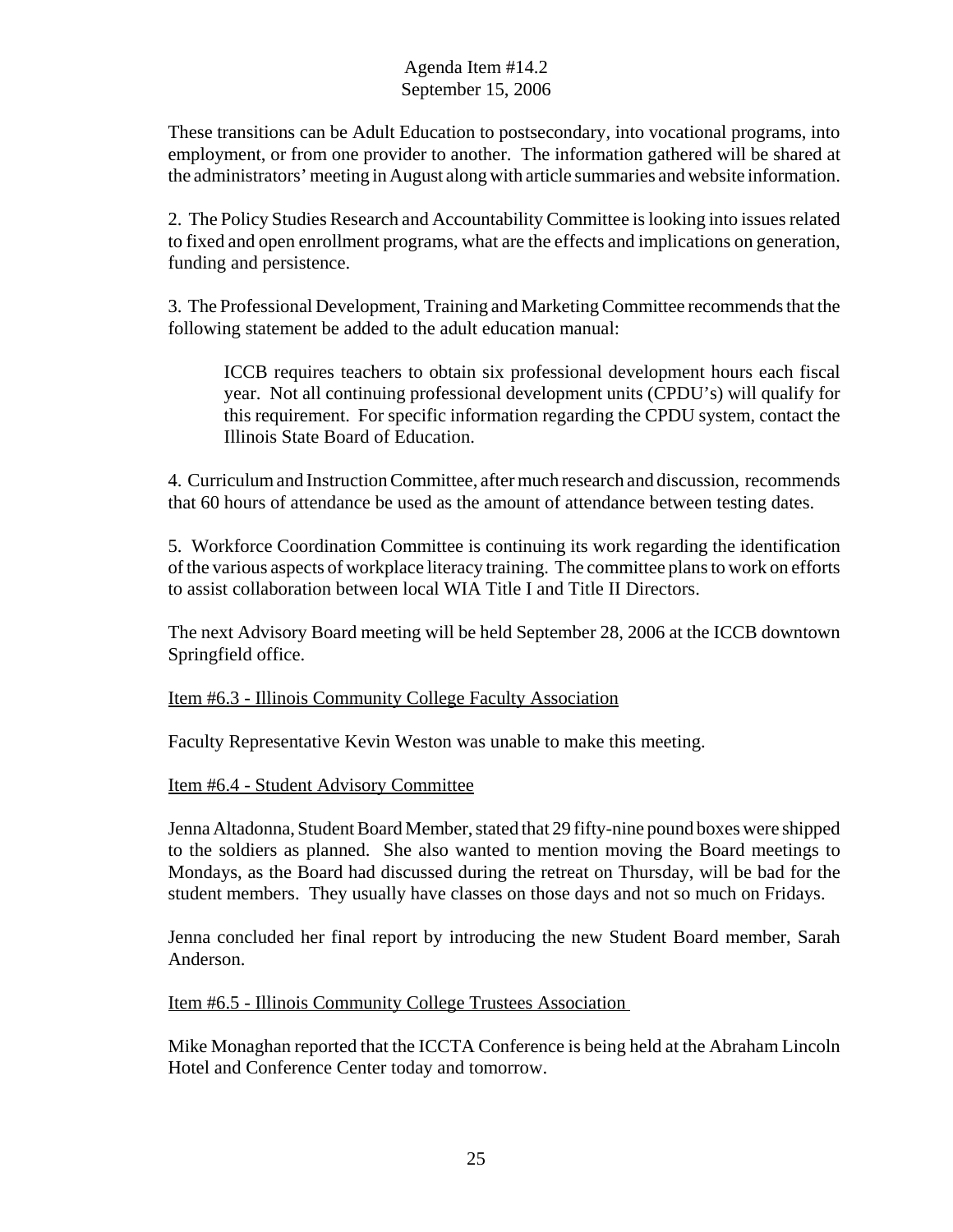The awards reception will be held tonight. Guy Alongi, John Donahue, Jake Rendleman, and Dr. Alice Jacobs will be receiving awards.

The Trustees Association have not selected their three members to the House Joint Resolution 122 Task Force. Their submissions will be provided to the ICCB by next week.

The Trustees Association would like to acknowledge ICCB member Bill Naegele for his work in helping secure the ICCB's budget for fiscal year 2007.

#### Item #7 - Adult Education and Family Literacy Update

#### Item #7.1 - Revised State Plan

Jennifer Foster, Senior Director for Adult Education, reported the current State Plan has been extended to FY 2007. On March 28, 2006, the Illinois Community College Board submitted a revised State Plan for Illinois Adult Education and Family Literacy to the Office of Vocational and Adult Education (OVAE.).

Upon approval by the U.S. Department of Education, Office of Adult and Vocational Education, the Illinois State Plan will be posted to the ICCB website.

If the reauthorization does not take place by November, it will have to be started all over due to the changes in Congress.

#### Item #7.2 - Adult Education Monitoring Process

Jennifer Foster reported that, in fiscal year 2005, Illinois Community College Board began an annual monitoring process of the ICCB-funded Adult Education and Family Literacy Programs. Each year, approximately one third of the funded programs in each of the four adult education regions in Illinois are monitored.

The purpose of the monitoring process is to promote continuous program improvement and to ensure compliance with state and federal policies and requirements. Following the monitoring visit, an exit interview is conducted with the program director at the conclusion of the monitoring visit.

Thirty-seven programs are scheduled to be monitored in FY 2007.

#### Item #8 - Essential Skills Work Group Update

Dr. Elaine Johnson, Vice President for Instruction and Policy Studies, reported that the Essential Skills Work Group conducted its first meeting on March 24, 2006.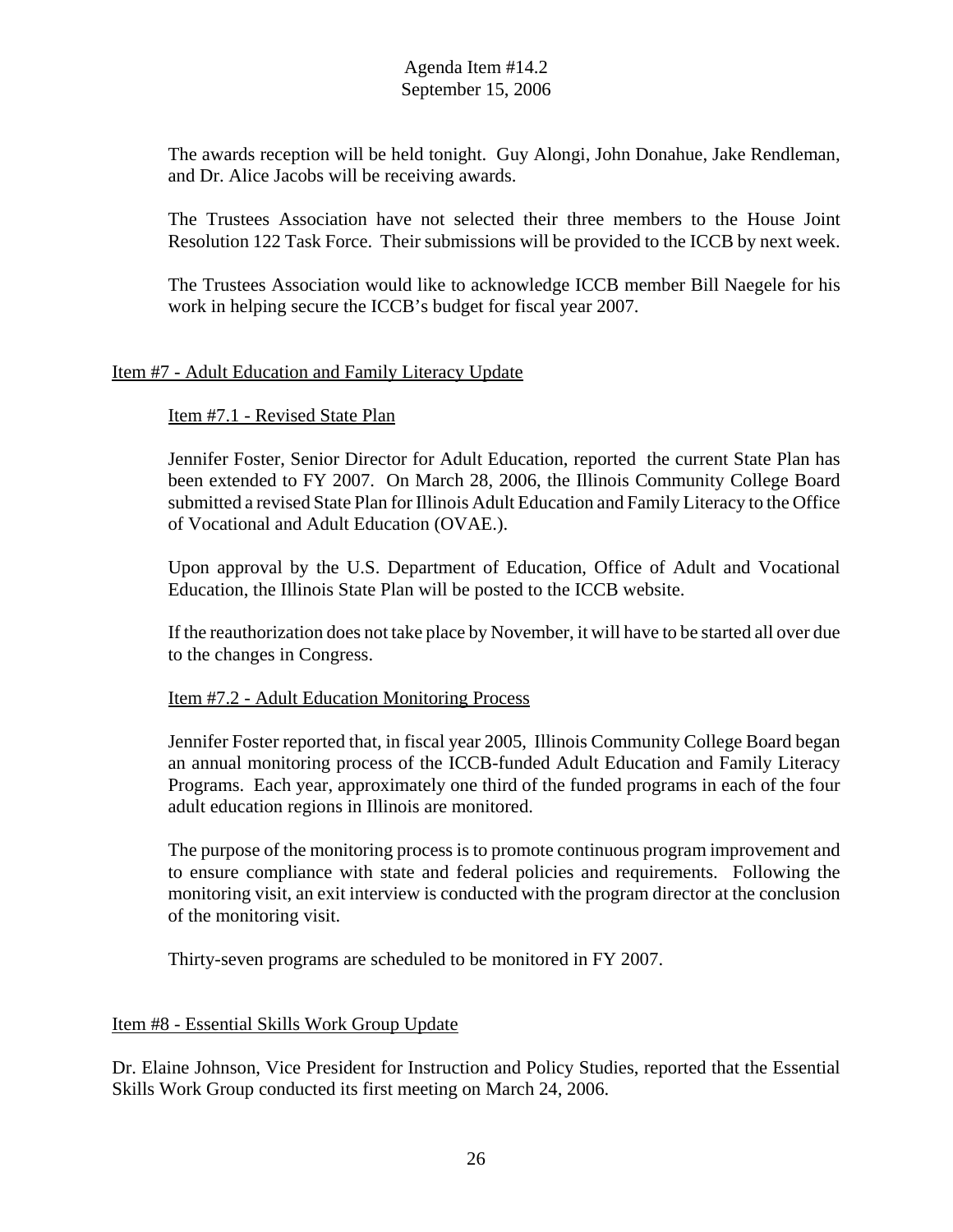Dr. Maryam Mostoufi, Chief of Bureau of Best Practices with the Illinois Office of Developmental Disabilities, provided information and definitions of individuals with developmental disabilities. The definitions provided the framework for the following topics:

- Discussion of postsecondary education needs for the identified populations.
- Discussion on how community colleges and others currently serve the identified populations.
- Identification of gaps.
- Discussion on how community colleges can assist in filling the gaps.
- Future directions.

The Work Group formed three subcommittees to work on the identified issues and will provide information at its next meeting on Wednesday, June 7, 2006. The next meeting will be conducted at the Trutter Center Building on the Lincoln Land Community College campus in Springfield.

**\* \* \* \* \* \* \***

The meeting recessed for a short break at 10:00 a.m.

**\* \* \* \* \* \* \***

The meeting reconvened at 10:15 a.m. Chairman Alongi announced there was an item missing on the agenda, the Vice Chair reelection. Last year the board voted on this item in the September meeting instead of the July meeting. Due to the laws of the Open Meetings Act, the Board may not change the agenda and vote on this item. The Chairman announced that the Board should consider Sue Morris to remain Vice Chair until the Friday, September 15th meeting where the item will be voted on.

## Item #9 - Community College Guaranteed Admission Programs

Geoff Obrzut gave a brief description of other states Guaranteed Admission Programs for community college students. He had come across a press release from the State of Virginia about an article regarding "Guaranteed Admission Program" they had for community colleges. This could be a starting point for the Illinois Community College System to pick up.

Dr. Elaine Johnson, Vice President for Instruction and Policy Studies, reported the University of Virginia's program is only directed toward the top notch students within the high school system. The program is only guaranteed admission to one college, the College of Arts and Sciences. There is also criteria the student has to meet in order to apply:

- 1. Acquire an associate's degree in arts, sciences, or both.
- 2. Maintain a 3.4 GPA throughout their two years of coursework.
- 3. Have to complete the two year associates degree, two years prior to starting at the university.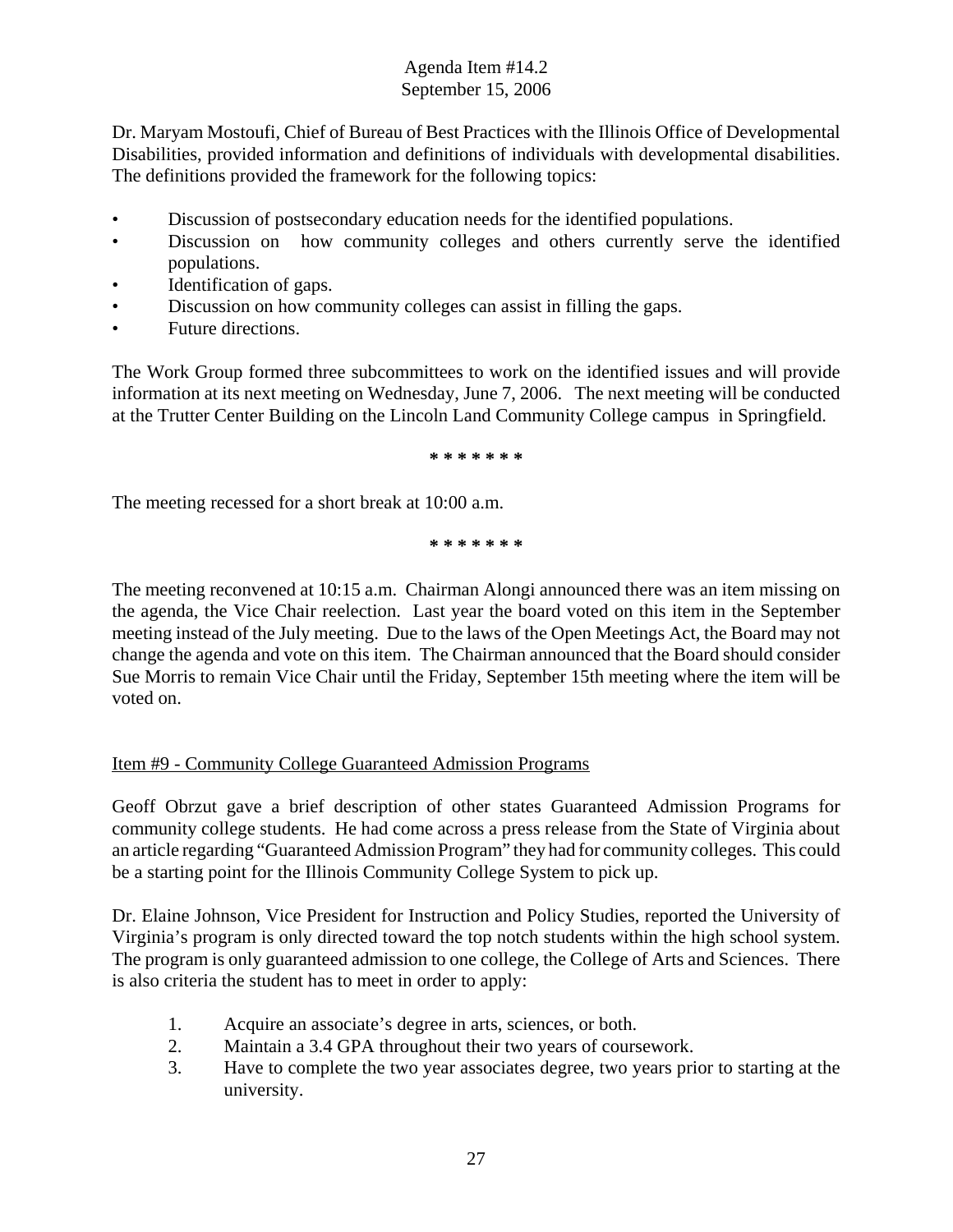- 4. Receive a grade of B or higher in every class.
- 5. The University will give them only two years to complete their degree.

This program is a good tool for recruiting high school students to attend community colleges. Wisconsin and Florida is also developing programs similar to Virginia's. There was a consensus from the Board to send this issue back to the Committee for further review.

## Item #10 - External Affairs Report

Randy Barnette, Vice President for External Affairs, reported on the current redesigning of the ICCB website. The original website was created in 1996 and, in 2001, the website was totally redesigned. There have been complaints regarding the current website, how it was to difficult to navigate through and it was not visually appealing.

There have been several meetings already taken place. The first step was to find out from every department what they would like to be included. The advisory groups were also consulted on their views. The Request For Proposal (RFP) was sent out three or four weeks ago to local designers to get their ideas and estimates. The group is expecting the reports to be coming within the next week. The next meeting they will be looking at what is available and what the ICCB can afford. Hopefully, there will be a whole new website ready by Labor Day or early fall.

Chairman Alongi suggested showcasing each community college campus on the ICCB homepage.

#### Item #11 - New Units of Instruction **(ACTION)**

Jake Rendleman made a motion, which was seconded by Bill Naegele, to approve the following new units of instruction:

#### **PERMANENT PROGRAM APPROVAL**

Illinois Central College

- < Games Programming A.A.S. degree (69 semester credit hours)
- < Surgical Technology A.A.S. degree (65 semester credit hours)

John A. Logan College

- < Business Management A.A.S. degree (65-67 semester credit hours)
- < RCT-Judicial Reporter A.A.S. degree (70 semester credit hours)

## **TEMPORARY PROGRAM APPROVAL**

Rend Lake College

• Wireless Communications Technology A.A.S. degree (69 semester credit hours)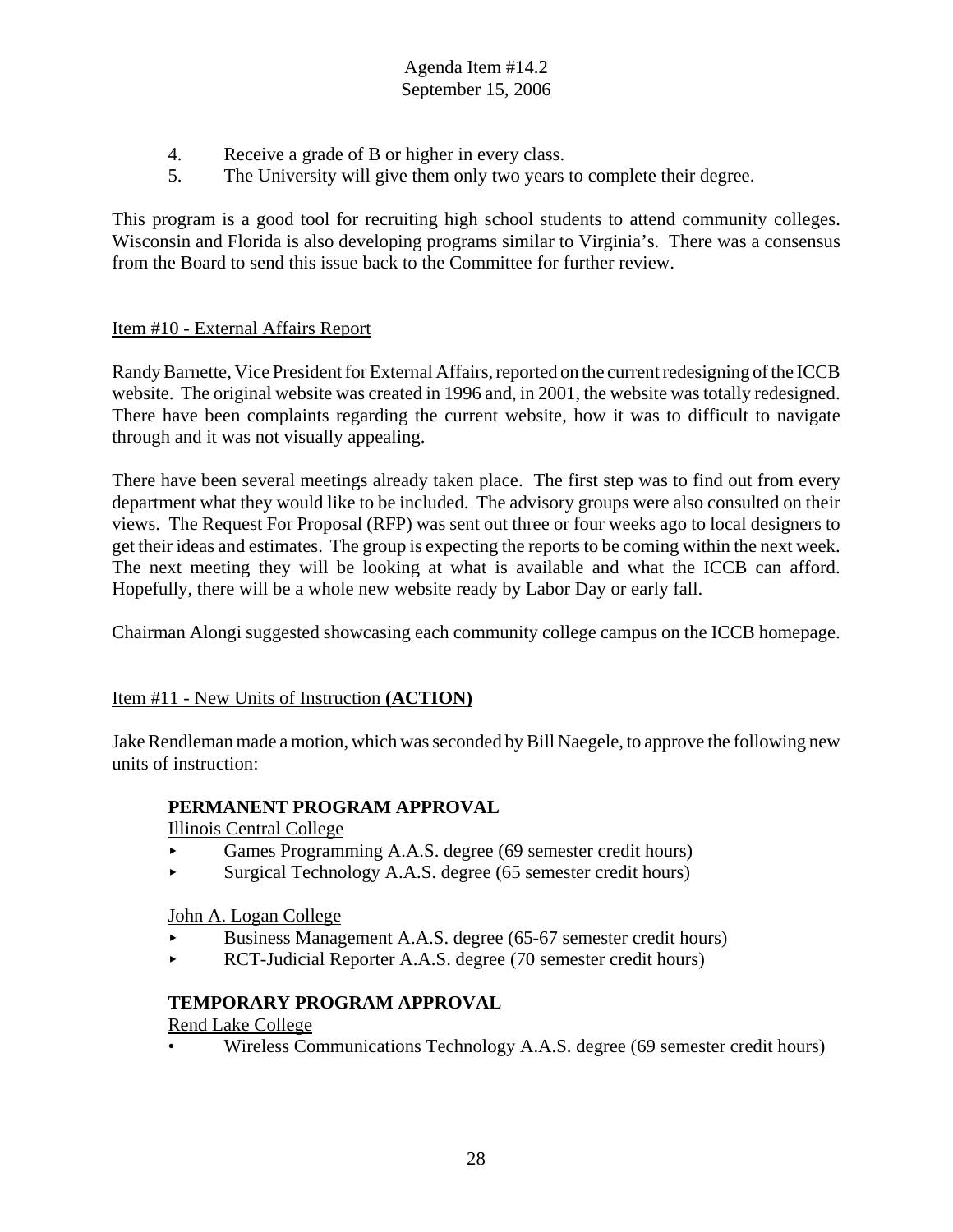The motion was approved by unanimous voice vote. Student advisory vote: Yes.

#### Item #12 - Consent Agenda **(ACTION)**

Jake Rendleman made a motion, which was seconded by John Aurand, to approve the following items:

#### Item #12.1 - Minutes of the May 19, 2006 Meeting

The Illinois Community College Board hereby approves the minutes of the May 19, 2006 meeting, as recorded.

#### Item #12.2 - Review of Executive Session Minutes

The Illinois Community College Board hereby determines that minutes of its executive sessions held on June 14, 2002, September 20, 2002, October 18, 2002, January 17, 2003, May 15, 2003, November 13-14, 2003, November 18, 2003, December 8, 2003, June 18, 2004, September 17, 2004, April 22, 2005, June 17, 2005, September 16, 2005, and September 21, 2005, are to remain confidential. All other executive session minutes have been made available for public inspection.

#### Item #12.3 - Fiscal Year 2007 Grant Policy Guidelines

The Illinois Community College Board hereby approves the Fiscal Year 2007 Grant Policy Guidelines as presented.

#### Item #12.6 - Authorization to Enter Into Interagency Contracts and/or Agreements

The Illinois Community College Board hereby authorizes its President/CEO, in concurrence with the ICCB Chair, to enter into interagency contracts/agreements, as needed for fiscal year 2007.

#### Item #12.7 - Authorization to Transfer Funds Among Line Items

The Illinois Community College Board hereby authorizes its President/CEO to transfer funds among fiscal year 2007 appropriated operating line items, as needed.

## Item #12.8 - Contracts for the Illinois Community College Board Office

The Illinois Community College Board hereby approves the following fiscal year 2007 contractual agreements: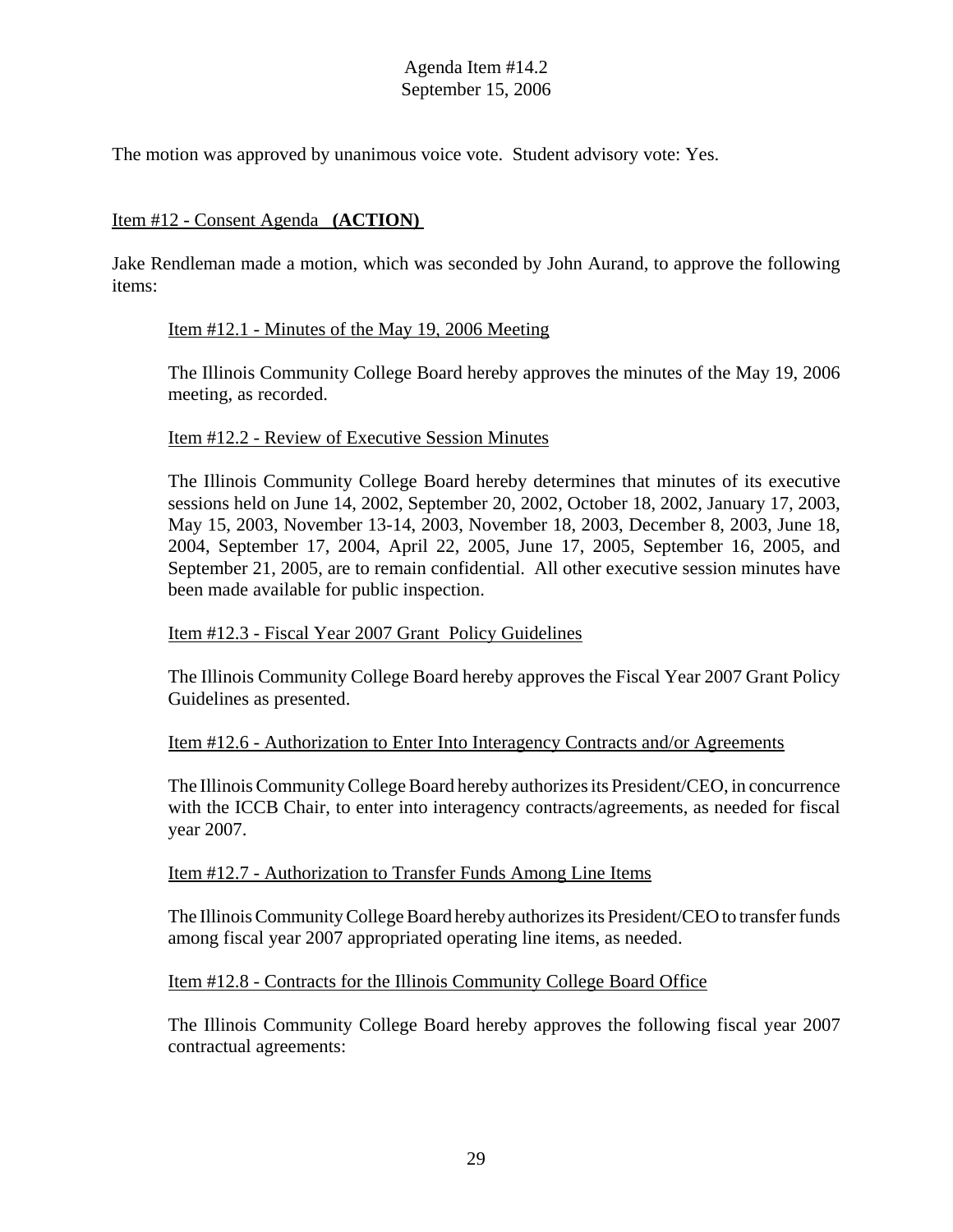| Vendor                                                                                                  | <b>Purpose of Contract</b>                        | FY 2007 Estimated<br><b>Annual Cost</b>              |
|---------------------------------------------------------------------------------------------------------|---------------------------------------------------|------------------------------------------------------|
| <b>Illinois Community College</b><br><b>System Foundation - renewal</b>                                 | Rental of Office Space                            | \$268,640                                            |
| Lincoln Land Community College- Rental of Office Space<br>renewal                                       |                                                   | \$56,228                                             |
| Dougherty, Bridget - renewal                                                                            | <b>State Legislative Services</b>                 | \$45,000                                             |
| Kerber, Eck & Braeckel                                                                                  | <b>Annual GAAP Statements</b>                     | \$24,500                                             |
| Sorling Law Offices                                                                                     | <b>Legal Services</b>                             | $$25,000**$                                          |
| Career and Technical Education<br><b>Terry Clark</b><br>Bernie Ferreri<br>Sue Petrilli<br>Dan Segebarth | <b>Liaison Services</b>                           | $$45,000*$<br>$$36,000*$<br>\$32,800 *<br>$$36,000*$ |
| <b>Valdez and Associates</b>                                                                            | <b>Grant Writing</b><br><b>Minority Retention</b> | $$25,000*$                                           |

\* Billed daily, annual cost is estimated but will not exceed a set maximum

\*\* Billed hourly, estimated annual cost

**\* \* \* \* \* \* \***

The motion was approved by unanimous voice vote. Student advisory vote: Yes.

## Item #13 - Information Items

Item #13.1 - Fiscal Year 2006 Financial Statements

Documents were provided to the Board for their information and review.

Item #13.2 - Fiscal Year 2006 Salary Report

The Fiscal Year 2006 Salary Report was provided to the Board for their information.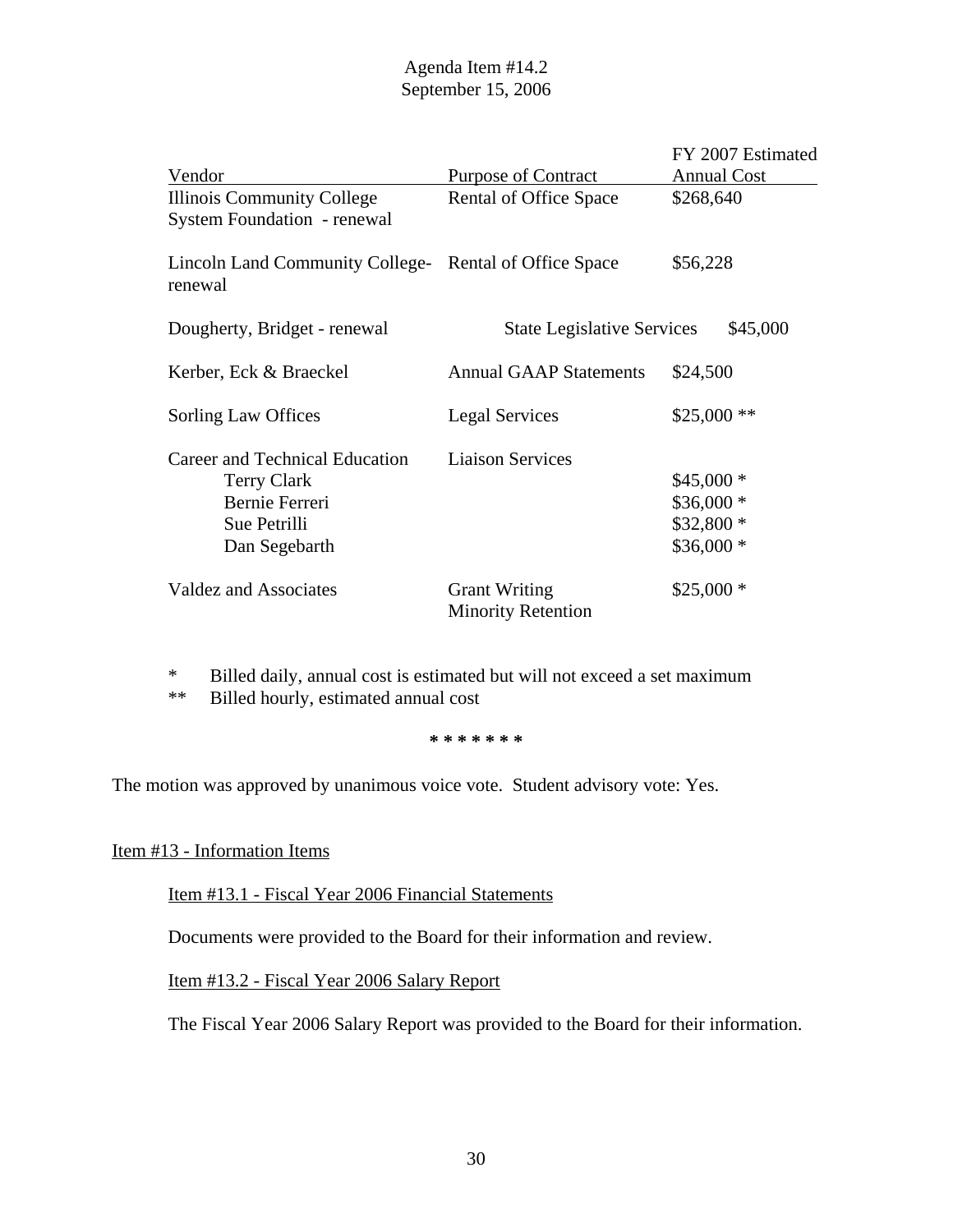## Item # 14 - Adjournment

At 10:30 a.m., Bill Naegele made a motion, which was seconded by Marikay Hegarty, to adjourn the meeting. The motion was approved by unanimous voice vote. Student advisory vote: Yes.

Guy H. Alongi Geoffrey S. Obrzut<br>
Chairman President/CEO President/CEO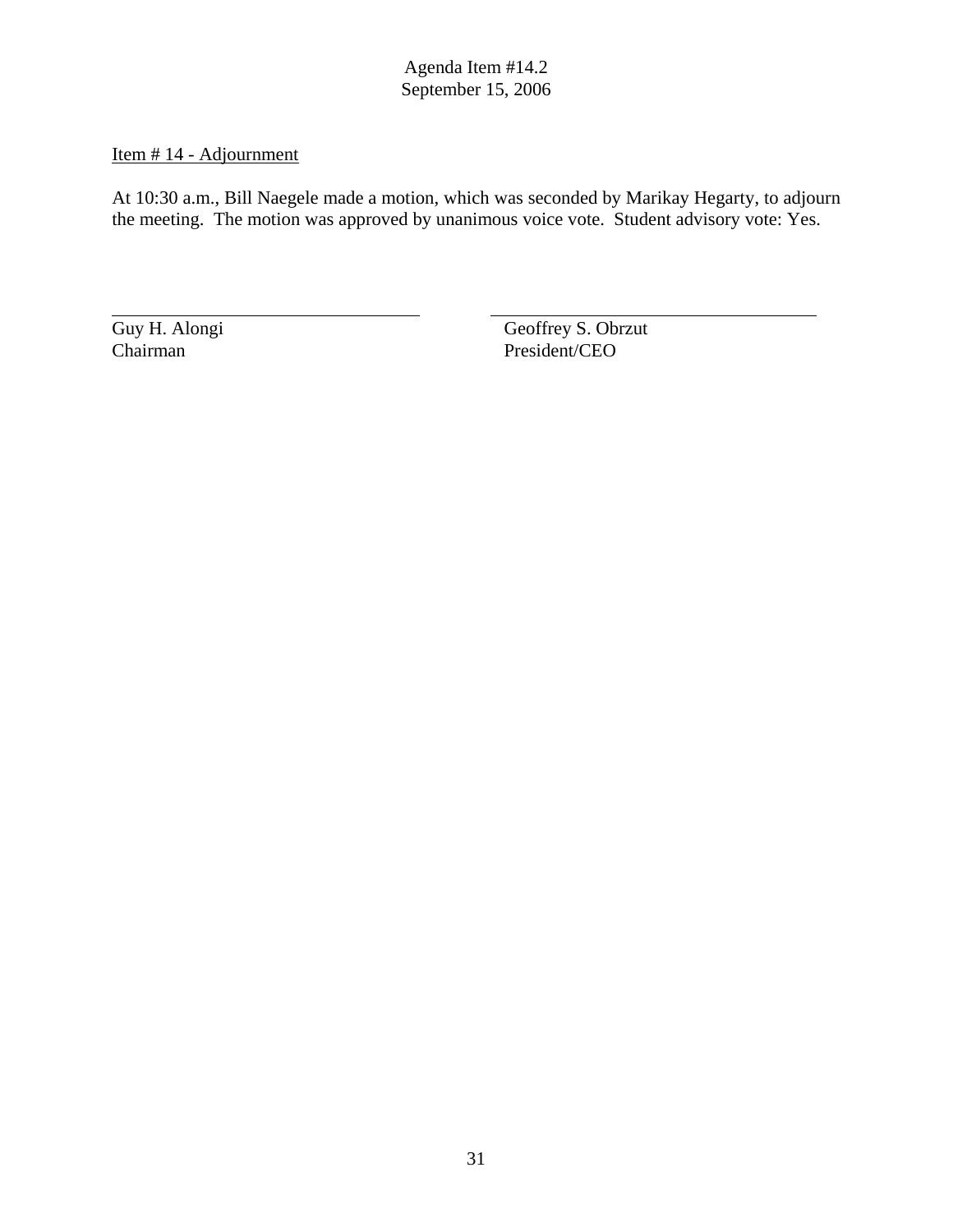#### Illinois Community College Board

## **CERTIFICATION OF ELIGIBILITY FOR SPECIAL TAX LEVY (CHAPTER 122, PARAGRAPH 3-14.3)**

Section 3-14.3 of the Public Community College Act allows districts eligible for equalization grants in fiscal year 2006 or fiscal year 2007 to levy up to or at the combined statewide average tax rate for educational and operations and maintenance purposes if they currently are levying less than that amount. The ICCB is required to certify the eligibility of districts to levy by November 1 of each year.

#### **RECOMMENDED ACTION**

It is recommended that the following motion be adopted:

The Illinois Community College Board hereby certifies that the following community college districts were (1) eligible to receive equalization grants either in fiscal year 2006 or fiscal year 2007 and (2) had combined educational and operations and maintenance purposes tax rates less than 25.63 cents per \$100 of equalized assessed valuation and are, therefore, eligible to levy at a combined educational and operations and maintenance purposes rate up to and including 25.63 cents per \$100 of equalization assessed valuation in accordance with the provisions of Section 3-14.3 of the Public Community College Act:

> Black Hawk College Heartland Community College Illinois Central College Illinois Eastern Community Colleges Illinois Valley Community College Kankakee Community College Kaskaskia College Lake Land College Lewis and Clark Community College Moraine Valley Community College Prairie State College Rend Lake College Richland Community College Carl Sandburg College South Suburban College Southwestern Illinois College Spoon River College John Wood Community College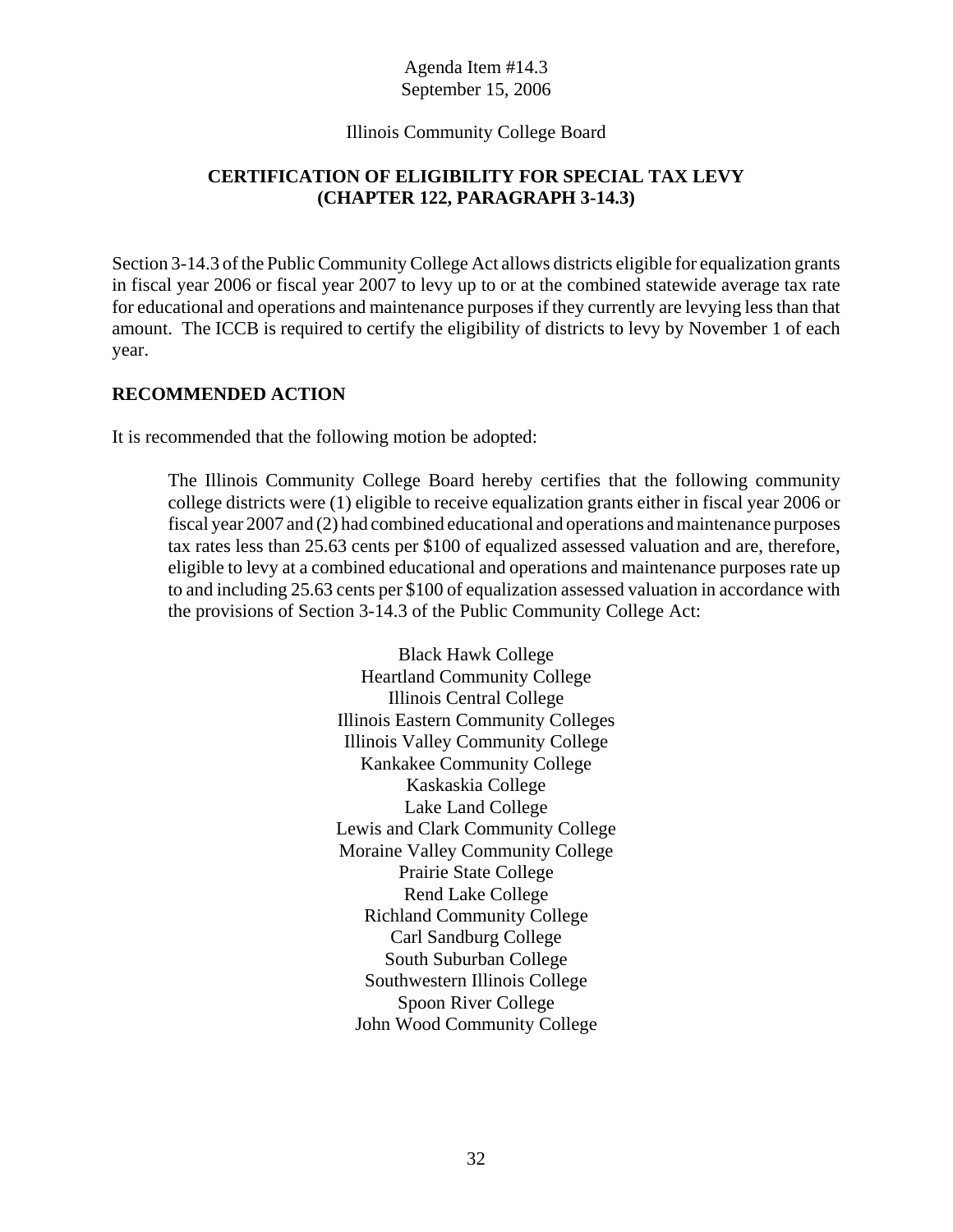**BACKGROUND**. Pursuant to Section 3-14.3 of the Public Community College Act, the following table identifies the eligible districts and the additional levy authority they have, should they choose to exercise it, along with an estimate of how much additional tax revenues will be available because of this additional levy authority.

| <b>District</b>         | <b>Current Combined</b><br><b>Maximum Authorized</b><br><b>Operating Tax Rates</b> | <b>Additional</b><br><b>Tax Rate</b><br><b>Authority</b> | <b>Estimated</b><br><b>Additional</b><br><b>Tax Revenue</b> |
|-------------------------|------------------------------------------------------------------------------------|----------------------------------------------------------|-------------------------------------------------------------|
| <b>Black Hawk</b>       | 19.00¢                                                                             | 6.63¢                                                    | \$1,871,453                                                 |
| Heartland               | 22.50¢                                                                             | 3.13¢                                                    | \$1,017,313                                                 |
| <b>Illinois Central</b> | 25.00¢                                                                             | .63¢                                                     | \$318,734                                                   |
| Illinois Eastern        | $25.00\phi$                                                                        | .63¢                                                     | \$65,056                                                    |
| <b>Illinois Valley</b>  | 17.00¢                                                                             | 8.63¢                                                    | \$2,035,632                                                 |
| Kankakee                | 18.00¢                                                                             | 7.63¢                                                    | \$1,297,543                                                 |
| Kaskaskia               | $25.00\phi$                                                                        | .63¢                                                     | \$64,570                                                    |
| Lake Land               | 18.00¢                                                                             | 7.63¢                                                    | \$1,483,398                                                 |
| Lewis and Clark         | $25.00\phi$                                                                        | .63¢                                                     | \$166,705                                                   |
| <b>Moraine Valley</b>   | 22.50¢                                                                             | 3.13¢                                                    | \$2,789,232                                                 |
| Prairie State           | 23.00¢                                                                             | 2.63¢                                                    | \$818,364                                                   |
| <b>Rend Lake</b>        | 25.00¢                                                                             | .63¢                                                     | \$38,654                                                    |
| Richland                | $25.31\phi$                                                                        | $.32\phi$                                                | \$57,312                                                    |
| Sandburg                | $22.00\text{\textdegree}$                                                          | 3.63¢                                                    | \$443,052                                                   |
| South Suburban          | 25.21¢                                                                             | .42 $\phi$                                               | \$140,483                                                   |
| Southwestern            | 16.00¢                                                                             | 9.63¢                                                    | \$4,753,066                                                 |
| Spoon River             | 25.00¢                                                                             | .63¢                                                     | \$39,325                                                    |
| John Wood               | 22.50¢                                                                             | 3.13¢                                                    | \$305,811                                                   |
|                         |                                                                                    |                                                          | \$17,705,705                                                |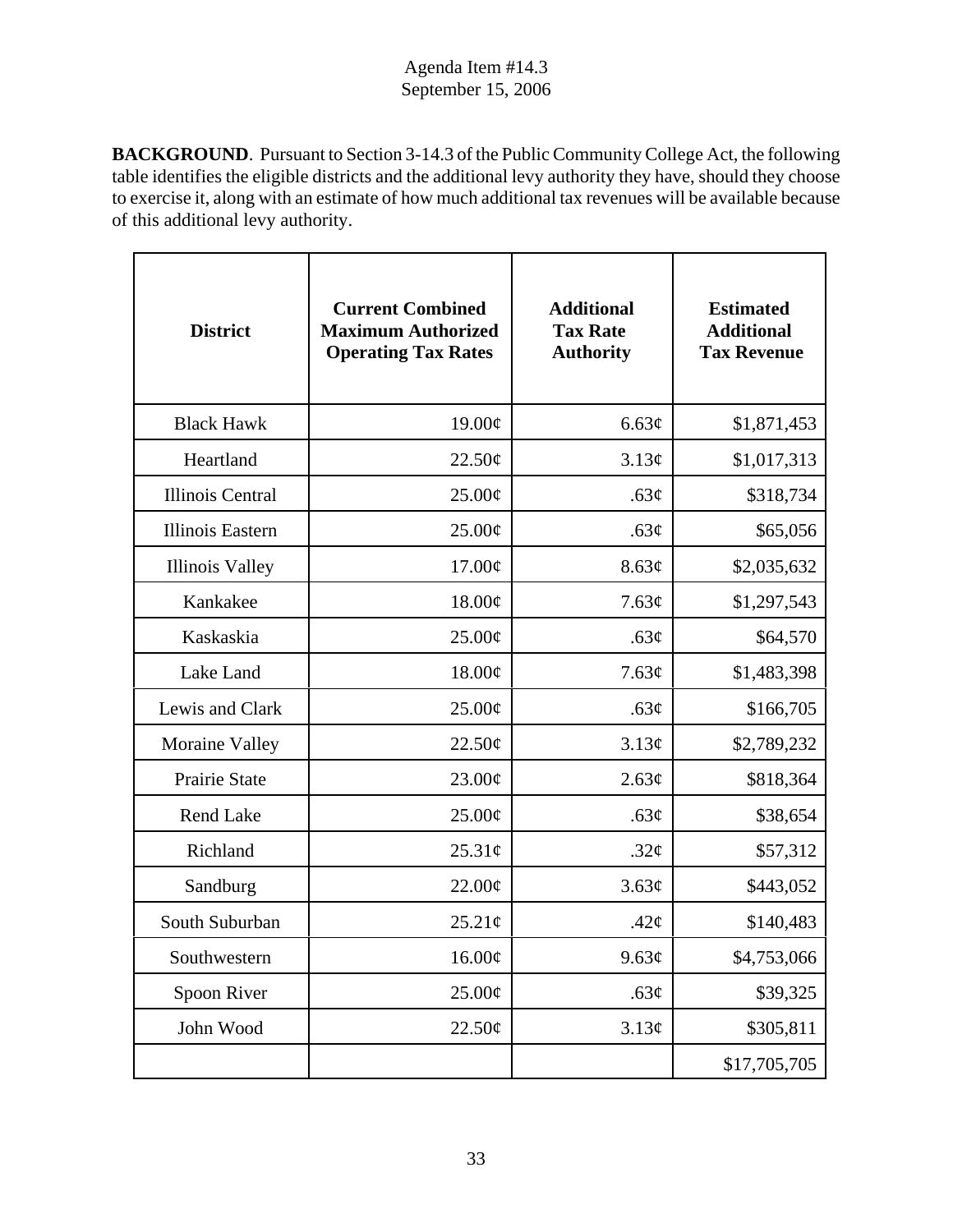The additional levy authority is subject to "backdoor" referendum. Within ten days after the adoption of a resolution expressing the district's intent to levy all or a portion of the additional taxes, the district is required to publish notice of its intent. A petition signed by 10 percent or more of the registered voters in the district will cause the proposed increase to be placed on the ballot at the next regularly scheduled election. A 30-day period is allowed for such a petition to be received.

This special tax levy authority does not circumvent tax cap legislation. All tax cap legislation is still applicable to those districts that fall under it. The following districts that are eligible for the special tax levy are also subject to tax cap legislation:

Moraine Valley Prairie State South Suburban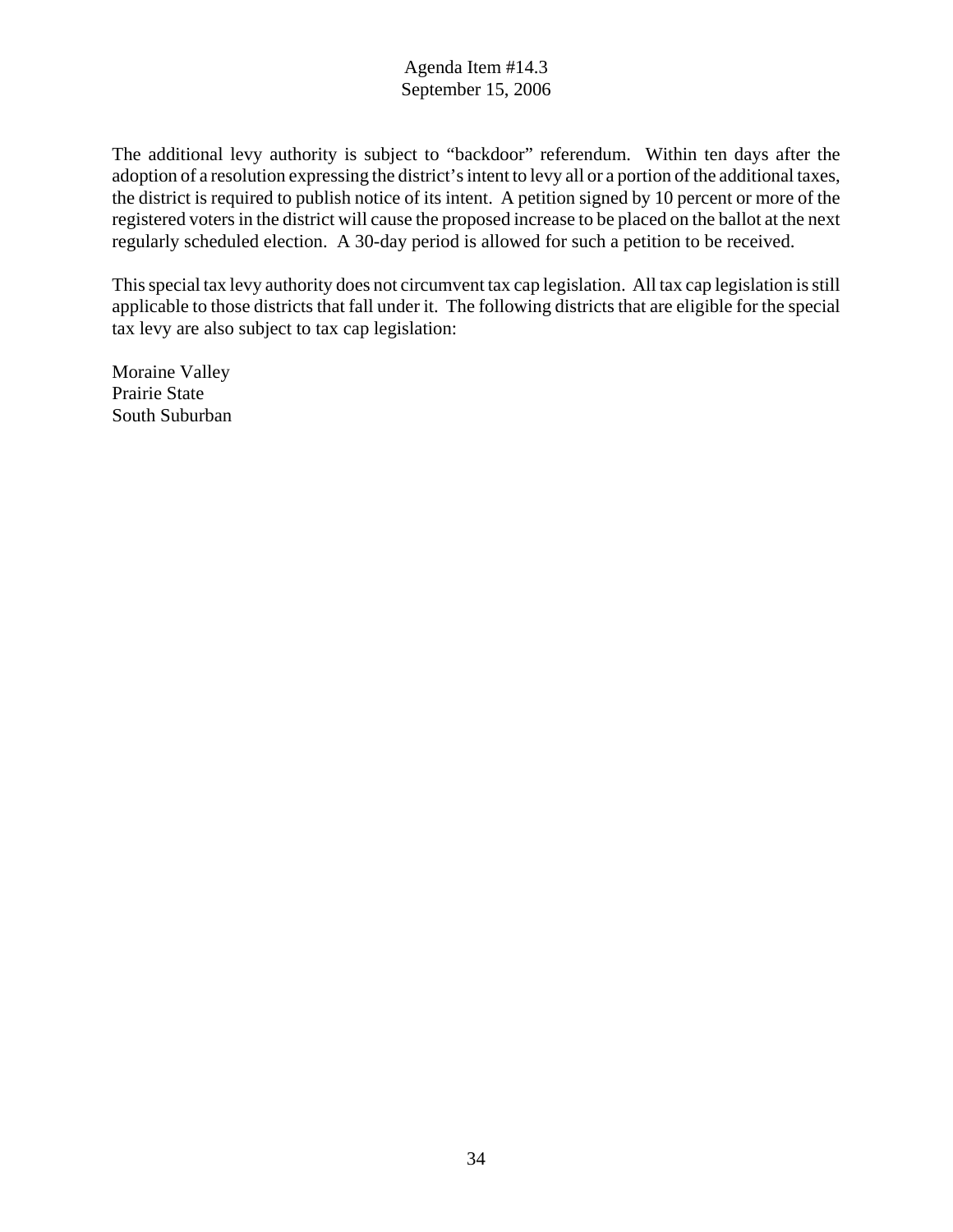#### Illinois Community College Board

## **POLICY REQUIRING CERTIFICATION OF COMPLIANCE WITH REGARD TO CERTAIN PROHIBITED PREDATORY LENDING PRACTICES**

The Illinois Community College Board does not deposit money in financial institutions; however, the office of the Governor and the General Assembly have requested that agencies, boards, and commissions adopt the following policy in the event that monies are received and deposited in financial institutions.

#### **RECOMMENDED ACTION**

It is recommended that the following motion be adopted:

The Illinois Community College Board hereby adopts the following policy regarding depositing and investing monies received outside the state treasury:

It is the policy of the Illinois Community College Board that, unless otherwise inconsistent with and fiduciary duties that may apply, any financial institution that receives deposits of investments from the Illinois Community College Board, and that financial institution's affiliates and operating subsidiaries, shall not make, invest in, or service loans where the following conditions apply:

- (1) The loan is a "high risk home loan," identified as a loan meeting one of the following two triggers:
	- (a) The annual percentage rate on the loan exceeds the return on U.S. Treasury securities with comparable maturity periods by more than 6% for a first mortgage or more than 8% for a second mortgage; or
	- (b) The total points and fees paid by the borrower at or before the loan closing exceed the greater of 5% of the total loan amount or \$800 (the \$800 figure shall be adjusted annually on January 1 by the annual percentage change in the Consumer Price Index for all Union Consumers for all items published by the United States Department of Labor).

And.

(2) The loan contains any of the following prohibited terms or involves any of the following forbidden practices: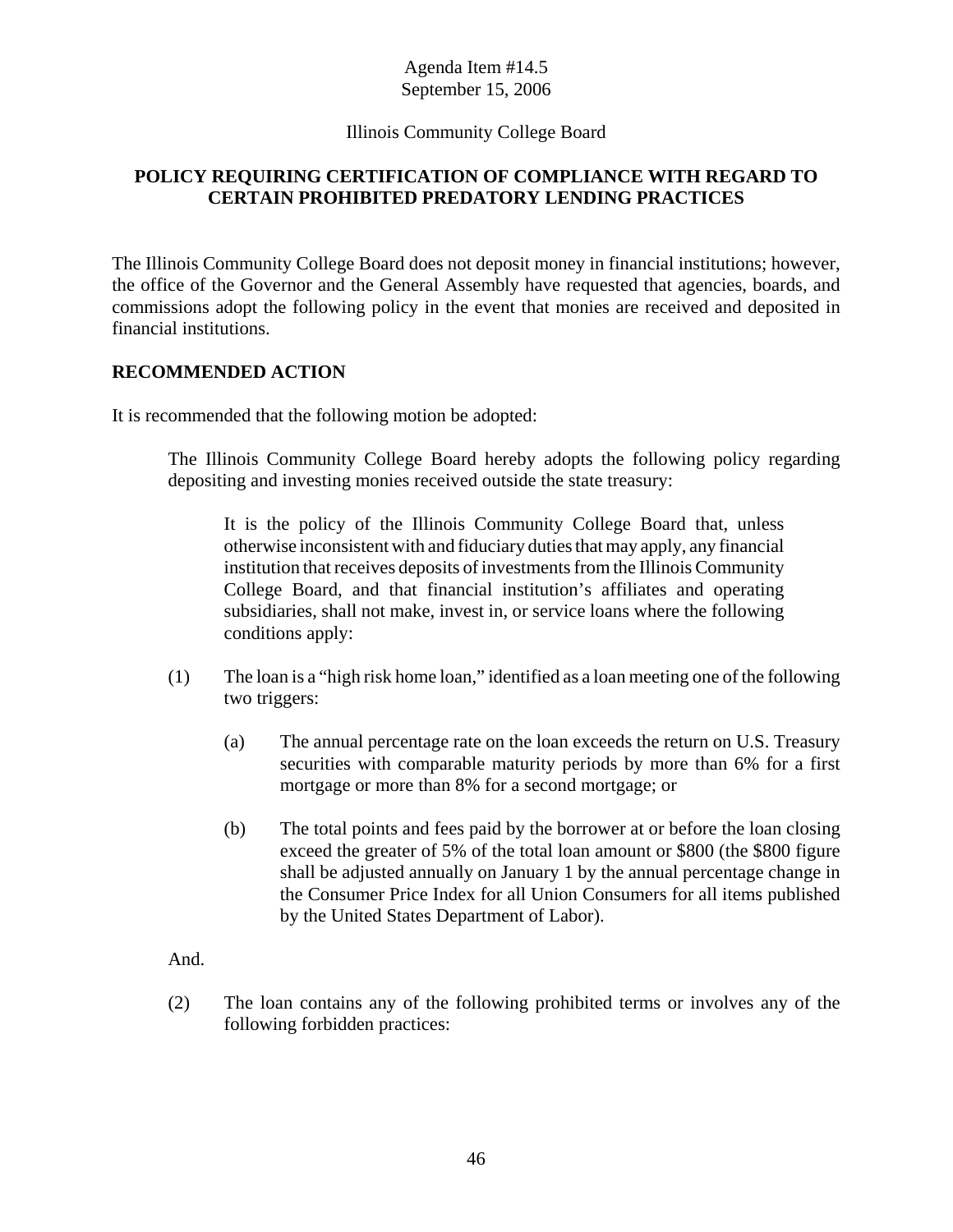- (a) Ability to repay. No high risk home loan may be made if the institution does not believe at that time that the borrower will be able to make the scheduled payments to repay the obligation based upon a consideration of his or her current and expected income, current obligations, employment status, and other financial resources (other than the borrower's equity in the dwelling that secures repayment of the loan). A borrower shall be presumed to be able to repay the loan if, at the time the loan is consummated, or at the time of the first rate adjustment, in the case of a lower introductory interest rate, the borrower's scheduled monthly payments on the loan (including principal, interest, taxes, insurance, and assessments), combined with the scheduled payments for all other disclosed debts, do not exceed 50% of the borrower's monthly gross income;
- (b) Fraudulent or deceptive practices. No institution covered by this policy may employ fraudulent or deceptive acts or practices regarding a high risk home loan, including deceptive marketing and sales efforts;
- (c) Prepayment penalty. No high risk home loan may include a penalty provision for payment made; (I) after the expiration of the 36-month period following the date the loan was made; or (ii) that is more than:
	- (1) 3% of the total loan amount if the prepayment is made within the first 12-month period following the date the loan was made;
	- (2) 2% of the total loan amount if the prepayment is made within the second 12-month period following the date the loan was made; or
	- (3) 1% of the total loan amount if the prepayment is made within the third 12-month period following the date the loan was made.
- (d) Pre-paid insurance products and warranties. No high risk home loan may finance a single premium credit life, credit disability, credit unemployment, or any other life or health insurance, directly or indirectly. Insurance calculated and paid on a monthly basis shall not be considered to be financed by the institution;
- (e) Refinancing prohibited in certain cases. No institution covered by this policy may refinance any high risk home loan resulting in charges of additional points and fees within a 12-month period after the original loan agreement was signed, unless the refinancing results in a tangible net benefit to the borrower;
- (g) Financing of points and fees. No high risk home loan may finance points and fees in excess or 6% of the total loan amount;
- (h) Payments to contractors. No institution covered by this policy may make a payment of any proceeds of a high risk home loan directly to a contractor under a home improvement contract other man: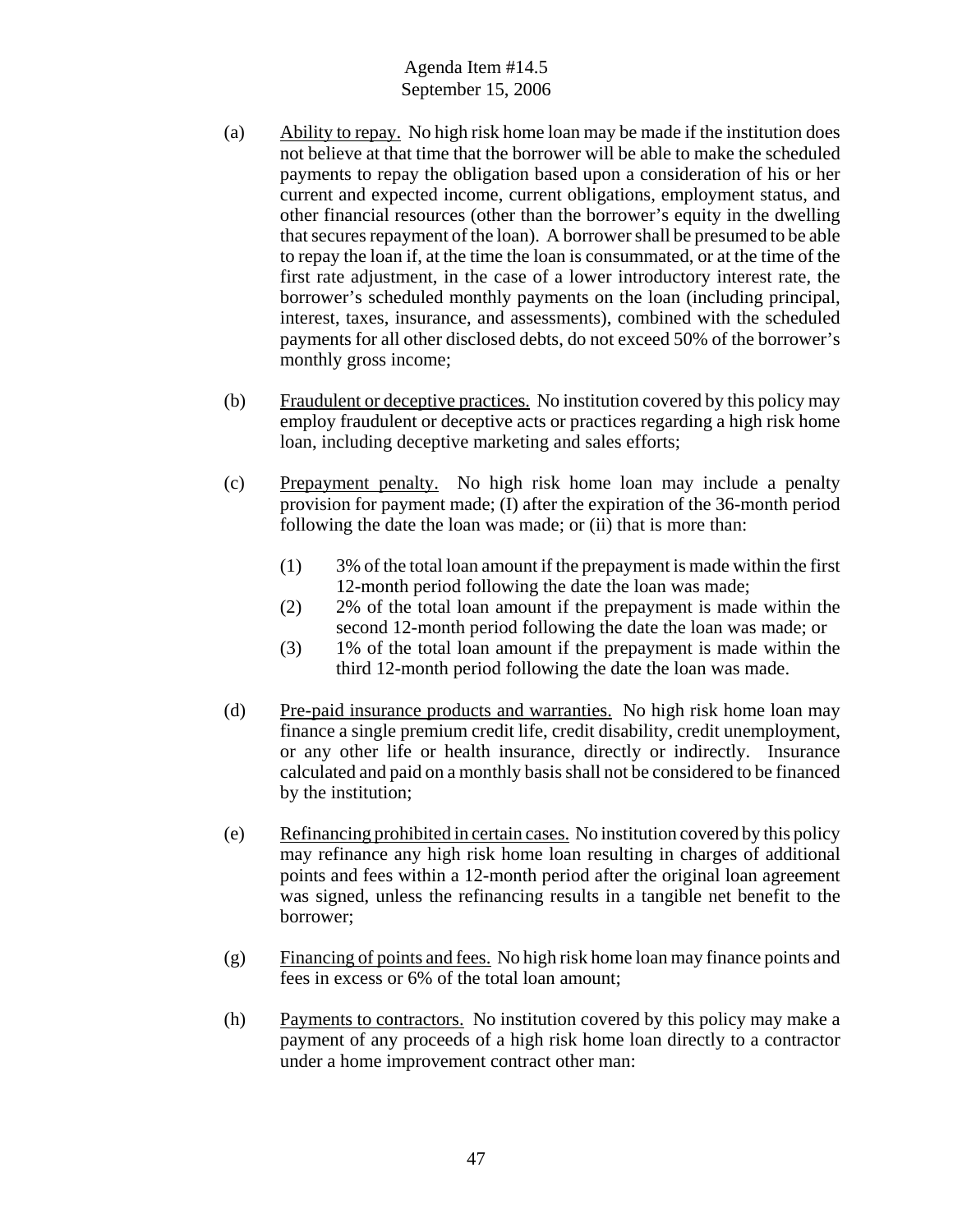(1) by instrument payable to the borrower or payable jointly to the borrower and contractor; or

(2) at the election of the borrow, by a third-party escrow agent in accordance with the terms established in a written agreement that is signed by the borrow, the lender, and the contractor before the date of payment.

- (i) Negative amortization. No high risk home loan, other than a loan secured only by a reverse mortgage, may have terms under which the outstanding balance will increase at any time over the course of the loan because the regular periodic payments do not cover the full amount of the interest due, unless the negative amortization is the consequence of a temporary forbearance sought by the borrower;
- (j) Negative equity. No high risk home loan may exceed the value of the property securing the loan;
- (k) Late payment fee. No high risk home loan may provide for a late payment fee, except under the following conditions:

(1) the late payment fee shall not be in excess of 5% of the amount of the payment past due;

(2) the late payment fee shall only be assessed for a payment past due for 15 days or more;

(3) the late payment fee shall not be imposed more than once with respect to a single late payment;

(4) a late payment fee that an institution has collected shall be reimbursed if the borrower presents proof of having made a timely payment; and

(5) an institution shall treat each payment as posted on the same business day as it was received by the institution, the institution's agent, or at the address for making payments provided to the borrower by the institution.

- (l) Payment compounding. No high risk home loan may included terms under which more than 2 periodic payments required under the loan are consolidated and paid in advance from the loan proceeds provided to the borrower, or
- (m) Call provision. No high risk home loan may contain a provision that permits the lender, in its sole discretion, to accelerate the indebtedness, provided that this provision does not prohibit acceleration of a loan in good faith due to a borrower's failure to abide by the material terms of the loan.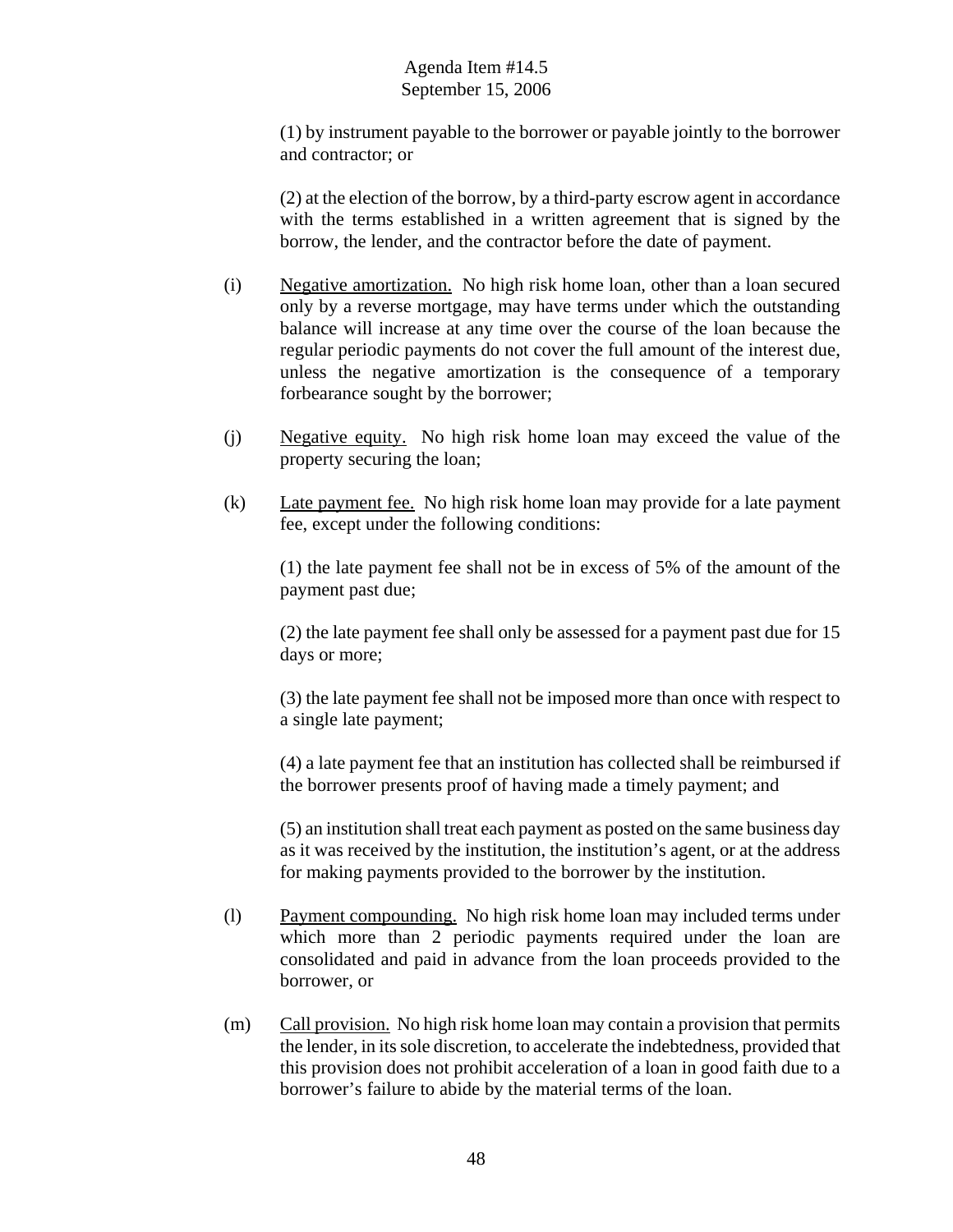2. In order for the financial institution to be eligible for investment or deposit of public funds by the Illinois Community College Board, the financial institution must submit a certification form by May 15 of each calendar year certifying that the institution and any of its affiliates and operating subsidiaries do not make, invest in, or service loans described in the provisions of Paragraph 1., above.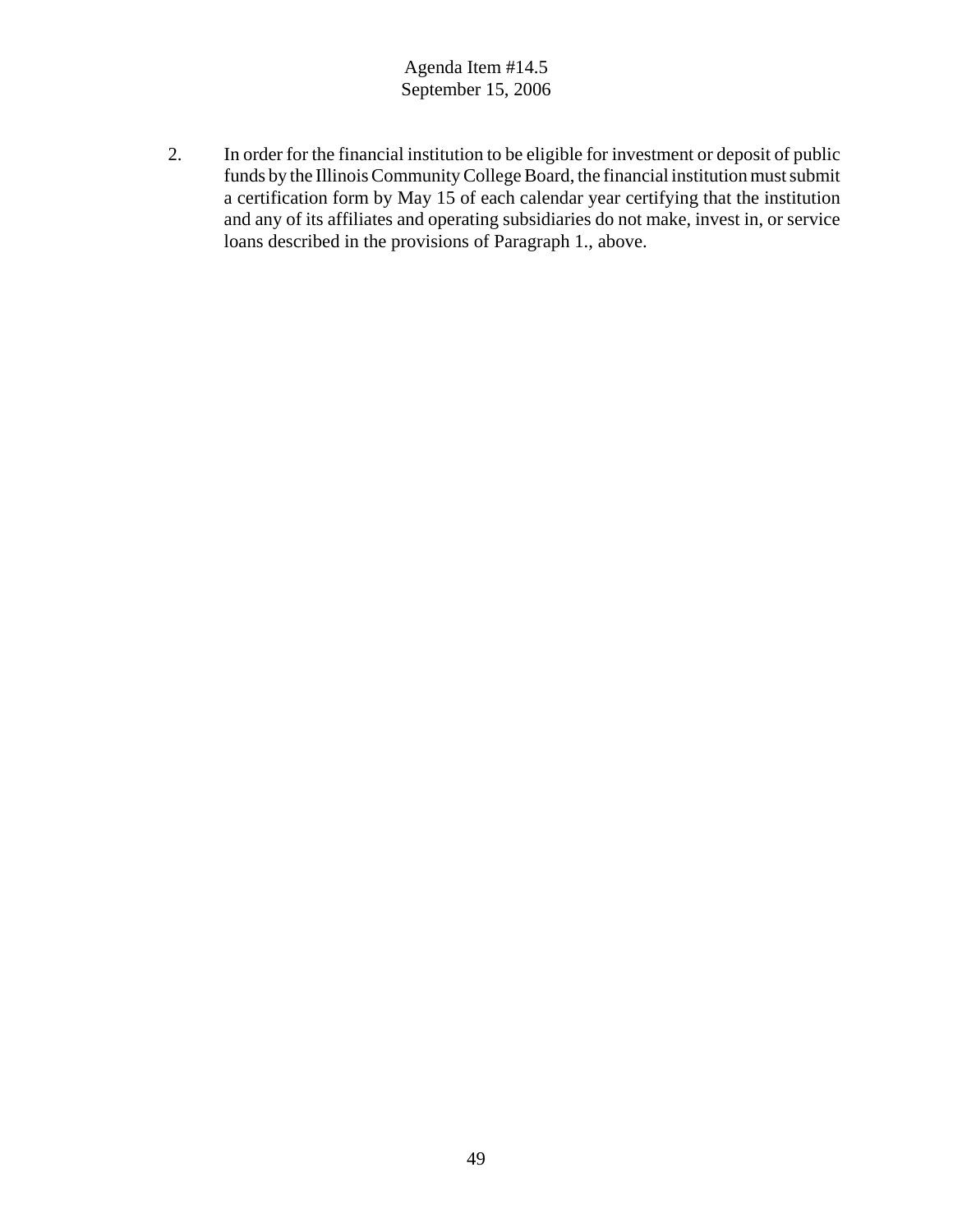## **Revised**

Agenda Item #15.3 September 15, 2006

#### Illinois Community College Board

#### **FY 2006 LINCOLN'S CHALLENGE REPORT**

The Lincoln's Challenge Academy (LCA) initiated operations in July 1993 with the intent to help students who have dropped out of high school to improve their likelihood of academic and personal success. During two classes within an academic year, the program offers 16-18 year old young men and women the social and employment skills necessary to be contributing members of their communities. The Lincoln's Challenge Academy includes a 17-month program starting with a 22 week residential experience where students learn self discipline, leadership, and responsibility. Following the residency, the graduates enter a second phase, which includes returning to their respective communities to seek employment or pursue educational opportunities. Prior to the second phase, each student is matched with a mentor who advises him or her on employment and educational matters. To date, 9,041 students have graduated from the resident phase of the program and approximately 64% (6,213) of the students admitted to the program have earned their GEDs.

The Illinois Community College Board is a partner with Lincoln's Challenge through an annual state appropriation to provide scholarships for graduates of the Academy. These scholarships give students an opportunity to continue their education at one of the 48 community colleges in Illinois. The scholarship award is \$1,000 per semester for the fall and spring semesters and is offered for a maximum of two consecutive years. Recipients of the scholarship must meet specific qualifications, including completion of the Lincoln's Challenge Academy's eight core values program and earn their GED certificate. To date, 1,886 students have received scholarship awards from this program.

Funding for the program has varied. In FY 1995 to 1998, the state allocation was \$150,000 with a subsequent increase to \$175,000 from fiscal years 1999-2001. In FY 2002, the allocation was reduced to \$125,000 and further reduced to \$120,100 in FY 2003 due to state budget constraints. The allocation has remained at this level. Expenditures for FY 2006 were \$97,000, serving 132 students.

During FY 2003, the program was altered to better track student progress and expenditures. Before FY 2003, all graduates received a scholarship and had three years in which to activate the scholarship. The current guidelines specify a particular number of scholarships issued each semester counting renewals, and students must use the scholarship the semester following their graduation.

An unexpected challenge in FY 2004 arose when the legislature decided to place the Lincoln Challenge Program under the direction of the Illinois Student Assistance Commission. In a last minute reversal, the program returned to the ICCB. Unfortunately, focus for the program became one of transition causing some lag in enrollments. During FY 2005 and FY 2006, emphasis was placed on rebuilding enrollment along with other endeavors.

Another major challenge continues to be the attrition rate among scholarships recipients. The Academy offers potential high school drop outs an opportunity to succeed in an educational setting.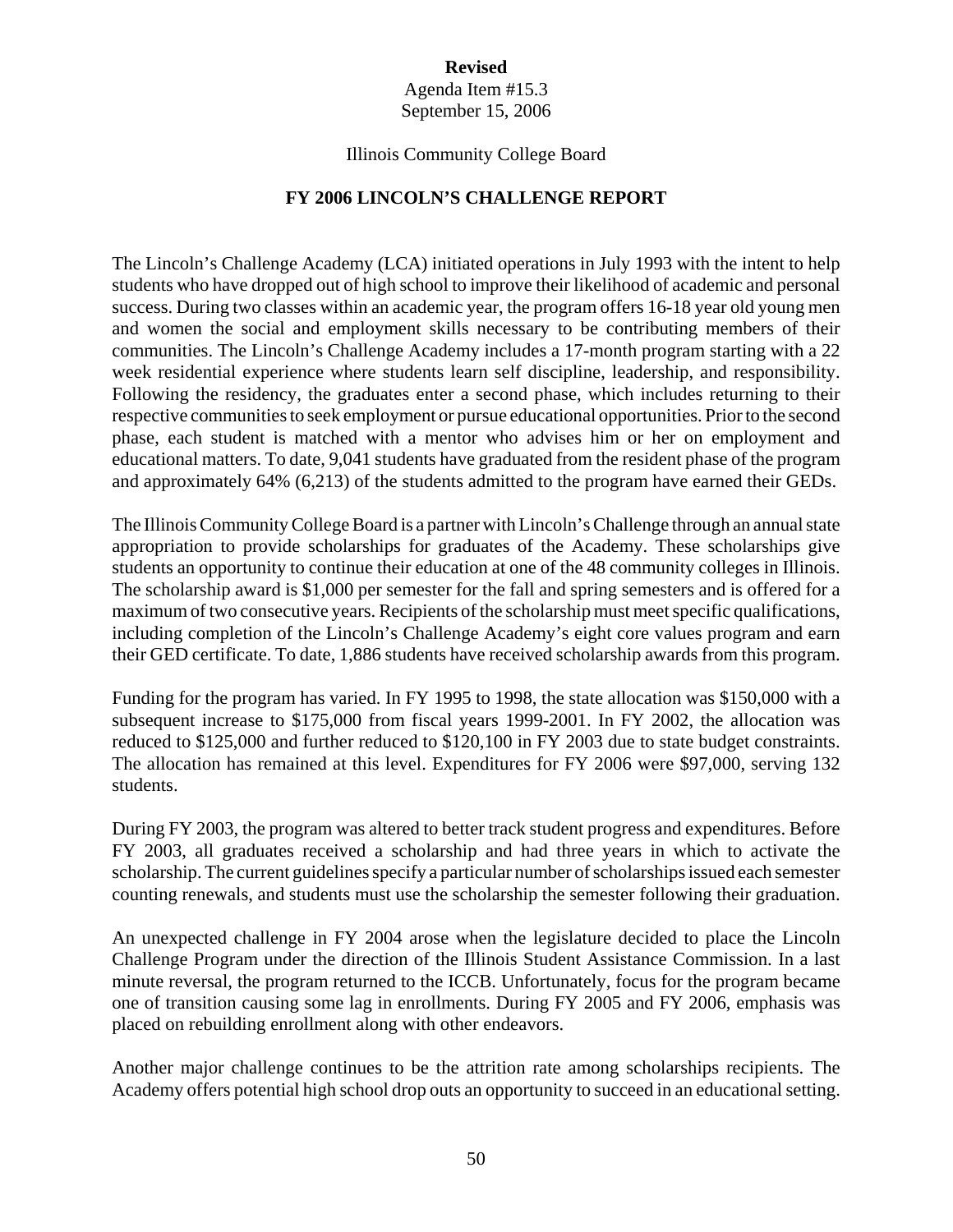#### **Revised** Agenda Item #15.3 September 15, 2006

Many students who received their GED certificates and expressed a desire to pursue a college education need intensive support services and mentoring. While a concerted effort is made at colleges to help these students, a significant number find the experience overwhelming for a variety of reasons and decide not to re-enroll the following semester. Due to the "at risk" nature of this population, renewal for enrollments are approximately 35 percent of the total scholarships issued each semester. Several initiatives have been implemented to encourage stronger communications among ICCB, the Lincoln's Challenge Academy and the colleges in an effort to support LCA graduates. Some initiatives are described below.

**College Contacts**–A community college contact has been designated at each community college. This listing is available in a directory along with other appropriate Academy contacts. The directory has been shared among the three partners as well as placed in LCA student graduation packets. Establishing the directory has been a significant benefit to students as they have a specific person who can be reached at each college in an easily accessible manner. The other benefit of the directory has been the increased communication among the students, community colleges, the Academy, and ICCB staff.

**Data Base–**A Lincoln's Challenge data base was created to obtain pertinent student and program information. (i.e., new and returning enrollees, expenditures, college attended, semesters attended, grade point average, and graduation date). Reports generated from this information indicate program strengths and areas of needed improvement.

**Dual Credit Enrollment**–A dual credit enrollment was created in FY04 with the Academy and Parkland College allowing those students who completed the GED and wished to pursue further education at a community college the opportunity to earn three semester credit hours in computer technology and three semester credit hours in English. This is the only program in the state that has a dual credit agreement with a GED program. Students who graduated in the spring semester 2004 class were the first to utilize this dual credit arrangement.

**Advisory Committee**–This committee comprises representation from the ICCB, the Academy, and five community colleges. Its purpose is to create stronger communication among the three partners, thus improving services and the transition from the Academy to the community colleges for Lincoln's Challenge graduates. The committee meets quarterly via teleconferences to review, develop, and suggest program implementation of goals and objectives. Input from the committee has been instrumental in adopting methods and strategies to enhance the program.

**Listserv**–In addition to the directory, a listserv was established to keep the partners informed on policy changes and exchange suggestions and ideas. This, too, has strengthened the communication process among the partners and enhanced services to students.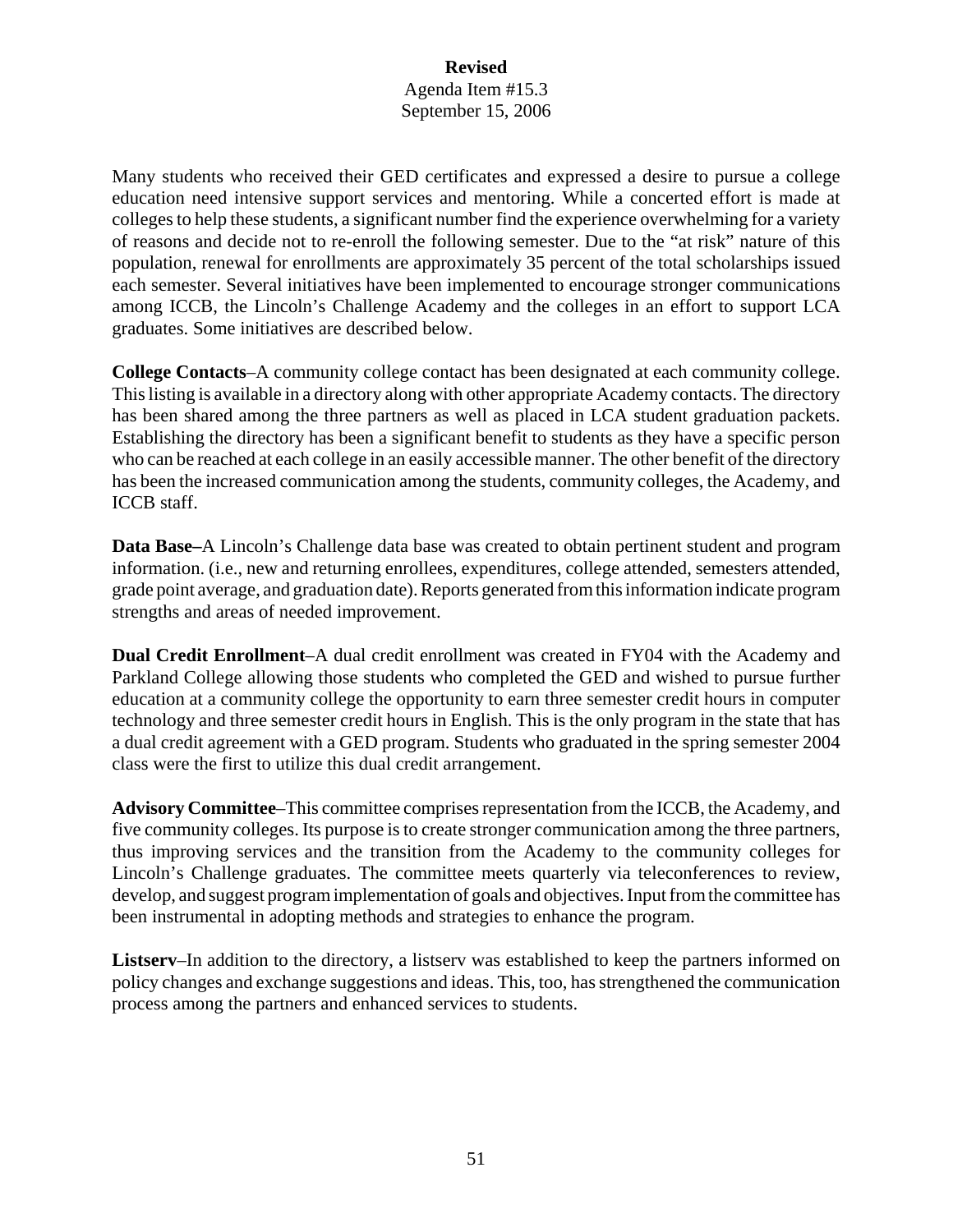#### **Revised** Agenda Item #15.3 September 15, 2006

**New Initiatives**–Several new initiatives are planned for FY 2007. A website for forms and other information is being developed. Workshops for student orientation are being planned with Lincoln Academy counselors. Stricter guidelines with more student-community college counselor contacts has been established for the fall 2006 class. Marketing strategies and other initiatives to further strengthen retention are also being discussed.

**Conclusion**–Annually more than 34,000 Illinois students drop out of high school. Many of these students do not have the family support and encouragement needed to succeed in school. Several are faced with the challenges of gangs, substance abuse, and an environment of violence. The Academy offers students an opportunity to reorient their lives. The ICCB's Lincoln's Challenge Scholarship Program offers these graduates an opportunity to continue their education, reach their career goals, and become successful and productive residents of Illinois.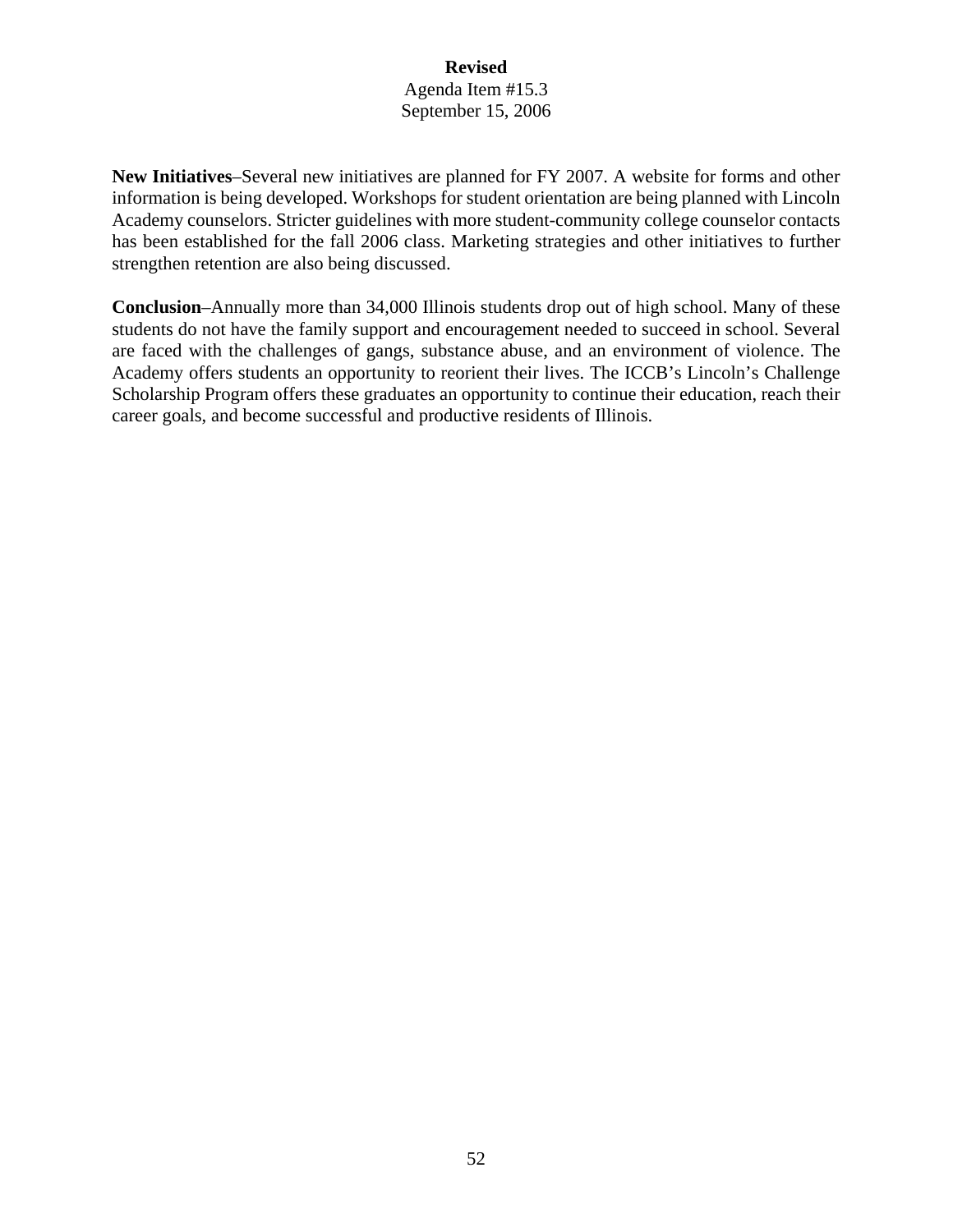## Illinois Community College Board

## **APPOINTMENTS OF BOARD MEMBERS TO COMMITTEES**

The following is a list of the approved new committees and the board members who will be serving on each.

Angela Miller Rudy Papa Jake Rendleman John Aurand Bill Naegele Marikay Hegarty Sarah Anderson Sue Morris

# **1. Academic Affairs 7. Personnel and Evaluation Committee**

#### **2. External Affairs (Including Awards)** Jake Rendleman John Donahue Marikay Hegarty Sue Morris

# **3. Student Relations (Chaired by the Student Member)**

Sarah Anderson - Chair Judy Rake Dianne Meeks

# **4. Adult Education and Workforce Preparation**

Angela Miller Dianne Meeks John Aurand

# **5. Budget and Finance**

Rudy Papa Sue Morris Bill Neagele

## **6. Strategic Planning Committee**

Judy Rake John Donahue Bill Naegele Jake Rendleman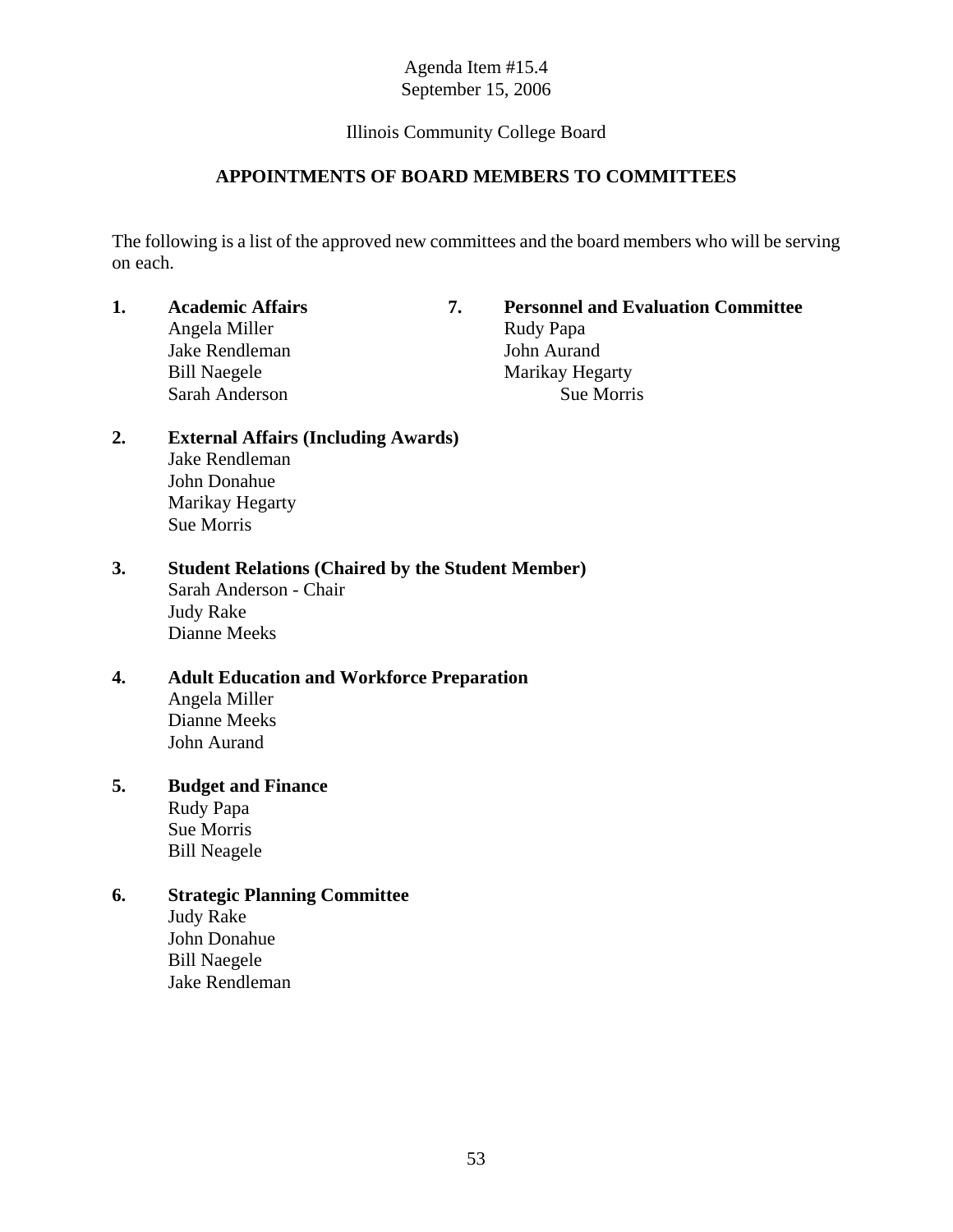#### Illinois Community College Board

# **PROPOSED ILLINOIS COMMUNITY COLLEGE BOARD RULES CONCERNING COMMUNITY COLLEGE PERSONNEL POLICIES**

*(Future Consideration)*

The State Officials and Employees Ethics Act (Public Acts 93-0615 as amended by 93-0617, effective November 19 and December 9, 2003, respectively) expanded and revised ethics laws in the State of Illinois. This Act not only calls for the adoption and implementation of personnel policies for all state employees and all boards and commissions, but also specifically requires the Illinois Community College Board to adopt and implement personnel policies "with respect to State employees of community colleges."

On October 5, 2005, the Attorney General issued Opinion 05-009 stating that the employees of the public community colleges, for the purposes of the Ethics Act, are to be considered State employees, and she went on further to state that they must also comply with the personnel policies established by the Illinois Community College Board. Specifically, 5 ILCS 430 Sec. 5-5c requires the personnel policies to include documentation of work time requirements, time worked requirements, reimbursement of travel on official state business, compensation, and the earning and accrual of benefits for time.

In order to be in compliance with the Act, rules shall be adopted by the Board and filed with the Joint Committee on Administrative Rules. The proposed amendment is offered for discussion purposes at this time and will be presented in November for initial approval.

## **SUBPART H: PERSONNEL**

#### **Section 1501.801 Definition of Terms**

Compensated Time. Time worked by or credited to a State employee that counts toward any minimum work time requirement imposed as a condition of employment with a State agency, but does not include any designated State holidays or any period when the employee is on a leave of absence.

Employee. Any person employed full time, part time, or pursuant to a contract and whose duties are subject to the direction and control of an employer with regard to material details of how the work is to be performed, or any appointee.

#### **Section 1501.803 Personnel Policies for the State Officials and Employees Ethics Act**

Each community college must adopt and implement the following personnel policies.